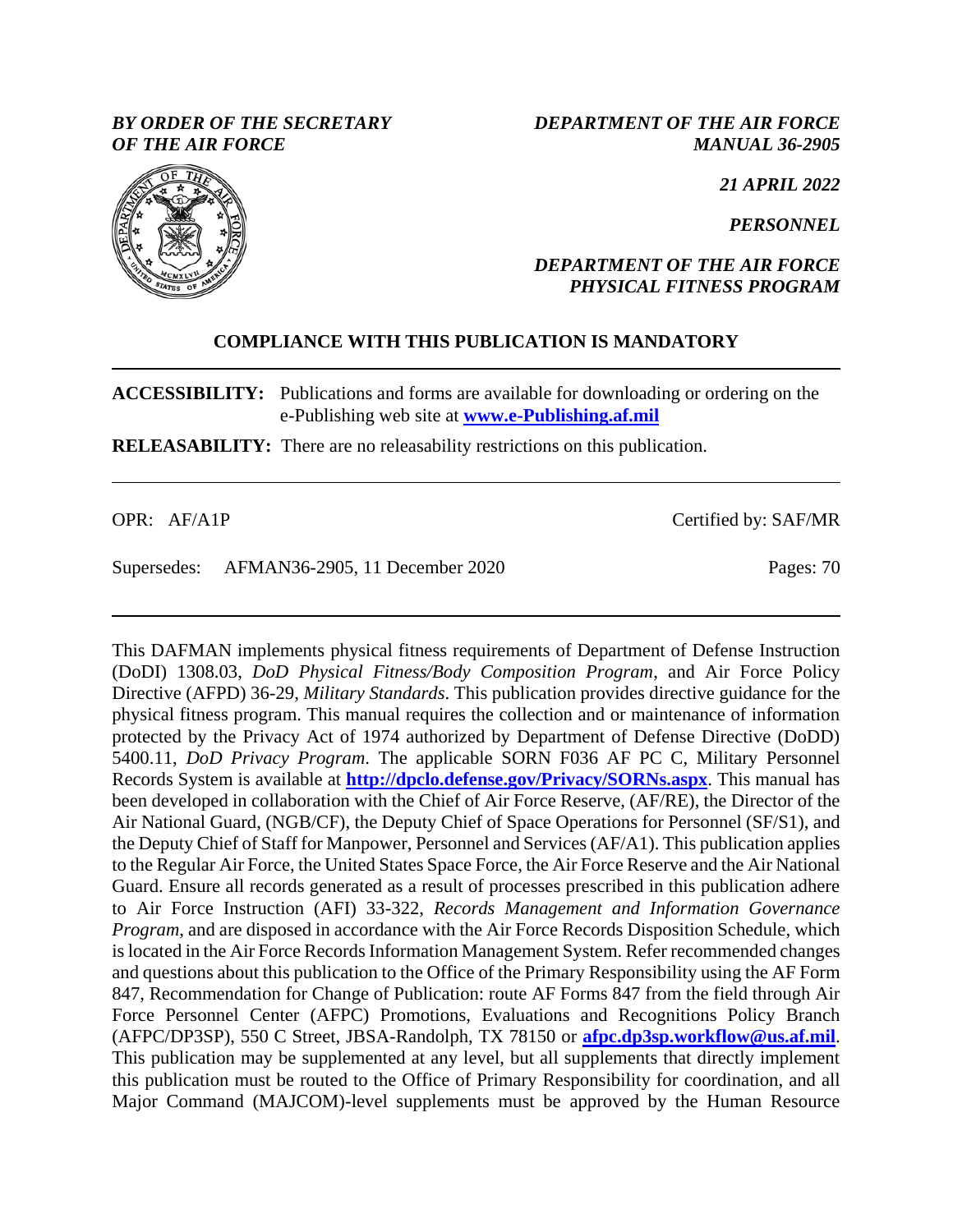Management Strategic Board (HSB) prior to certification and approval. **(T-1)**. The authorities to waive wing/Space Force equivalent/unit level requirements in this publication are identified with a Tier ("T-0, T-1, T-2, T-3") number following the compliance statement. See Department of the Air Force Instruction (DAFI) 33-360, *Publications and Forms Management*, for a description of the authorities associated with the Tier numbers. Submit requests for waivers through the chain of command to the appropriate Tier waiver approval authority, or alternately, to AFPC/DP3SA for non-tiered compliance items. Compliance with attachments **[2](#page-51-0)**, **[3](#page-56-0)**, **[4](#page-58-0)**, **[7](#page-64-0)**, and **[8](#page-67-0)** is mandatory.

### *SUMMARY OF CHANGES*

This DAFMAN has been rewritten and is applicable to the entire Department of the Air Force, including uniformed members of the Regular Air Force, the Air Force Reserve, the Air National Guard, and the United States Space Force. It includes the addition of new component options: twominute Hand Release Push-ups, two minute Cross Leg Reverse Crunch, forearm plank and the 20 meter High Aerobic Multi-shuttle Run (Guardians not authorized new component options). The new point distribution is 20 points each for the Muscular Strength and Core Endurance components and the cardiorespiratory component will remain at 60 for a total of 100 points. Age groups have changed from 10 years to 5 years. (Exception: **[Table 3.1](#page-22-0)**, Walk Standards will remain as is with the age group of 10 years). The tier-1 and tier-2 assessments have been renamed Physical Fitness Assessment (PFA) (tier-1) and Occupationally Specific Physical Fitness Assessment (OSPFA) (tier-2). Additionally, the 5-step process to create an occupationally specific physical fitness assessment has changed to a 12-step process. It also includes the In-service transition for persons identifying as transgender waiver approval process (**[Attachment 5](#page-60-0)**). Finally, Air Force Fitness Management System II (AFFMS II) has been replaced with myFitness.

|      | <b>Chapter 1-GENERAL INFORMATION</b>                                             | 6              |
|------|----------------------------------------------------------------------------------|----------------|
| 1.1. |                                                                                  | 6              |
| 1.2. |                                                                                  | 6              |
|      | <b>Chapter 2-ROLES AND RESPONSIBILITIES</b>                                      | 7              |
| 2.1. |                                                                                  | $\overline{7}$ |
| 2.2. | Assistant Secretary of the Air Force for Manpower and Reserve Affairs            | 7              |
| 2.3. | Air Force Deputy Chief of Staff for Manpower, Personnel, and Services            | 7              |
| 2.4. | Air Force Deputy Chief of Staff for Operations, Plans and Requirements           | 8              |
| 2.5. | Air Force Deputy Chief of Staff for Logistics, Engineering, and Force Protection | 8              |
| 2.6. |                                                                                  | 8              |
| 2.7. |                                                                                  | 8              |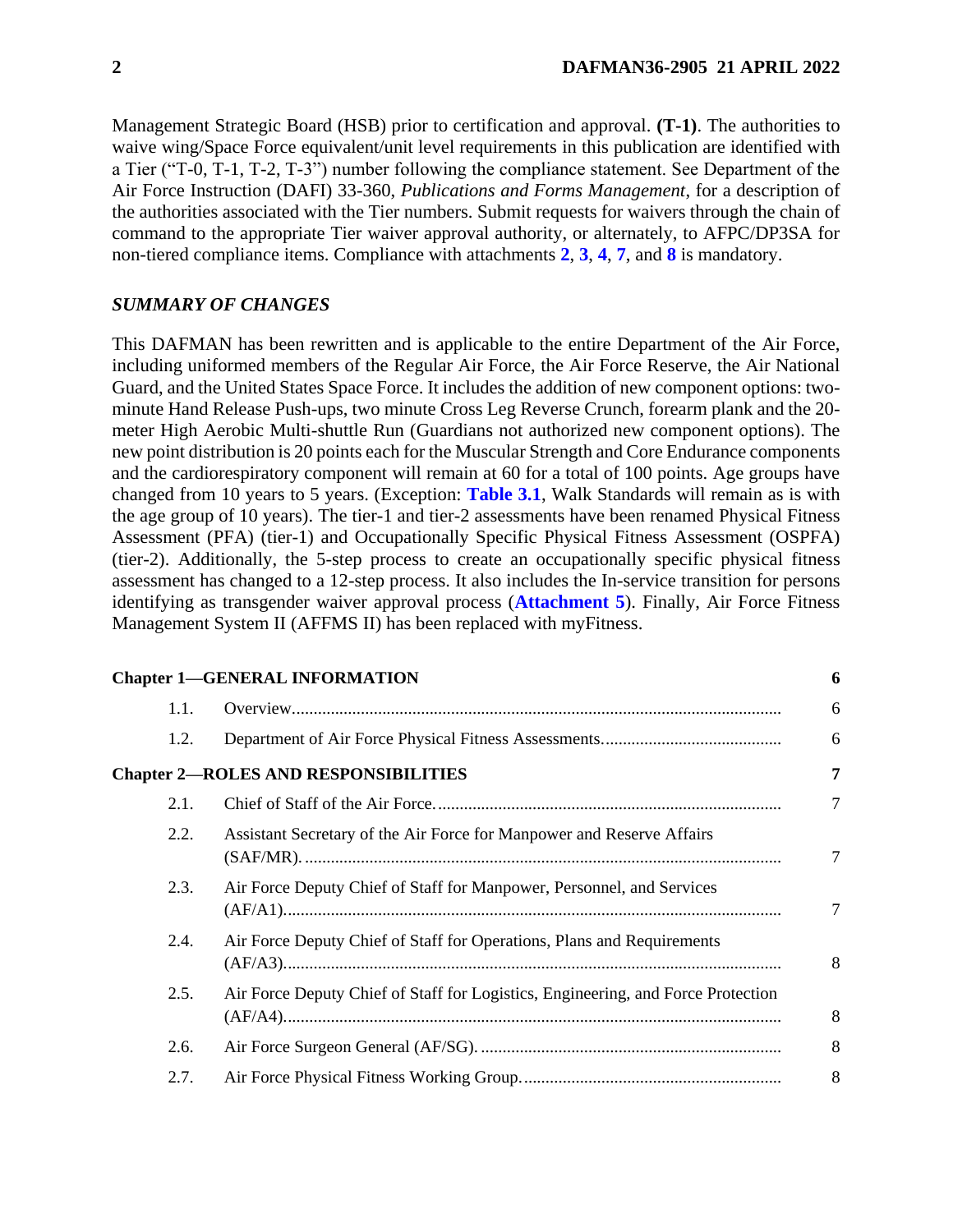# **DAFMAN36-2905 21 APRIL 2022 3**

|       | 2.8.  | National Guard Bureau Force Management, Customer Support Policy Branch  |
|-------|-------|-------------------------------------------------------------------------|
|       | 2.9.  | National Guard Bureau, Personnel Readiness and Mobilization Branch: ANG |
|       | 2.10. | Air Force Reserve Command (AFRC) Fitness and Health Promotion Program   |
|       | 2.11. |                                                                         |
|       | 2.12. |                                                                         |
|       | 2.13. |                                                                         |
|       | 2.14. |                                                                         |
|       | 2.15. | Military Treatment Facility (MTF), Guard Medical Unit (GMU), or Reserve |
|       | 2.16. |                                                                         |
|       | 2.17. |                                                                         |
|       | 2.18. |                                                                         |
|       | 2.19. |                                                                         |
|       | 2.20. |                                                                         |
|       | 2.21. |                                                                         |
|       | 2.22. |                                                                         |
|       | 2.23. |                                                                         |
|       | 2.24. |                                                                         |
|       | 2.25. |                                                                         |
|       | 2.26. |                                                                         |
|       | 2.27. |                                                                         |
|       |       | <b>Chapter 3-OFFICIAL FITNESS ASSESSMENT</b>                            |
|       | 3.1.  |                                                                         |
|       | 3.2.  |                                                                         |
|       | 3.3.  |                                                                         |
|       | 3.4.  |                                                                         |
|       | 3.5.  |                                                                         |
| Table | 3.1.  |                                                                         |
|       | 3.6.  |                                                                         |
| Table | 3.2.  |                                                                         |
|       | 3.7.  |                                                                         |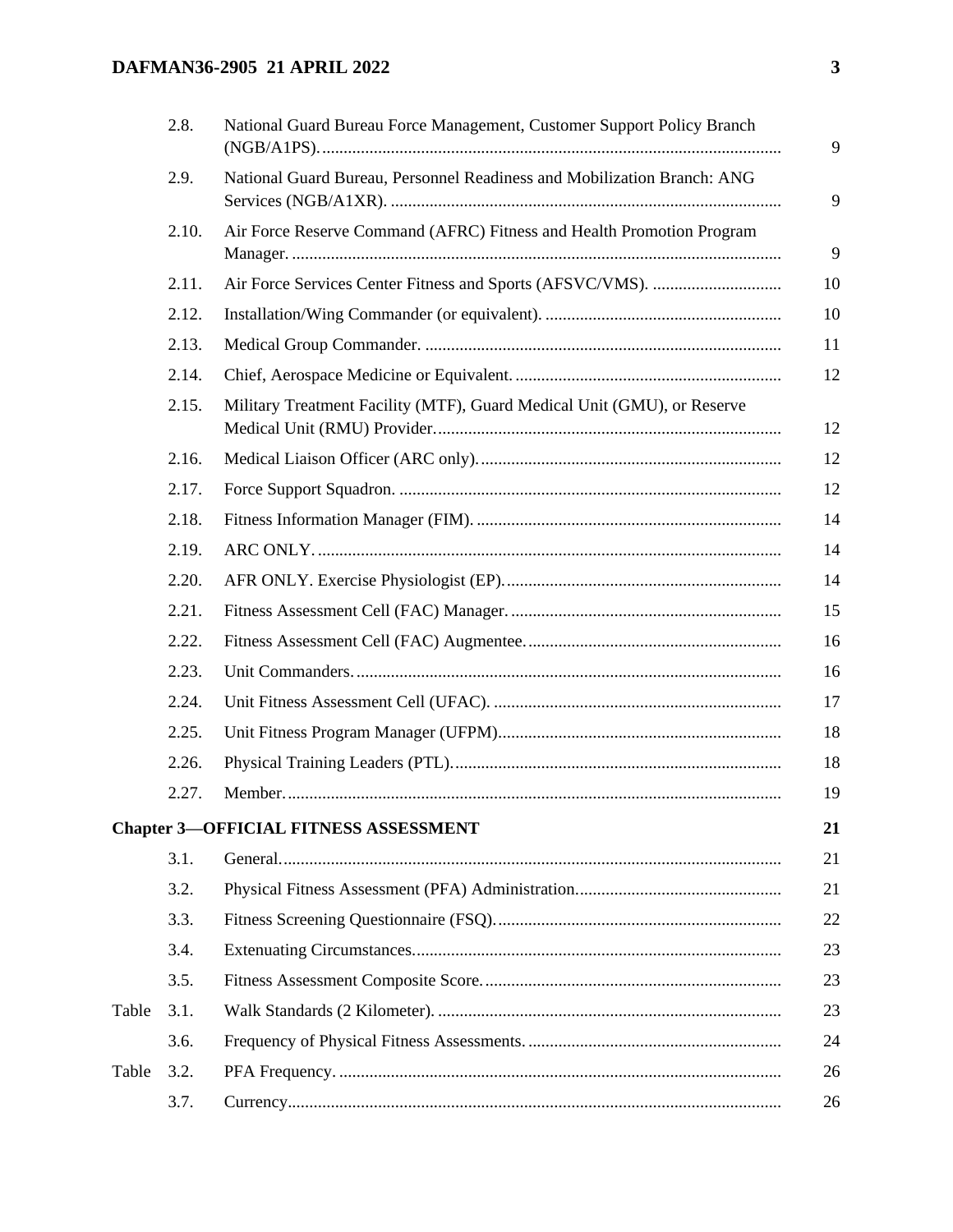|       | 3.8.  |                                                                             |
|-------|-------|-----------------------------------------------------------------------------|
|       | 3.9.  | Course Requirements for 1.5 Mile Run, 2 Kilometer Walk, and 20 Meter High   |
|       | 3.10. |                                                                             |
|       | 3.11. |                                                                             |
|       |       | <b>Chapter 4-EXEMPTIONS</b>                                                 |
|       | 4.1.  |                                                                             |
|       | 4.2.  |                                                                             |
|       | 4.3.  |                                                                             |
|       | 4.4.  | Deployment Availability Working Group (DAWG) or Airman Medical              |
|       | 4.5.  |                                                                             |
| Table | 4.1.  |                                                                             |
|       | 4.6.  |                                                                             |
|       |       | <b>Chapter 5-EDUCATION, IMPROVEMENT AND INTERVENTION</b>                    |
|       | 5.1.  |                                                                             |
|       | 5.2.  |                                                                             |
|       | 5.3.  |                                                                             |
|       | 5.4.  |                                                                             |
|       |       | <b>Chapter 6-SPECIAL POPULATIONS</b>                                        |
|       | 6.1.  |                                                                             |
|       | 6.2.  |                                                                             |
|       | 6.3.  |                                                                             |
|       | 6.4.  | Air Reserve Component (ARC) Tenant Support at RegAF/USSF Installations      |
|       |       | <b>Chapter 7-SYSTEMS MANAGEMENT</b>                                         |
|       | 7.1.  |                                                                             |
|       | 7.2.  |                                                                             |
|       |       | <b>Chapter 8-ADMINISTRATIVE AND PERSONNEL ACTIONS</b>                       |
|       | 8.1.  |                                                                             |
|       | 8.2.  |                                                                             |
| Table | 8.1.  |                                                                             |
|       | 8.3.  | Correcting Administrative Errors on Fitness Assessment Scores in myFitness. |
|       |       | Attachment 1-GLOSSARY OF REFERENCES AND SUPPORTING INFORMATION              |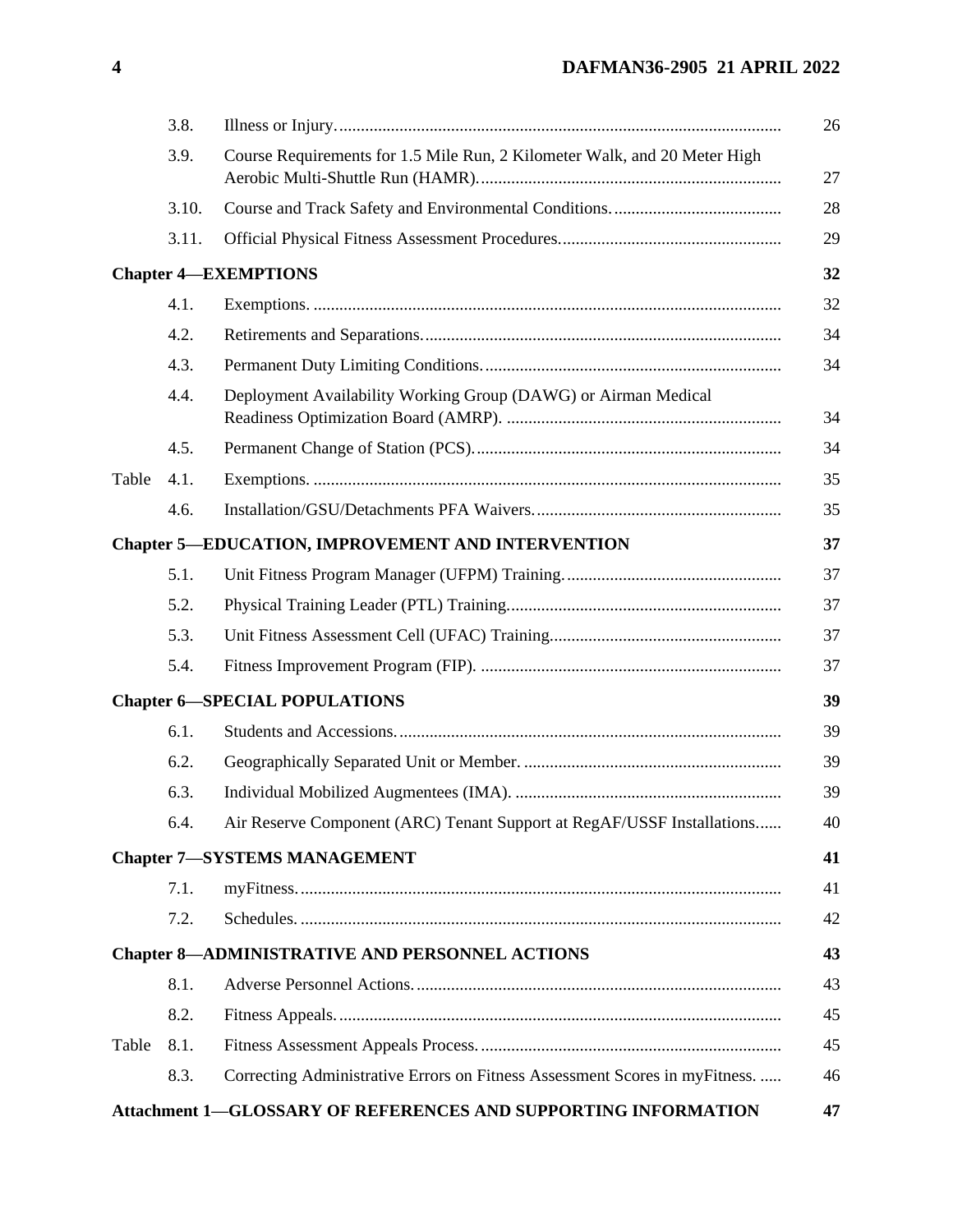| 52 |
|----|
|    |
| 57 |
| 59 |
|    |
| 61 |
| 63 |
|    |
|    |
| 65 |
|    |
| 68 |
|    |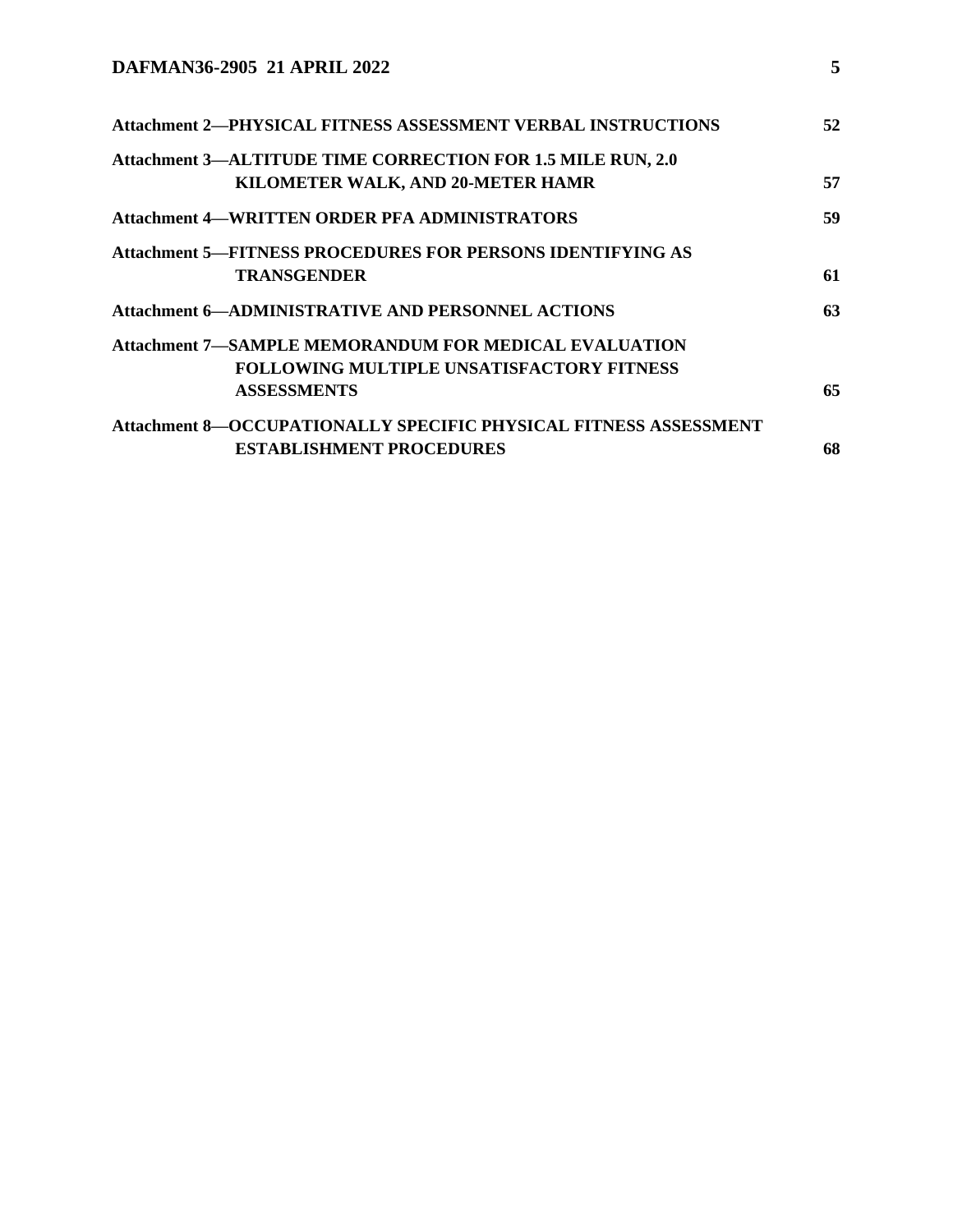#### **Chapter 1**

#### **GENERAL INFORMATION**

<span id="page-5-1"></span><span id="page-5-0"></span>**1.1. Overview.** The goal of the Physical Fitness Program (PFP) is to motivate all members to participate in a year-round physical conditioning program that emphasizes total fitness, to include proper cardiorespiratory conditioning, muscular endurance training, and healthy eating. An active lifestyle increases productivity, optimizes health, and decreases absenteeism while maintaining a higher level of readiness. All references to United States Air Force (USAF) terminology, units, grades, and positions will also apply to the equivalent in USSF, as appropriate, until such time as the USSF provides its own independent guidance. For example, references to Airmen or RegAF members will apply to Guardians. References to a major command (MAJCOM) or numbered air force (NAF) will apply to field commands. References to wings will apply to deltas/garrisons. Air Staff roles and responsibilities (e.g., AF/A1) will apply to the Office of the Chief of Space Operations (Space Staff) equivalent (e.g., SF/S1), as appropriate.

1.1.1. Commanders at all levels must incorporate physical fitness into their culture and establish an environment for members to maintain physical fitness, health, and performance to meet expeditionary mission requirements. **(T-1)**. The PFP promotes the primary physical fitness elements of cardiorespiratory fitness, muscular strength, muscular endurance, body composition, and flexibility of each member. In conjunction with a consistent unit physical fitness training program and individual fitness training, the Physical Fitness Assessment (PFA) provides commanders with a tool to assist in the determination of overall physical fitness of their members.

1.1.2. It is every member's responsibility to maintain the standards set forth in this DAFMAN 365 days a year. Every member should be physically fit, regardless of age, grade, gender, or duty assignment. Physical fitness directly and positively impacts health, general fitness, duty performance, and mission readiness.

<span id="page-5-2"></span>**1.2. Department of Air Force Physical Fitness Assessments.** For the purpose of PFP, the following terms apply.

1.2.1. **Physical Fitness Assessment (PFA).** The Department of the Air Force PFA consists of cardiorespiratory fitness, muscular strength, and core endurance components. This general assessment is gender and age specific and occupationally independent with science-based, health, and general fitness standards.

1.2.2. **Occupationally Specific Physical Fitness Assessment (OSPFA).** The OSPFA is an Air Force Specialty Code (AFSC) occupationally specific, operationally-relevant physical fitness assessment with broader physical fitness component requirements. This specific assessment is independent of gender, age, and rank with science-based, criterion performance fitness standards. For detailed instructions, see **[Attachment 8](#page-67-0)**.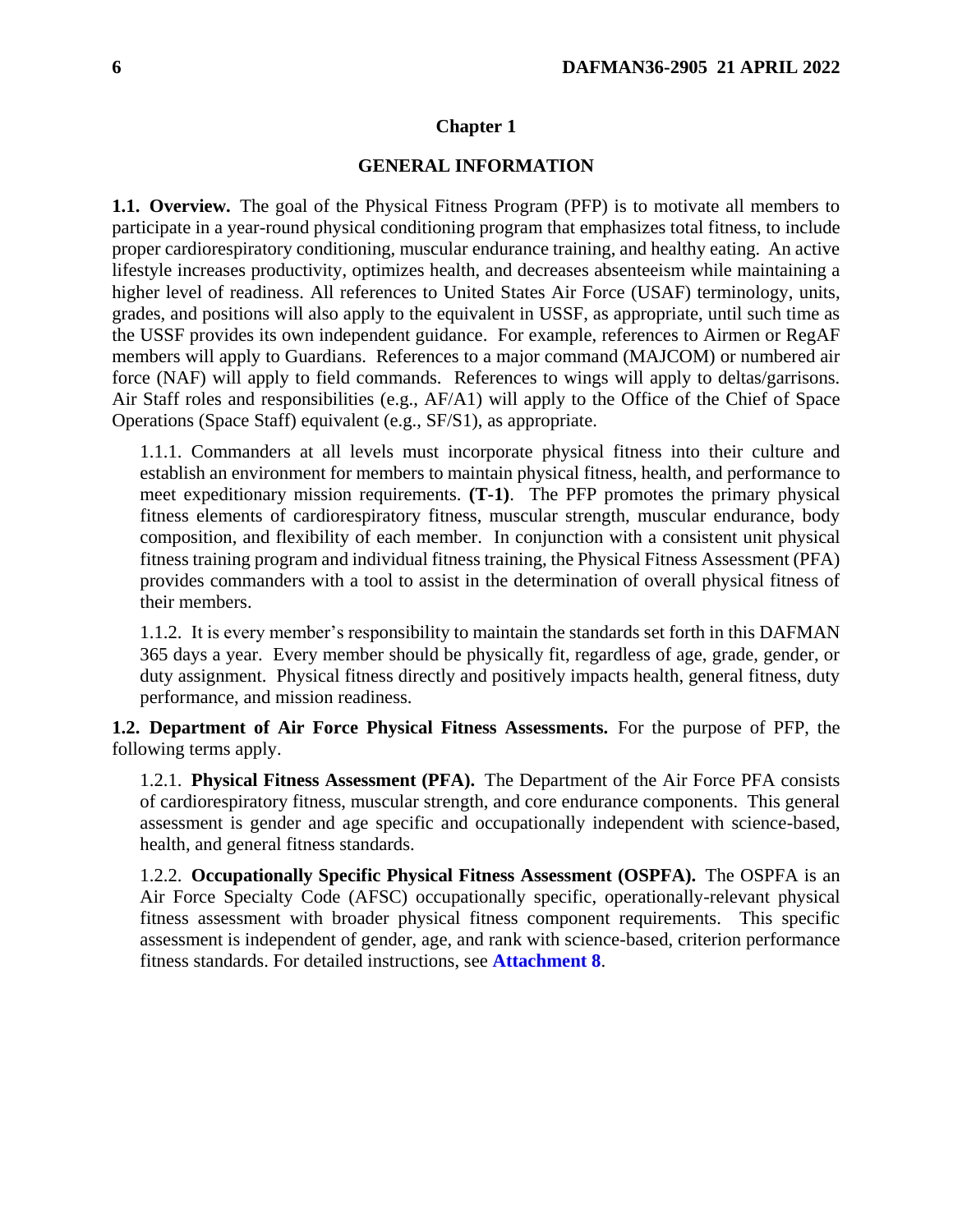### **Chapter 2**

#### **ROLES AND RESPONSIBILITIES**

<span id="page-6-1"></span><span id="page-6-0"></span>**2.1. Chief of Staff of the Air Force.** Directs implementation of the Physical Fitness Program (PFP) and renders final decision on all policy proposals pertaining to this DAFMAN.

#### <span id="page-6-2"></span>**2.2. Assistant Secretary of the Air Force for Manpower and Reserve Affairs (SAF/MR).**

2.2.1. Provides policy oversight, advocacy of the physical fitness and body composition programs, and the health promotion program as it relates to physical fitness.

2.2.2. Reviews and coordinates on all fitness-related policy proposals.

2.2.3. **Deputy Assistant Secretary of the Air Force for Force Management Integration (SAF/MRM).** Oversees the PFP and ensures compliance with existing legislation and policies.

2.2.4. **Deputy Assistant Secretary for Reserve Affairs and Member Readiness (SAF/MRR** ). Oversees the health promotion and body composition programs and ensures compliance with existing legislation and policies.

### <span id="page-6-3"></span>**2.3. Air Force Deputy Chief of Staff for Manpower, Personnel, and Services (AF/A1).**

2.3.1. Establishes, develops, coordinates, and executes physical fitness policies and guidance through the Director of Military Force Management Policy (AF/A1P).

2.3.2. Consults with SAF/MR and the Air Force Surgeon General (AF/SG) for medically related physical fitness issues and body composition standards.

2.3.3. Directs research and studies to assess physical fitness methods and standards.

2.3.4. Approves all new or altered PFAs.

2.3.5. Collaborates with AF/SG, Directorate of Services (AF/A1S), Office of The Judge Advocate General (AF/JA), and Chief Master Sergeant of the Air Force (CMSAF) on matters related to physical fitness policy.

2.3.6. Director of Military Force Management Policy (AF/A1P).

2.3.6.1. Develops and maintains guidance regarding implementation and administration of the PFP.

2.3.6.2. Coordinates on all Tier 1 waiver requests.

2.3.6.3. Coordinates with internal and external organizations as required.

2.3.6.4. Oversees the Air Force Physical Fitness Working Group.

2.3.7. **Director of Air Force Services (AF/A1S).** Advocates for availability of base-level physical fitness resources, such as facilities and equipment.

2.3.8. **Director of Plans and Integration (AF/A1X).** Provides software development and administration for the PFP, through the A1 Digital Transmission Activity.

2.3.9. **Air Force Personnel Center (AFPC).**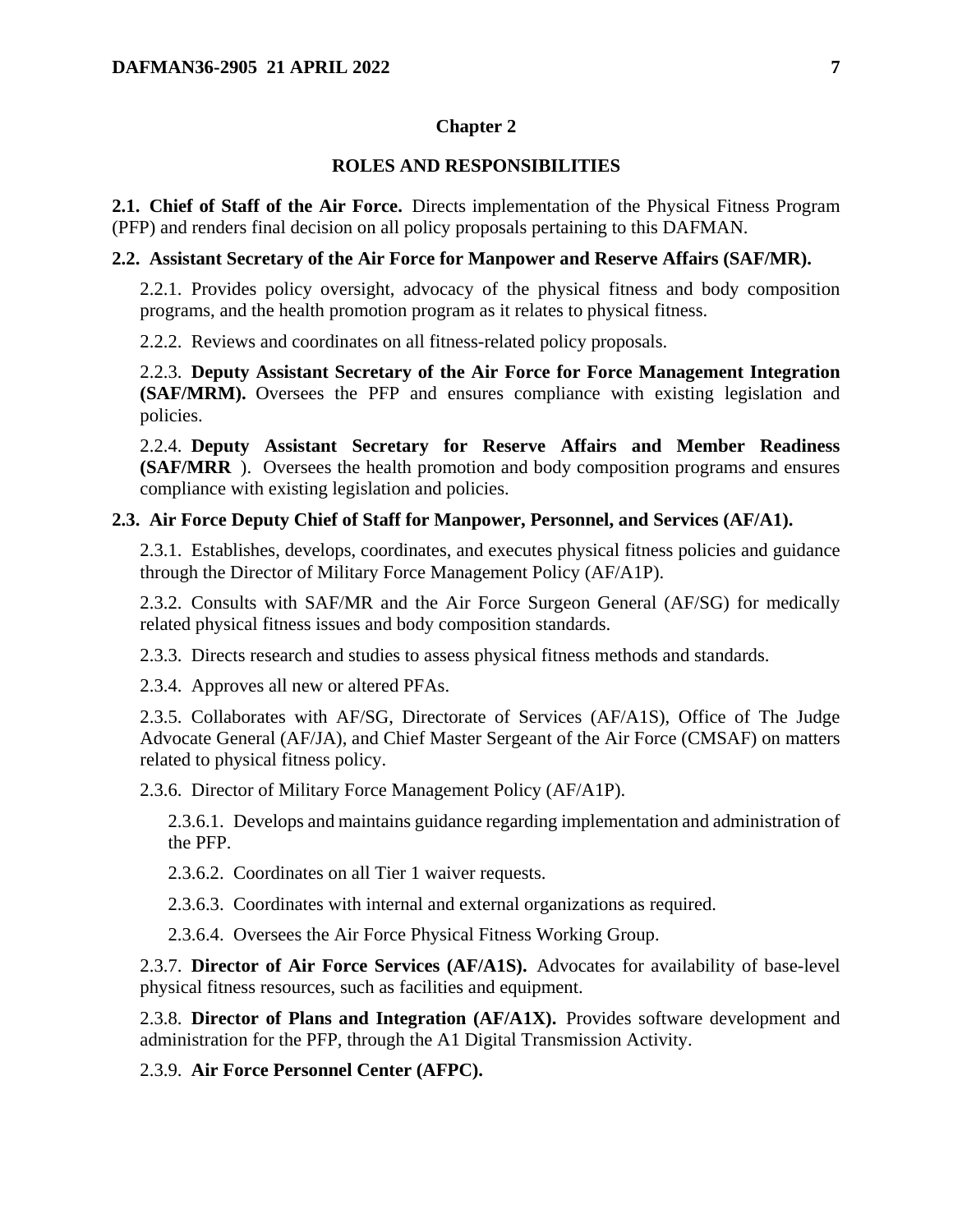2.3.9.1. Serves as the execution authority for this publication; implements and disseminates guidance and procedures.

2.3.9.2. Advises AF/A1P on the execution of physical fitness matters.

2.3.9.3. Collaborates with AF/A1P on process matters and changes that may impact the overall PFP and provides program metrics as required. Evaluates annual physical fitness reports and submits findings with a recommendation to AF/A1P.

2.3.9.4. Manages the Fitness Assessment Appeals Board process.

2.3.9.5. Provides physical fitness related advisories to the Air Force Board for the Correction of Military Records.

2.3.9.6. Collaborates with the A1 Digital Transformation Activity on software updates and issues pertaining to the PFP.

2.3.9.7. Renders decision on RegAF user access requests to myFitness in conjunction with Air Force Services Center (AFSVC). Provides Senior Management User roles to authorized personnel.

2.3.9.8. Provides updates to AFPC Public Affairs (AFPC/PA) on PFP information.

2.3.9.9. Special Programs (AFPC/DP3SA) processes and approves non-tiered items.

2.3.9.10. Provides inputs for Systems Management (e.g., myFitness) user and user guides as needed in conjunction with AFRC, ANG, and AFSVC for Physical Fitness Program (PFP) and this DAFMAN.

#### <span id="page-7-0"></span>**2.4. Air Force Deputy Chief of Staff for Operations, Plans and Requirements (AF/A3).**

2.4.1. Ensures Special Warfare Airmen, who are required to take the OSPFA, adhere to the requirements in this DAFMAN and their AFSC specific manual (as required).

2.4.2. Coordinates OSPFA guidance with AF/A1P.

### <span id="page-7-1"></span>**2.5. Air Force Deputy Chief of Staff for Logistics, Engineering, and Force Protection (AF/A4).**

2.5.1. Ensures members in specific AFSCs required to take the OSPFA, adhere to the requirements in this DAFMAN and their AFSC specific manual (as required).

2.5.2. Coordinates OSPFA guidance with AF/A1P.

#### <span id="page-7-2"></span>**2.6. Air Force Surgeon General (AF/SG).**

2.6.1. Develops intervention training policy and guidance related to the medical aspects of the PFP.

2.6.2. Coordinates with AF/A1 on policies and programs that promote physical fitness.

#### <span id="page-7-3"></span>**2.7. Air Force Physical Fitness Working Group.**

2.7.1. Air Force Physical Fitness Working Group convenes (as needed) with direction from AF/A1P, either in person or virtually, and reports findings and/or recommendations to the AF/A1. **(T-1)**.

2.7.2. Provides Air Force leaders recommendations on matters related to the PFP. **(T-1)**.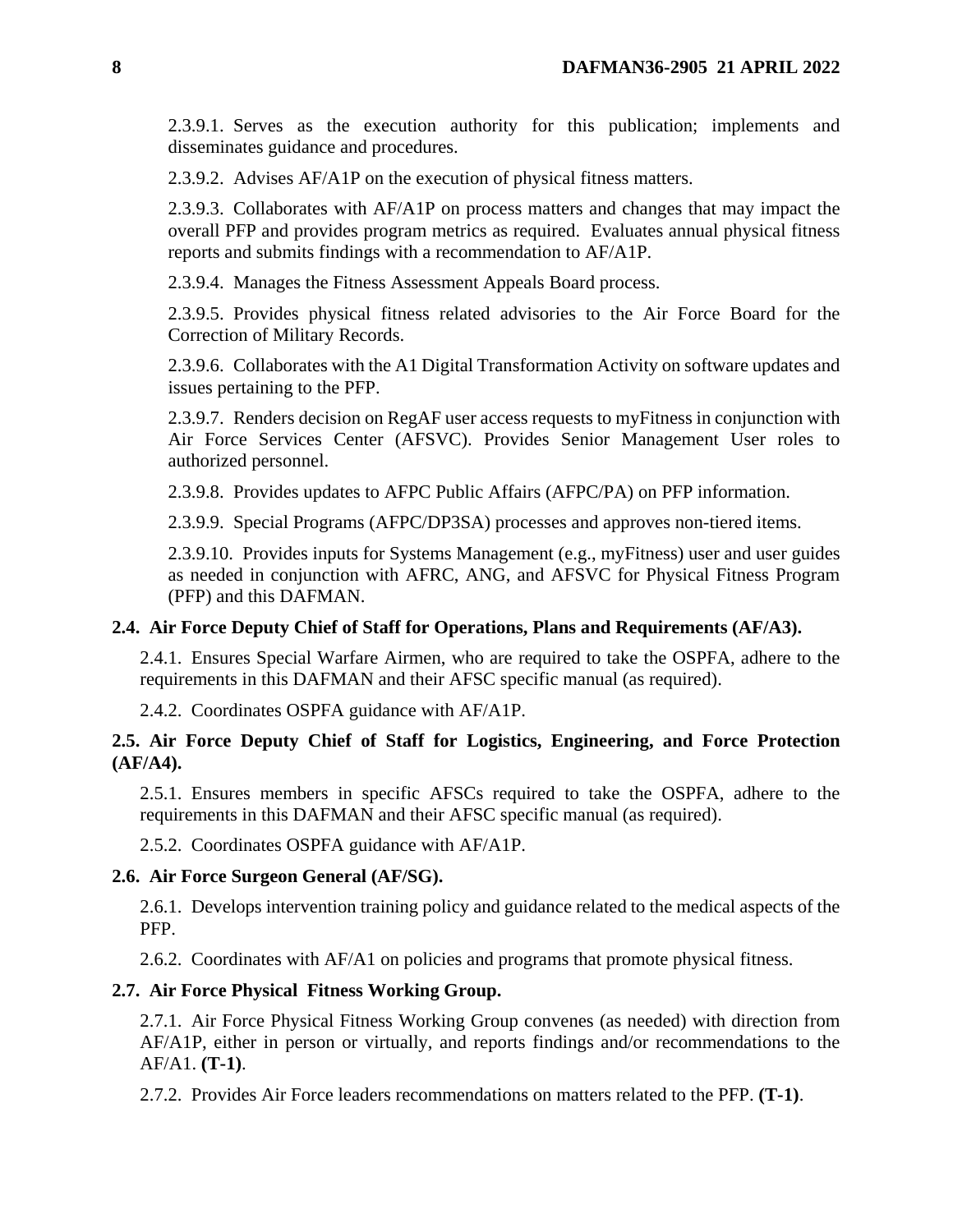2.7.3. Reviews the PFP and presents innovative and effective solutions for consideration in order to improve overall Department of the Air Force physical fitness readiness.

2.7.4. Utilizes a cooperative approach to adapt to changing requirements by linking fitness resources, emerging technologies, and exploring current integrated solutions across physical fitness training and education organizations.

### <span id="page-8-0"></span>**2.8. National Guard Bureau Force Management, Customer Support Policy Branch (NGB/A1PS).**

2.8.1. Provides policy oversight and advocacy of the physical fitness health awareness program as it relates to physical fitness for the Air National Guard.

2.8.2. Provides physical fitness related advisories to the Air Force Board for the Correction of Military Records (BCMR) affecting ANG members.

### <span id="page-8-1"></span>**2.9. National Guard Bureau, Personnel Readiness and Mobilization Branch: ANG Services (NGB/A1XR).**

2.9.1. Assists in developing training materials in consultation with the Air Force Physical Fitness Working Group as well as all health, fitness, and exercise professionals.

2.9.2. Renders decisions on ANG user access requests to myFitness. Provides Fitness Information Manager (FIM) user roles to authorized base personnel. **(T-1)**. (**Note**: Only two FIMs per ANG Wing authorized.)

2.9.3. Provisions ANG access within myFitness upon receipt of the DD Form 2875, *System Authorization Access Request*, written order (**[Attachment 4](#page-58-0)**), user agreement, and signed FIM appointment letter. **(T-2)**.

2.9.4. Provides inputs for Systems Management (e.g., myFitness) user and user guides as needed in conjunction with AFRC, AFPC, and AFSVC for Physical Fitness Program and this DAFMAN.

2.9.5. Provides subject matter expertise to the Air Force FIMs, Fitness Program Managers, and Fitness Assessment Cells (FAC) on physical fitness guidelines outlined in this DAFMAN.

2.9.6. Ensures exercise, nutrition, and behavioral health education programs are incorporated into required program education and implements Air Force Medical Readiness Agency Health Promotion Operations (AFMRA/HPO) approved Fitness Improvement Program (FIP). **(T-2)**.

2.9.7. Reviews unit Management Internal Control Toolset (MICT) to ensure compliance with the physical fitness guidance as outlined in this DAFMAN.

2.9.8. Conducts Staff Assistance Visits (SAVs) on the unit program at the request of the commander (or equivalent). **(T-2)**.

### <span id="page-8-2"></span>**2.10. Air Force Reserve Command (AFRC) Fitness and Health Promotion Program Manager.**

2.10.1. Must be appointed by the AFRC/CC or AFRC/CV. **(T-2)**. Must be a SNCO, officer, or civilian equivalent.

2.10.2. Reports fitness related matters and fitness participation to AFRC/Surgeon General and AFRC/A1. **(T-2)**.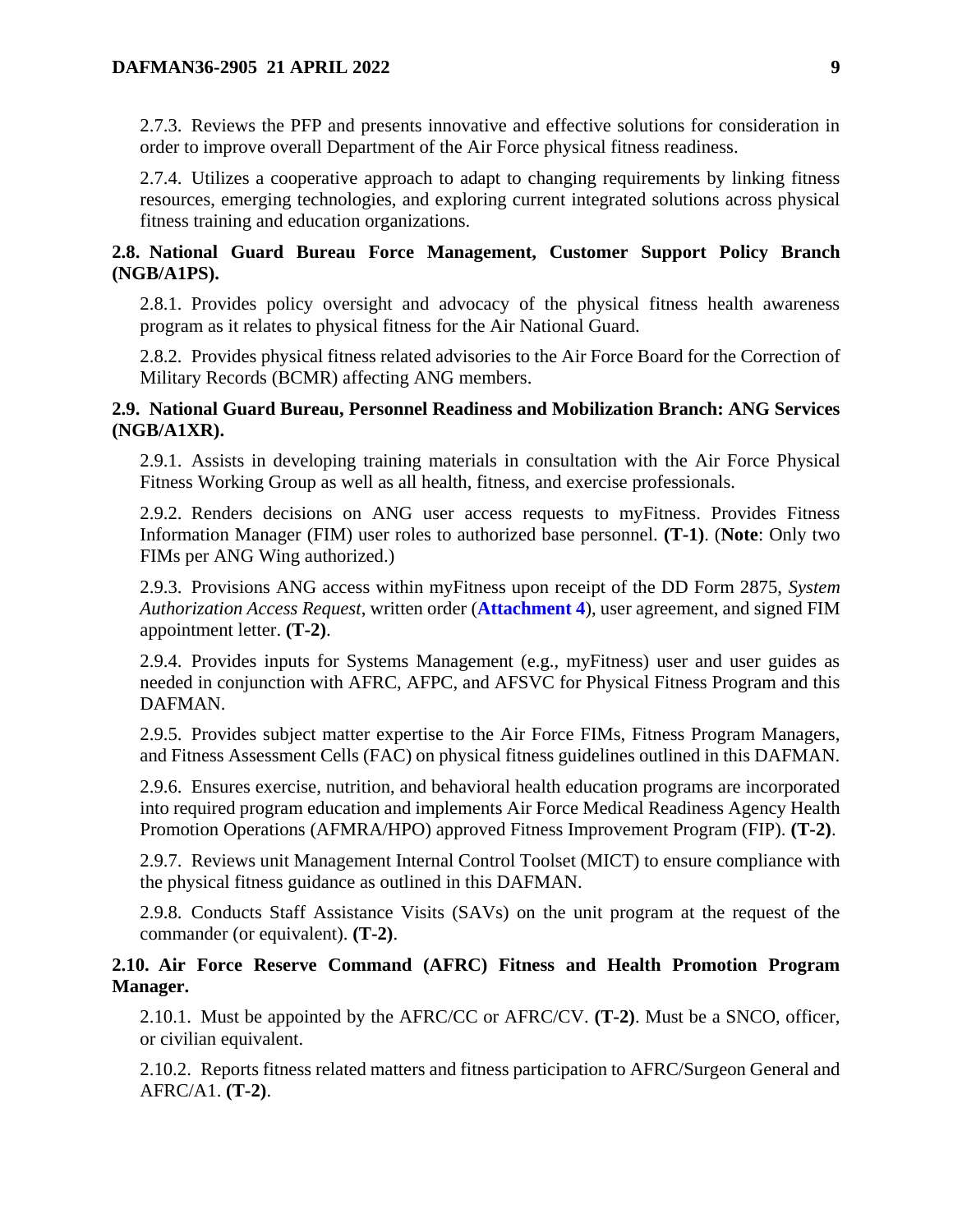2.10.3. Renders decision on AFR user access requests to myFitness. Provides Air Staff, MAJCOM, and FIM user roles to authorized base personnel. **(T-1)**.

2.10.4. Provisions Air Force Reserve FIM access within myFitness upon reception of the DD Form 2875, written order (**[Attachment 4](#page-58-0)**), user agreement, and signed FIM appointment letter. **(T-2)**.

2.10.5. Ensures exercise, nutrition, and behavioral health education programs are incorporated into required program education and implements Air Force Medical Readiness Agency Health Promotion Operations (AFMRA/HPO) approved Fitness Improvement Program (FIP). **(T-2)**.

2.10.6. Conducts SAVs on the installation program(s) at the request of the commander (or equivalent). **(T-2)**.

2.10.7. Provides inputs for Systems Management (e.g., myFitness) user and user guides as needed in conjunction with ANG, AFPC, and AFSVC for Physical Fitness Program and this DAFMAN.

2.10.8. Reviews unit MICT to ensure compliance with physical fitness guidance as outlined in this DAFMAN.

### <span id="page-9-0"></span>**2.11. Air Force Services Center Fitness and Sports (AFSVC/VMS).**

2.11.1. Assists in developing training materials in consultation with the Air Force Physical Fitness Working Group as well as all health, fitness, and exercise professionals.

2.11.2. Collaborates with the A1 Digital Transformation Activity on software updates and issues pertaining to the PFP.

2.11.3. Renders decision on RegAF user access requests to myFitness in conjunction with AFPC. Provides Senior Manager and FIM user roles to authorized personnel Provisions RegAF FIM upon reception of the DD Form 2875, written order (**[Attachment 4](#page-58-0)**), user agreement, and signed FIM appointment letter. **(T-2)**. Must maintain documentation for all appointed positions. **(T-2)**.

2.11.4. Provides inputs for Systems Management (e.g., myFitness) user and user guides as needed in conjunction with AFRC, AFPC, and NGB for Physical Fitness Program and this DAFMAN.

2.11.5. Provides subject matter expertise with AFPC/DP3 to the Air Force FIMs, Fitness Program Managers, and Fitness Assessment Cells on physical fitness guidelines outlined in this DAFMAN.

2.11.6. Reviews unit MICT to ensure compliance with physical fitness guidance as outlined in this DAFMAN.

### <span id="page-9-1"></span>**2.12. Installation/Wing Commander (or equivalent).**

2.12.1. Oversees the installation/base Physical Fitness Program (PFP) and ensures compliance with this DAFMAN.

2.12.2. Provides an environment that supports and motivates a healthy lifestyle through optimal physical fitness and nutrition in accordance with AFI 48-103, *Health Promotion*. **(T-2)**.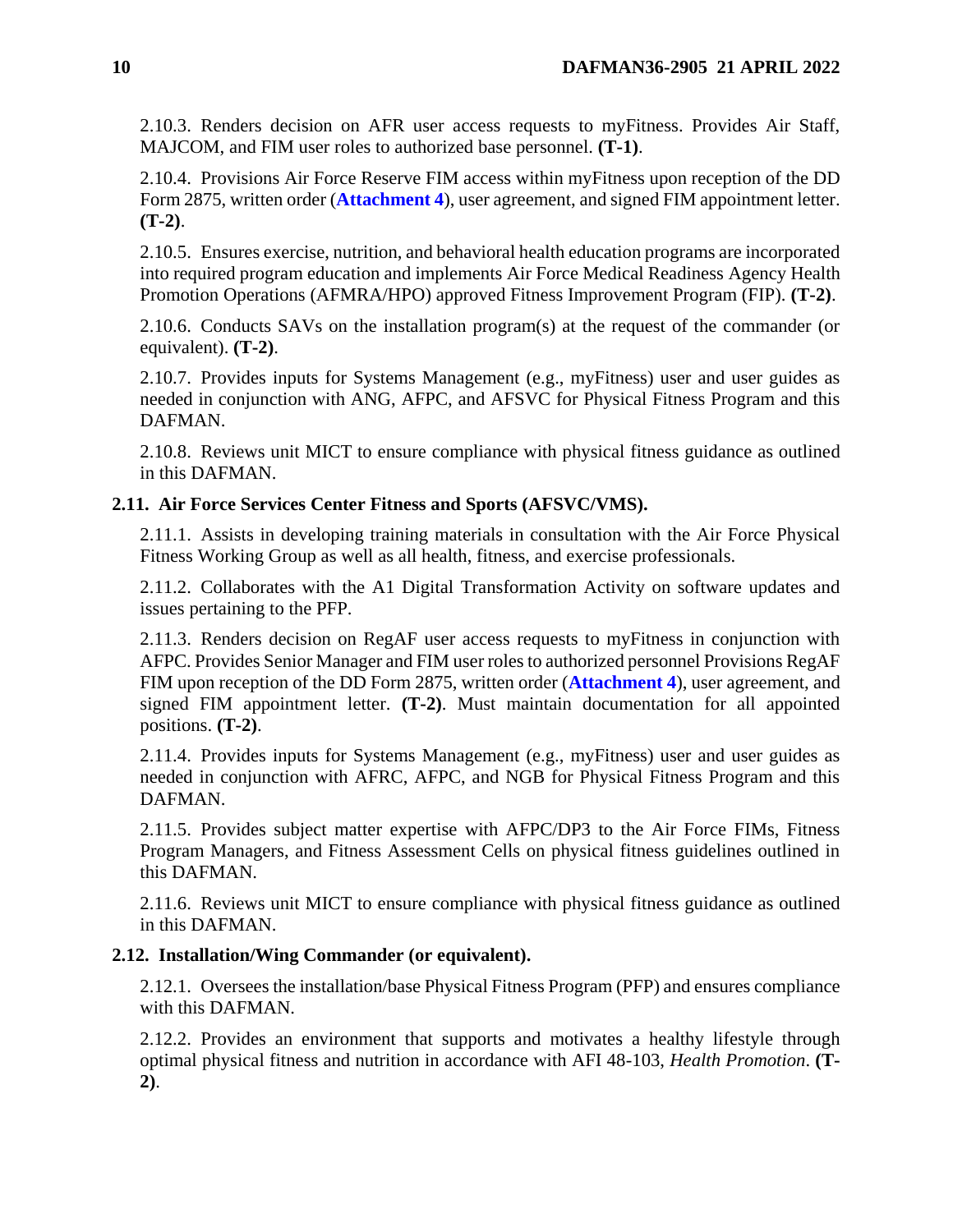2.12.3. Ensures subordinate commanders implement and maintain unit PFPs. **(T-2)**.

2.12.4. Establishes local guidance for subordinate unit commanders that utilize the installation Fitness Assessment Cell (FAC) to appoint Physical Training Leaders (PTL) to augment the FAC for the purpose of conducting PFAs.

2.12.5. Oversees the appeals process of fitness assessments in accordance with **[paragraph](#page-44-0)  [8.2](#page-44-0)**. **(T-2)**.

2.12.6. Provides appropriate manpower, safe facilities, equipment, resources, and funding to support the Force Support Squadron (FSS) in support of the PFP and where applicable to the FAC. **(T-2)**.

2.12.7. Renders final decision on plans to appoint certified PTL and Unit Fitness Program Managers (UFPM), to augment the FAC. **(T-2)**.

2.12.8. Periodically reviews FAC operations to ensure augmented personnel are used in a manner that minimizes undue burden on units. **(T-2)**.

2.12.9. Renders decisions on all cardiorespiratory assessment courses (1.5-mile run, 20-meter HAMR, and 2 kilometer walk) after collaboration with the local Civil Engineering Squadron (CES), Force Support Squadron (FSS), and Wing Safety; and files approval memorandum with the FAC. **(T-2)**. **Note:** Tracks/Courses remain certified until superseded.

2.12.10. Implements certification and recertification of cardiorespiratory component tracks or courses. Certification and recertification must be in conjunction with local CES, FSS, and Wing Safety established procedures. **(T-2)**.

2.12.11. Plans, programs, and budgets training to support the installation programs, to include Unit Fitness Assessment Cell (UFAC), Unit Fitness Program Manager (UFPM) and Physical Training Leader (PTL) training and the Fitness Improvement Program (FIP) education and intervention program. **(T-2)**.

2.12.12. Establishes local guidance for subordinate unit commanders regarding use of duty time for physical training. **(T-3)**. ARC includes unit training assemblies, regularly scheduled drills, annual tours, and special tours.

2.12.13. Coordinates with the host Military Treatment Facility (MTF) to establish medical support for the PFP, to include space-available access to FIP, UFAC, UFPM, and PTL training. **(T-2)**.

## <span id="page-10-0"></span>**2.13. Medical Group Commander.**

2.13.1. Provides medical support for the installation PFP. **(T-3)**.

2.13.2. Plans, programs, and budgets for medically-related intervention and training programs, such as CPR and AED certifications. **(T-3)**.

2.13.3. Ensures Military Treatment Facility (MTF), Guard Medical Unit (GMU), or Reserve Medical Unit (RMU) providers receive initial and annual refresher training on the PFP, duty limiting conditions procedures, medical conditions, and medications that may affect fitness assessments. **(T-3)**.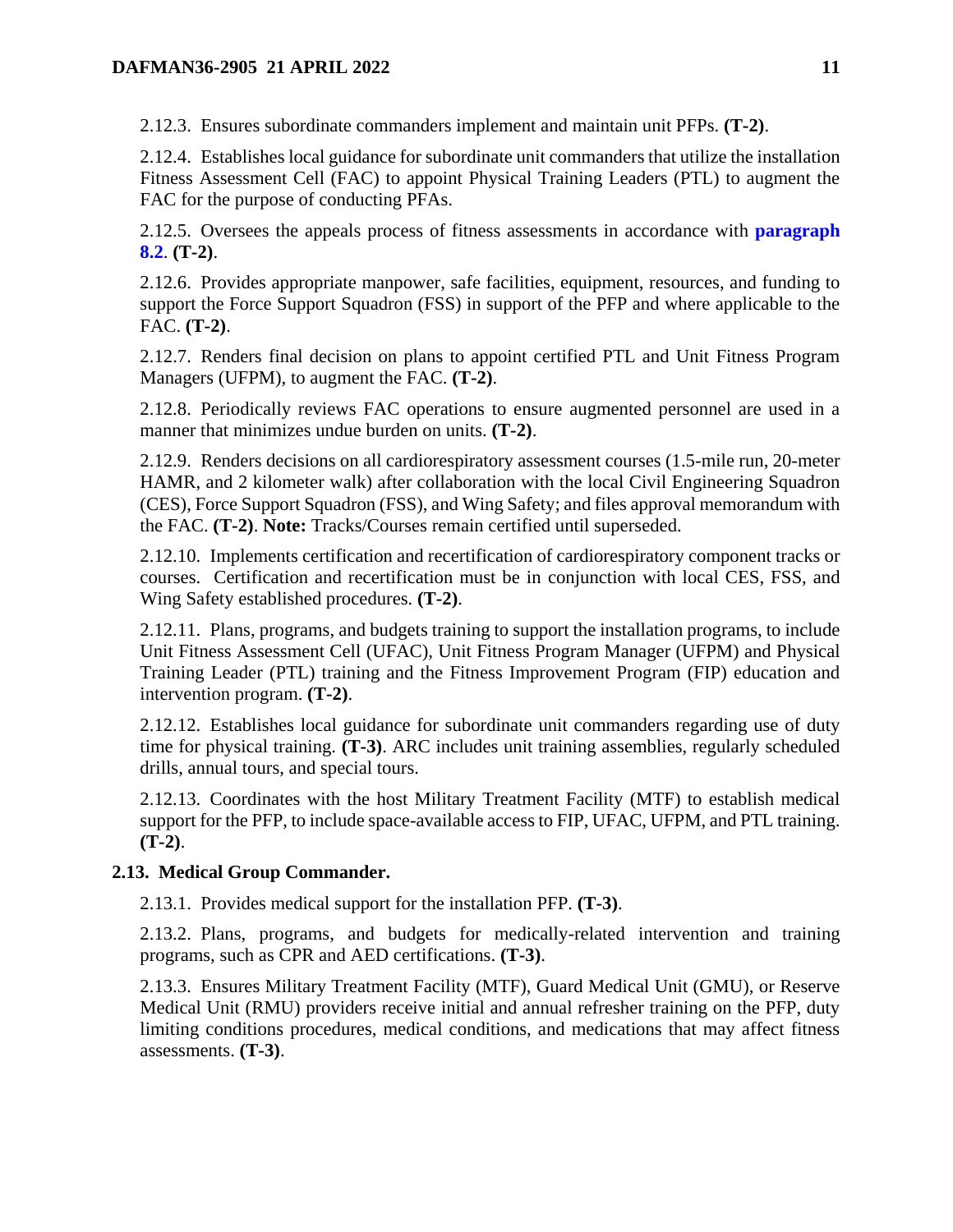2.13.4. The ARC medical unit commander responsible for health service support to the wing or group shall appoint a credentialed provider as Medical Liaison Officer to serve as the program's consultant to all other medical providers and support staff.

## <span id="page-11-0"></span>**2.14. Chief, Aerospace Medicine or Equivalent.**

2.14.1. Ensures all AF Form 469, *Duty Limiting Condition Report*, related to fitness restrictions, fitness assessment restrictions are in compliance with AFI 48-133, *Duty Limiting Conditions*. **(T-2)**.

2.14.2. Provides medical oversight for medical reporting guidance for any injury sustained during fitness assessments. Educates and ensures the Primary Care Manager initiates appropriate referral, line-of duty determination, and profiling actions as appropriate. **(T-3)**.

2.14.3. Ensures members with risk factors identified on DAF Form 4446A, *Air Force Physical Fitness Screening Questionnaire (FSQ)* are reviewed and dispositioned by MTF medical providers consistent with current medical practice standards. **(T-3)**.

## <span id="page-11-1"></span>**2.15. Military Treatment Facility (MTF), Guard Medical Unit (GMU), or Reserve Medical Unit (RMU) Provider.**

2.15.1. Stays up to date on PFP policy, FSQ guidance, and medical conditions affecting Physical Fitness Assessments (PFA) and AF Form 469 procedures as it pertains to policy. **(T-2)**.

2.15.2. Makes a determination at all patient encounters in which the medical condition impacts physical fitness activity (to include assessment and training). Documents limitations and Fitness Assessment exemptions on AF Form 469 in accordance with AFI 48-133. **(T-2)**.

2.15.3. Provides risk assessment and recommendations for members with a high-risk response on the FSQ. **(T-2)**.

2.15.4. Evaluates members to determine whether a medical condition precludes the member from completing the PFA. **(T-2)**.

2.15.5. Must evaluate all members with risk factors identified on the FSQ prior to the fitness assessment. **(T-1)**. If any item on the FSQ indicates a condition, which might limit performance of any component of the fitness assessment, and there is not an accompanying current AF Form 469, the member must provide the FSQ for a medical evaluation. **(T-1)**. A provider will complete and sign the appropriate place on the FSQ, and complete an AF Form 469, if applicable, and the member will return the FSQ to the UFPM. **(T-1)**.

<span id="page-11-2"></span>**2.16. Medical Liaison Officer (ARC only).** Ensures all medical providers receive adequate training on the PFP procedures. **(T-2)**. Training should include program policies, medical conditions, medications affecting assessments, and duty limiting conditions procedures.

## <span id="page-11-3"></span>**2.17. Force Support Squadron.**

2.17.1. Oversees the function and management of the Fitness and Sport Center and the FAC. **(T-3)**. Executes plans, programs, budgets, and funds for safe and effective fitness operations within the FAC. **(T-3)**.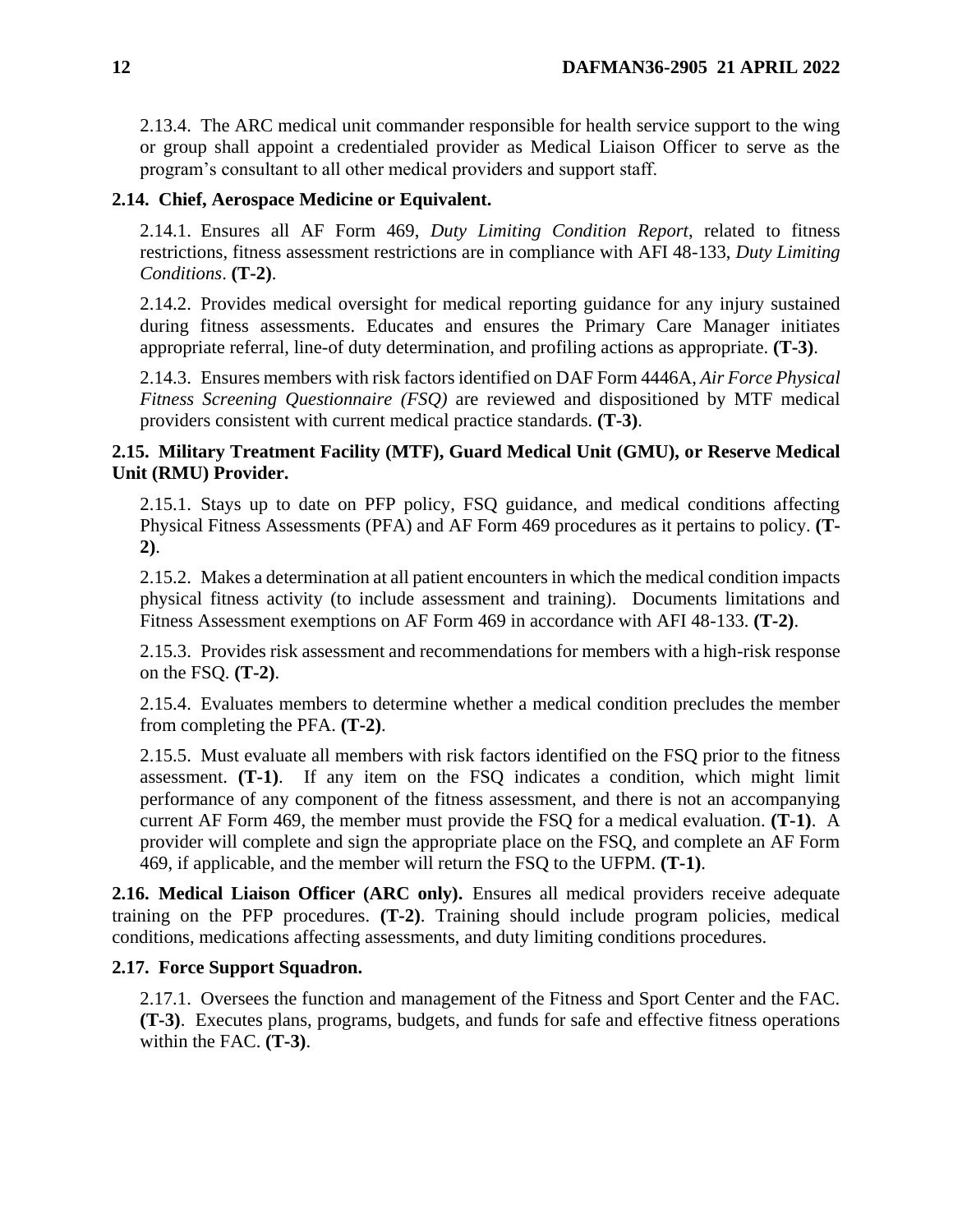2.17.2. Ensures FAC staff are fully trained and possess the capabilities to train PTLs, UFPMs, and UFACs conducting PFAs. **(T-2)**. Special populations such as GSUs, Detachments, etc. will ensure that UFPM and UFACs are fully trained and possess the capabilities to train PTLs. **(T-2)**.

2.17.3. Ensures adequate facilities and other resources are available to support physical fitness operations at home station and at deployed locations. **(T-2)**.

2.17.4. Ensures the Fitness Center Manager and staff are trained and prepared to support the PFP at home station and at deployed locations. **(T-1)**. **Note**: Non-Appropriated Funded (NAF) employees and Non-Appropriated Funded (NAF) contractors are not authorized to support PFP. **(T-0)**.

2.17.5. Ensures Fitness Center staff are trained (as required) to support the program, e.g., training courses in accordance with DAF Fitness Standards, developing and leading group exercises. **(T-1)**.

2.17.6. Provides fitness metrics and unit status reports to the wing commander and other leaders monthly. **(T-2)**. Reports the following current statistical data in accordance with DoDI 1308.03 on PFAs. **(T-2)**. **Note:** Report generated by Installation FIM.

- 2.17.6.1. Number of personnel administered PFA.
- 2.17.6.2. Number of personnel who received an Unsatisfactory PFA.
- 2.17.6.3. Number of personnel who received a Satisfactory PFA.
- 2.17.6.4. Number of personnel who received an Excellent PFA.
- 2.17.6.5. Number of personnel who are Composite Exempt.
- 2.17.6.6. Number of personnel in the Fitness Improvement Program (FIP).
- 2.17.6.7. Number of personnel successfully completing FIP.

2.17.7. **ARC only.** Will appoint NCOs (ANG: SNCOs) or above (including Appropriated Funds [APF]-funded civilian equivalents) as Wing Fitness Program Managers. **(T-2)**. **Note**: When FSS is not available, appointment authority will be the Mission Support Group Commander. **(T-2)**.

2.17.8. Will appoint NCOs or above (including APF-funded civilian equivalents) as FIMs. **(T-2)**. **Note**: When FSS is not available, appointment authority will be the Mission Support Group Commander. **(T-2)**.

2.17.9. Will appoint NCOs or above (including APF-funded civilian equivalents) as Fitness Assessment Cell (FAC) Managers. **(T-2)**. **Note**: When FSS is not available, appointment authority will be the Mission Support Group Commander. **(T-2)**.

<span id="page-12-0"></span>2.17.10. Appoints representative to attend Installation Deployment Availability Working Group (DAWG) meetings.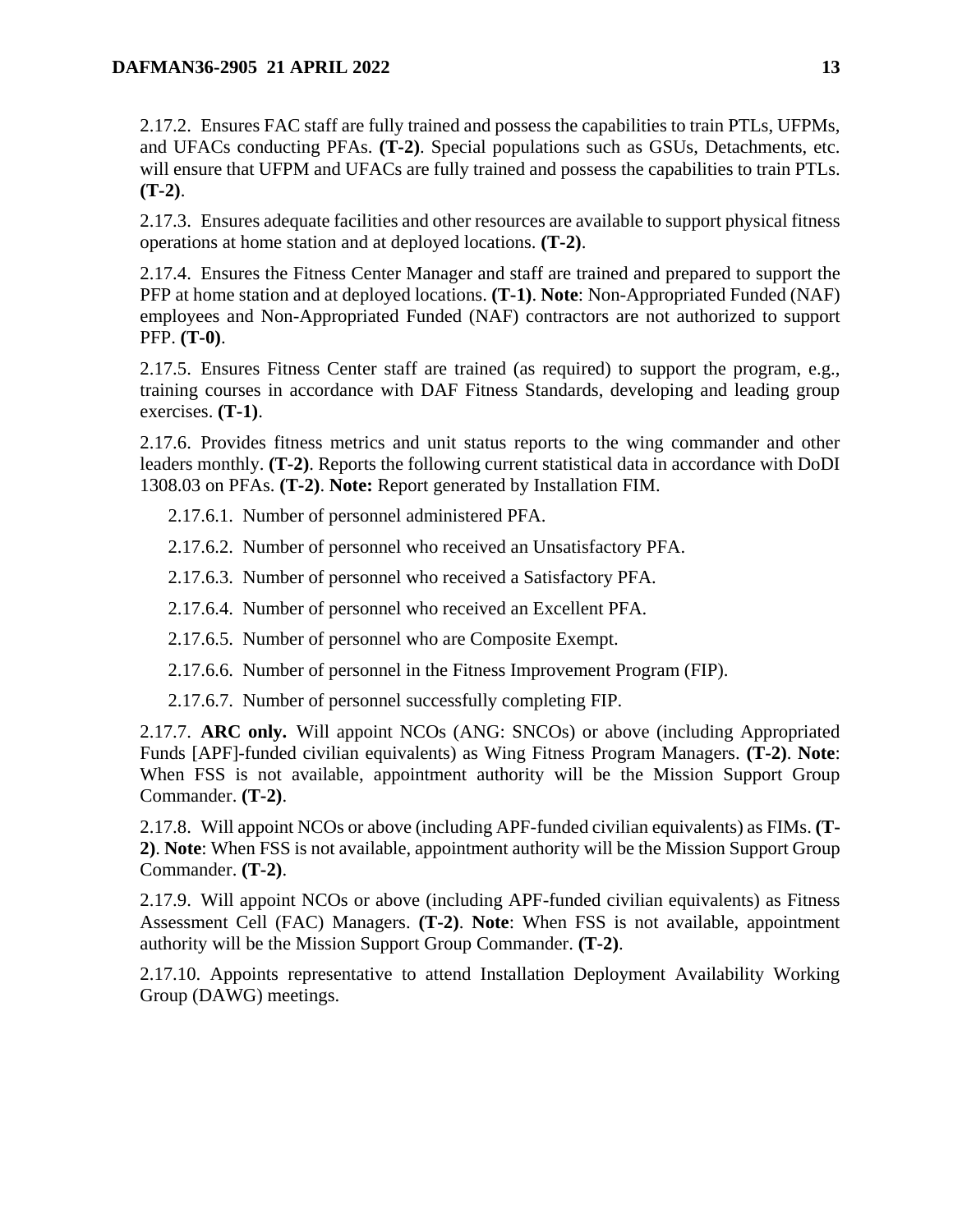### **2.18. Fitness Information Manager (FIM).**

2.18.1. FIMs are appointed by the Force Support Squadron Commander and must be NCOs or above (including APF-funded civilian equivalents) as Fitness Information Managers (FIM). **(T-2)**. **Note**: Non-Appropriated Funded (NAF) employees and Non-Appropriated Funded (NAF) contractors are not authorized to support PFP. **(T-0)**.

2.18.2. Provides respective myFitness System Admin (AFSVC/VMS, NGB/A1XR, or AFRC/A1Z) with a DD Form 2875, written order (**[Attachment 4](#page-58-0)**), user agreement, and signed FIM appointment letter to gain access to myFitness.

2.18.3. Updates myFitness with corrections resulting from administrative errors and/or records approved through the appeal process in accordance with **[paragraph 8.2](#page-44-0)**.

2.18.4. Provisions FAC access within myFitness upon reception of the DD Form 2875, written order (**[Attachment 4](#page-58-0)**), user agreement, and signed FAC appointment letter. Must maintain documentation for all appointed positions. **(T-2)**.

## <span id="page-13-0"></span>**2.19. ARC ONLY. Wing Fitness Program Manager (WFPM).**

2.19.1. AWFPMs are appointed by (ARC) Force Support Squadron Commander and must be an NCO or above (including APF-funded civilian equivalents). **(T-2)**. **Note:** Non-Appropriated Funded (NAF) employees and Non-Appropriated Funded (NAF) contractors are not authorized to support PFP. **(T-0)**.

2.19.2. The WFPM will serve as the PFP contact for AFR units. **(T-2)**. Provides overall guidance and recommendations on unit physical training program as requested by the unit commander. **(T-2)**.

2.19.3. Ensures FAC, UFACs, UFPMs and PTLs are trained to lead unit physical training and conduct PFAs, if not collocated with a base. **(T-2)**. Secures training and certification at specified locations on base, or utilizes remote or online training options if space is unavailable. **(T-2)**. Ensures all PTLs are trained for Basic Life Support (or equivalent training). **(T-2)**.

2.19.4. Conducts SAVs on unit fitness program at the request of the commander (or equivalent). **(T-2)**.

2.19.5. Provides initial and refresher training for Air Force Reserve Fitness Program Medical Liaison Officer regarding program policies and procedures. **(T-2)**.

2.19.6. Coordinates with Air Force Reserve Command Fitness and Health Promotion Program Manager to report adverse events related to fitness participation. The report is provided to AFRC/SGPH and AFRC/A1. **(T-2)**.

2.19.7. Attends the Installation Deployment Availability Working Group (DAWG). **(T-2)**.

## <span id="page-13-1"></span>**2.20. AFR ONLY. Exercise Physiologist (EP).**

2.20.1. Serves as the AFR stand-alone Installation Fitness and Health Promotion Manager and is the subject matter expert for Fitness and Health Promotion.

2.20.2. Designs, implements, and reports a comprehensive physical fitness/sports medicine program, fitness and health assessment, education, and intervention program aimed at enhancing combat readiness of AFR members to include IMAs, active duty assigned, dependents, and retirees of the installation. **(T-1)**.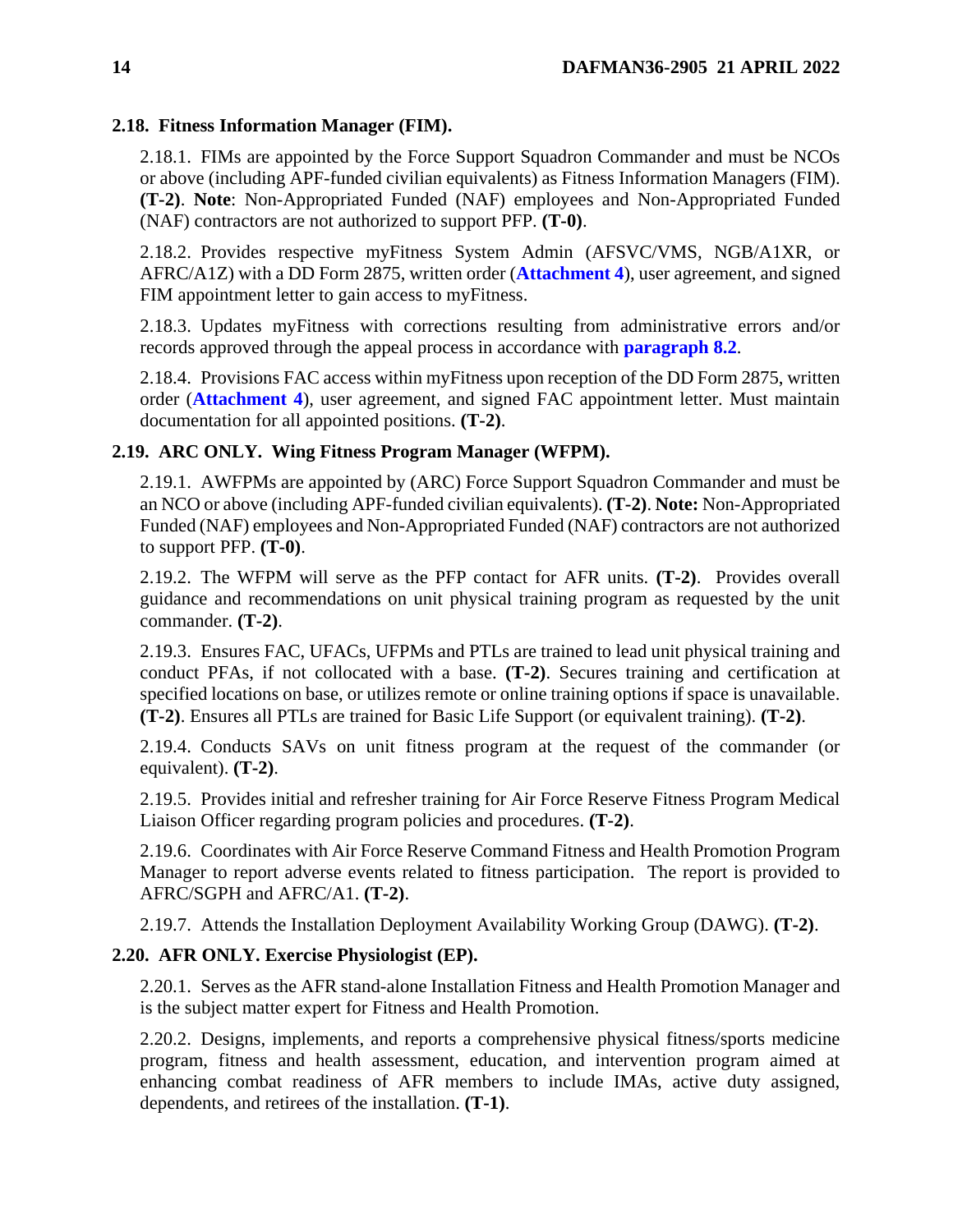2.20.3. Provides physical fitness recommendations in accordance with functional limitations provided on AF Form 469. **(T-2)**.

2.20.4. Serves as a subject matter expert/consultant to commanders, medical providers, FAC, and individuals regarding physical fitness activity. **(T-2)**.

2.20.5. Attends the Installation Deployment Availability Working Group (DAWG).

2.20.6. Obtains (within 1 year of hire) and maintains the Certified Exercise Physiologist certification from the American College of Sports Medicine (ACSM) or Certified Strength and Conditioning Specialist certification from the National Strength and Conditioning Association (NSCA) as a condition of employment. **(T-1)**.

2.20.7. Must obtain and maintain CPR/AED certification. **(T-1)**.

### <span id="page-14-0"></span>**2.21. Fitness Assessment Cell (FAC) Manager.**

2.21.1. Appointed by the FSS Commander. Must be an NCO or above (including APF-funded civilian equivalents). **(T-2)**. FAC staff may be of lower grade than E-5 if they are working under the supervision of an NCO FAC Manager. **(T-2)**. **Note:** Non-Appropriated Funded (NAF) employees and Non-Appropriated Funded (NAF) contractors are not authorized to support PFP. **(T-0)**.

2.21.2. At installations where the Fitness Center is operated under a Non-Appropriated Fund Instrumentality memorandum of agreement or contract and there are no 3F1X1 (Services) noncommissioned officers, the Force Support Squadron Commander (FSS/CC), in conjunction with installation leadership, will identify NCOs or above (including APF-funded civilians), from anywhere across the installation to perform FAC Manager duties. **(T-2)**. Members assigned as the FAC Manager will report to and elevate FAC issues and concerns to the Sustainment Services Flight Chief (FSS/FSV). **(T-2)**.

2.21.3. Maintains PTL training in accordance with **[paragraph 5.2](#page-36-2)** and provides the following documents to the FIM: DD Form 2875, written order (**[Attachment 4](#page-58-0)**), user agreement, and appointment letter. **(T-2)**.

2.21.4. Oversees the operation of the installation FAC and ensures all procedures are in compliance with this DAFMAN. **(T-2)**. **Note**: The FAC is centralized under the FSS and augmented by installation PTLs that utilize the FAC for assessments. The FAC conducts PFAs and inputs scores in myFitness for units that do not conduct internal assessments.

2.21.5. Trains UFACs, UFPMs, and PTLs on their responsibilities, PFA procedures, and myFitness usage. **(T-2)**. Maintains records for all trained personnel and their positions for validation of PFA administration and inspection purposes.

2.21.6. Provisions UFPM, UFAC, and Commander access within myFitness upon reception of the DD Form 2875, written order (**[Attachment 4](#page-58-0)**), user agreement, and signed FAC appointment letter. Must maintain documentation for all appointed positions.

2.21.7. Provides PFA refresher training to all FAC augmentees as necessary and prior to administering PFAs. The refresher training includes an overview of proper assessment procedures as well as local assessment instruction and has to be completed prior to administering any PFAs. **(T-2)**. Files proof of PTL training, written order, and current CPR training for FAC augmentees. **(T-2)**.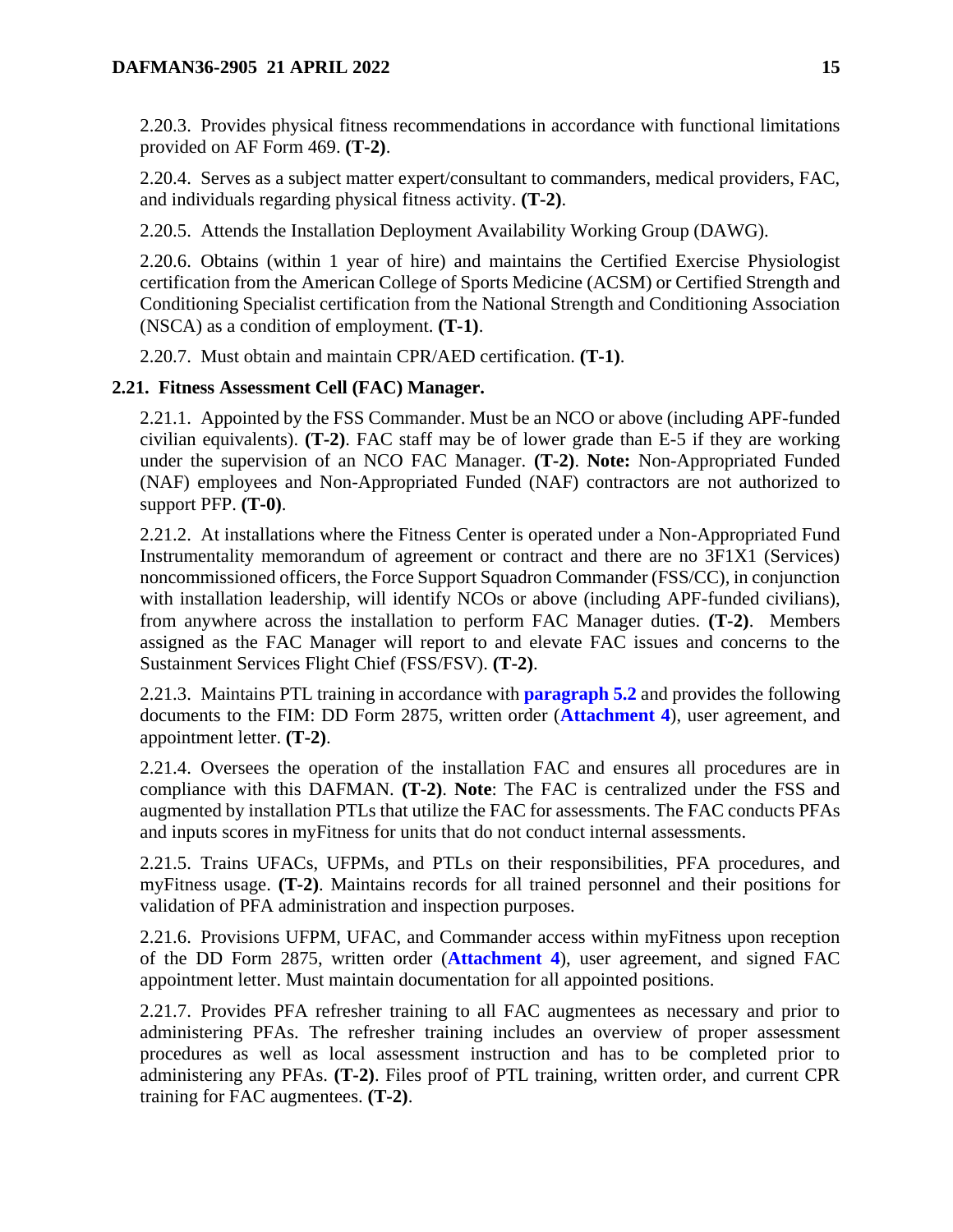2.21.8. Publishes PFA assessment dates and times within myFitness. **(T-2)**.

2.21.9. Ensures all PFAs are administered in accordance with **[Chapter 3](#page-20-0)**.

2.21.10. Ensures PFA scores are entered into myFitness within five (5) duty days. The completed FSQ, DAF Form 4446, *Air Force Fitness Assessment Scorecard,* and AF Form 469 (if applicable) will be uploaded into myFitness. **(T-2)**.

2.21.11. Supervises installation UFACs and trains UFACs how to properly administer and document PFAs in accordance with **[Chapter 3](#page-20-0)**. Processes all PFA appeals for subordinate UFACs.

2.21.12. Conducts inspections on units (UFACs) performing internal PFAs annually or at the request of commanders (or equivalent). **(T-2)**.

2.21.13. Ensures PFA Administrators are informed on local PFA processes and procedures. **(T-2)**.

2.21.14. **ARC ONLY.** Conducts weekday PFAs and manages UTA PFA assessment schedule utilizing FAC/PTL augmentees.

2.21.15. At locations not collocated at a major AF installation (e.g., geographically separated units, detachments), UFACs will fulfill the roles of the FAC. **(T-2)**. Fitness assessments will be conducted by a trained PTL and ensure all portions of the assessment are administered in accordance with **[Chapter 3](#page-20-0)**. **(T-2)**.

### <span id="page-15-0"></span>**2.22. Fitness Assessment Cell (FAC) Augmentee.**

2.22.1. PTLs selected to augment the FAC in the administration of fitness assessments are known as FAC augmentees. Any PTL may augment the FAC if appointed to do so. **Note**: Non-Appropriated Funded (NAF) employees and Non-Appropriated Funded (NAF) contractors are not authorized to support PFP. **(T-0)**.

2.22.2. Maintains PTL training in accordance with **[paragraph 5.2](#page-36-2)** and provides the following documents to the FAC: Proof of PTL training, written order (**[Attachment 4](#page-58-0)**), and current CPR training.

2.22.3. Completes refresher training on PFA procedures at the beginning of their FAC augmentee assignment. **(T-2)**. The refresher training includes an overview of proper assessment procedures as well as local assessment instruction and has to be completed prior to administering any PFAs. **(T-2)**. Administers all portions of the fitness assessment in accordance with **[Chapter 3](#page-20-0)**. **(T-2)**.

### <span id="page-15-1"></span>**2.23. Unit Commanders.**

2.23.1. Establish an environment that supports, encourages, and motivates a healthy lifestyle through optimal physical fitness and nutrition and ensures compliance with this DAFMAN. **(T-1)**.

2.23.2. Establish and enforce a unit PFP and ensure appropriate administrative action is taken in cases of non-compliance. **(T-1)**.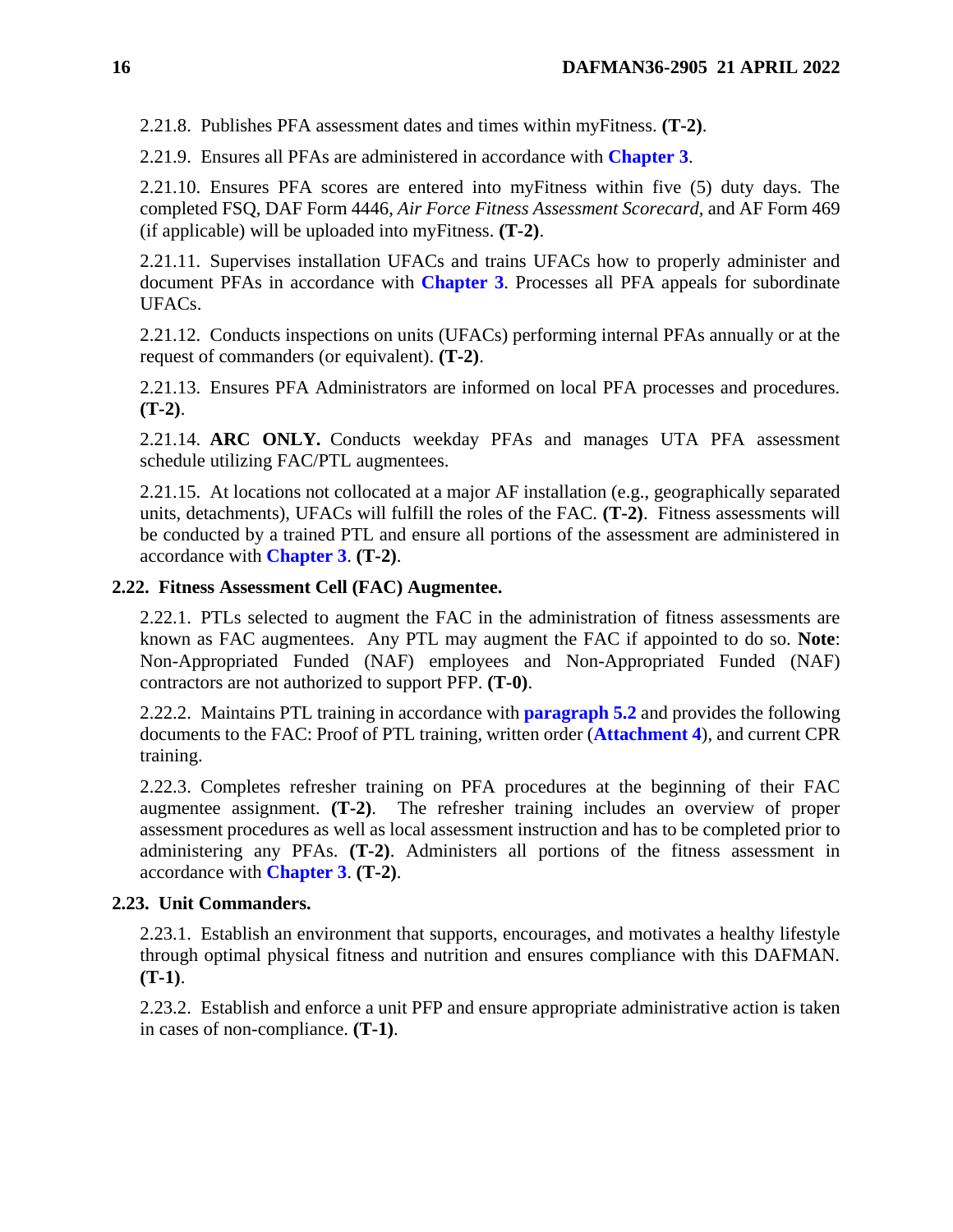2.23.3. Determine if PFAs for their members will be conducted internally with a UFAC, or with the installation FAC. Officially notify local FSS/FAC, and MAJCOM/A1 of decision in accordance with locally set procedures. Units that choose to internally conduct assessments are not required to provide augmentees to the FAC. **(T-2)**.

2.23.4. **RESERVE.** Determine if PFAs for their members will be conducted internally with a UFAC. Officially notify local FSS/FAC and AFRC/A1 or NGB/A1 with a memorandum indicating intent to assess internally. Units that choose to conduct internal assessments are still required to augment the installation FAC during UTAs. **(T-2)**.

2.23.5. At installations/GSUs where no FAC exists or where no host-tenant agreement allows for PFA administration, commanders must establish a UFAC. **(T-2)**.

2.23.6. Appoint individuals in writing to the following positions:

2.23.6.1. FAC Augmentee in accordance with **[paragraph 2.22](#page-15-0)** (if required).

2.23.6.2. Physical Training Leader (PTL) in accordance with **[paragraph 2.26](#page-17-1)**.

2.23.6.3. Unit Fitness Program Managers (UFPM) in accordance with **[paragraph 2.25](#page-17-0)**.

2.23.6.4. Unit Fitness Assessment Cell (UFAC) in accordance with **[paragraph 2.24](#page-16-0)** (if applicable).

2.23.7. Ensure members enrolled in FIP continue to meet program requirements, or document when they are not able to complete those requirements. **(T-2)**.

2.23.8. Refer any members who have had four temporary component exemptions in one or more components within a 24-month period to the Deployment Availability Working Group (DAWG) or Airman Medical Readiness Optimization Board (AMRO).

### <span id="page-16-0"></span>**2.24. Unit Fitness Assessment Cell (UFAC).**

2.24.1. Appointed by a unit commander that has opted to perform PFAs internally. At locations where an installation FAC does not exist (such as a geographically separated units), UFACs must conduct PFAs and input scores in myFitness. **(T-2)**. Must be an NCO or above (including APF-funded civilian equivalents). **(T-2)**. **Note**: Non-Appropriated Funded (NAF) employees and NAF contractors are not authorized to support PFP. **(T-0)**.

2.24.2. Must maintain UFAC training in accordance with **[paragraph 5.3](#page-36-3)** and provide the following documents to the FAC: DD Form 2875, written order (**[Attachment 4](#page-58-0)**), user agreement, and appointment letter. **(T-2)**.

2.24.3. Oversees the operation of the unit PFP and ensures all procedures are in compliance with this DAFMAN. **(T-2)**.

2.24.4. Assigns myFitness UFPM user roles and privileges to properly appointed UFPMs, and oversees their use of the system upon receipt of a DD Form 2875, written order (**[Attachment](#page-58-0)  [4](#page-58-0)**), user agreement, and appointment letter. Must maintain documentation for all appointed positions. **(T-2)**.

2.24.5. Ensures all PTLs and UFPMs are trained by the installation FAC. **(T-2)**.

2.24.6. Publishes PFA assessment dates and times within myFitness. **(T-2)**.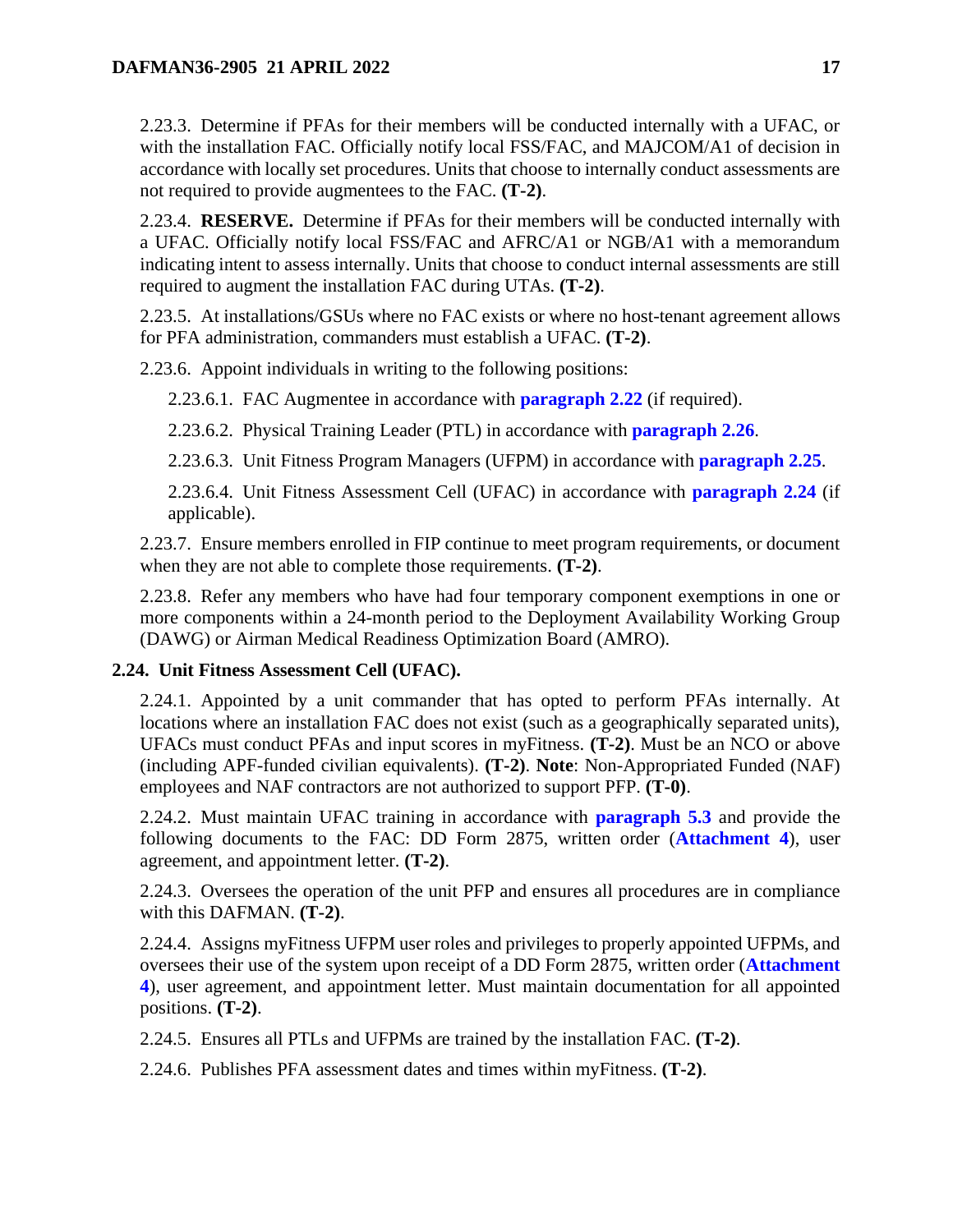2.24.7. Ensures all portions of the PFAs are administered in accordance with **[Chapter 3](#page-20-0)**. **(T-1)**.

2.24.8. Ensures PFA scores are entered into myFitness within five (5) duty days. **(T-2)**. The completed FSQ, DAF Form 4446, and AF Form 469 (if applicable) will be uploaded into myFitness. **(T-2)**.

2.24.9. Files completed written orders (**[Attachment 4](#page-58-0)**) for all PTLs that are administering PFAs. **(T-2)**.

2.24.10. Ensures only individuals appointed as a UFAC administer PFAs. **(T-2)**.

2.24.11. Unit commanders may coordinate with other commanders to coordinate a multi-unit UFAC. (e.g., Small units may form one UFAC that assesses multiple PAS Codes).

2.24.12. Responsible to the installation FAC for proper implementation of the internal PFA procedures.

## <span id="page-17-0"></span>**2.25. Unit Fitness Program Manager (UFPM).**

2.25.1. Appointed by unit commander. Must be NCO or above (including APF-funded civilian equivalents) and trained in accordance with **[paragraph 5.1](#page-36-1)**. **(T-3)**. Additional UFPMs may be of lower grade if they are working under the supervision of an NCO. **Note:** Non-Appropriated Funded (NAF) employees and NAF contractors are not authorized to support PFP. **(T-0)**. The UFPM is responsible to the unit commander for the unit PFP and serves as the liaison between the unit commander, UFAC, or FAC.

2.25.2. Requirements: Must provide the following documents to the FAC/UFAC: DD Form 2875, written order (**[Attachment 4](#page-58-0)**), user agreement, and appointment letter. **(T-2)**.

2.25.3. Reviews PFA scheduling requests in myFitness and validates FSQ, AF Form 469 status, and enters exemptions (if needed) into myFitness. Refers members with high-risk responses on the FSQ to an appropriate provider for assistance. **(T-2)**.

2.25.4. Ensures unit members are scheduled for PFAs.

2.25.5. Informs members of FIP requirements and records counselling in myFitness. **(T-2)**. Notifies unit commander of members failing to show for any FIP appointments. **(T-2)**.

2.25.6. If a unit member received an unsatisfactory PFA, UFPM must initiate DAF Form 108, *Department of the Air Force Fitness Education and Intervention Processing,* in myFitness to include mandatory FIP option(s) and FIP appointment date, time, and location. **(T-2)**.

2.25.7. UFPMs will inform their commander if any members have had four temporary component exemptions in one or more components within a 24-month period. **(T-1)**.

### <span id="page-17-1"></span>**2.26. Physical Training Leaders (PTL).**

2.26.1. Appointed by unit commander. May be any rank (including APF-funded civilian equivalents). **(T-2)**. The PTL reports to the UFPM for the unit PFP. **Note:** Non-Appropriated Funded (NAF) employees and Non-Appropriated Funded (NAF) contractors are not authorized to support PFP. **(T-0)**.

2.26.2. Must provide the following documents to the UFPM: written order (if conducting PFAs), appointment letter, and proof of training in accordance with **[paragraph 5.2.1](#page-36-5) (T-3)**.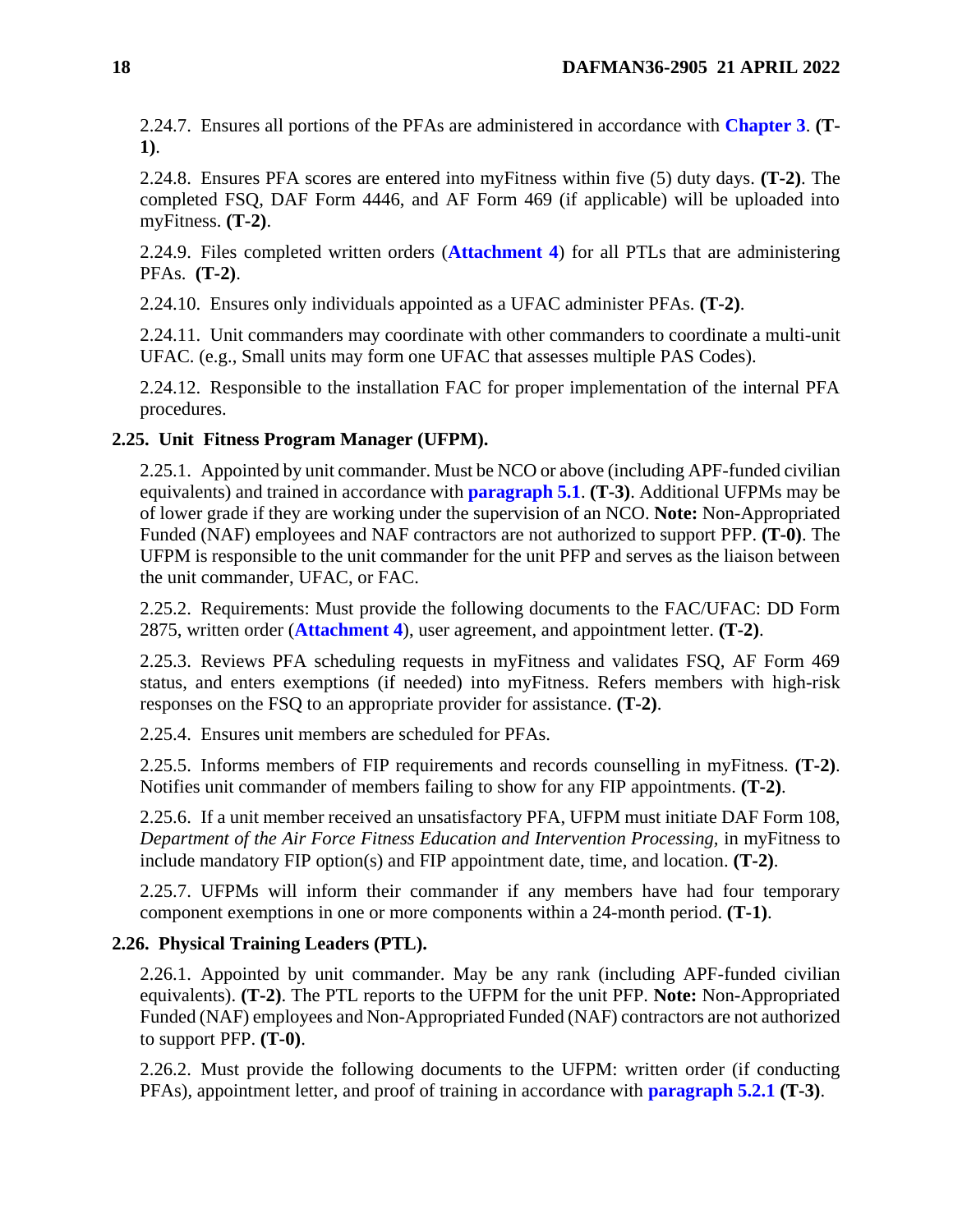2.26.3. Are trained in accordance with **[paragraph 5.2](#page-36-2)** to lead unit physical training exercises and administer PFAs. Will maintain a fitness assessment score of 75 or higher. **(T-2)**. If, at any time, a PTL's fitness assessment score drops below 75 or becomes noncurrent, the appointment will be voided. **(T-2)**. For commanders to reinstate a PTL, the member must achieve a passing score and re-accomplish necessary training to be reinstated. **(T-2)**. **Note:** Civilian appointed PTLs are not required to take a PFA.

2.26.4. May be appointed as a FAC augmentee to administer PFAs at the FAC. May also administer PFAs if appointed as a UFAC. **Note:** PTLs are only authorized to be PFA Administrators if appointed to do so in accordance with **[paragraph 3.2.2](#page-20-3)** (**T-2)**.

### <span id="page-18-0"></span>**2.27. Member.**

2.27.1. Maintains individual year-round physical fitness through self-directed and unit-based PFPs. Members must know when their assessment is due in order to remain current in accordance with **[Chapter 3](#page-20-0)**. **(T-2)**. Members are responsible for maintaining their PFA currency.

2.27.2. Seeks medical evaluation or intervention if a medical condition is believed to impact their ability to complete the PFA. **(T-3)**.

2.27.3. Monitors any personal PFA exemptions, schedules all necessary medical appointments, and initiates PFA arrangements in a timely manner.

2.27.4. Signs up for PFAs in myFitness. **(T-2)**. If unable to find available PFA options in myFitness, the member must contact their UFPM for assistance. **(T-1)**.

2.27.5. Completes FSQ in myFitness in accordance with **[Chapter 3](#page-20-0)**. **(T-2)**. If walking in for an unscheduled assessment, member must complete FSQ prior to PFA. If a member identifies a medical condition on the FSQ that would limit the member from completing all components of the assessment and the member does not have a current AF Form 469 documenting exemptions, the member must notify their UFPM and schedule an appointment with their MTF as soon as possible.

2.27.6. Informs FAC/UFAC of any updates needed to be made to the FSQ between scheduling and administration of PFA.

2.27.7. If entered into FIP, completes all program requirements and if appropriate, provides documentation of compliance in accordance with **[Chapter 6](#page-38-0)**. **(T-2)**.

2.27.8. Accesses individual fitness reports directly from the myFitness website.

2.27.9. Acknowledges assessment component results by signing DAF Form 4446 following completion of the assessment. **(T-2)**. Refusal to sign the scorecard does not invalidate the assessment results.

2.27.10. Wears the authorized physical training gear to complete cardio, strength, and endurance components of the assessment in accordance with DAFI 36-2903, *Dress and Personal Appearance of United States Air Force and United States Space Force Personnel*. **(T-2)**.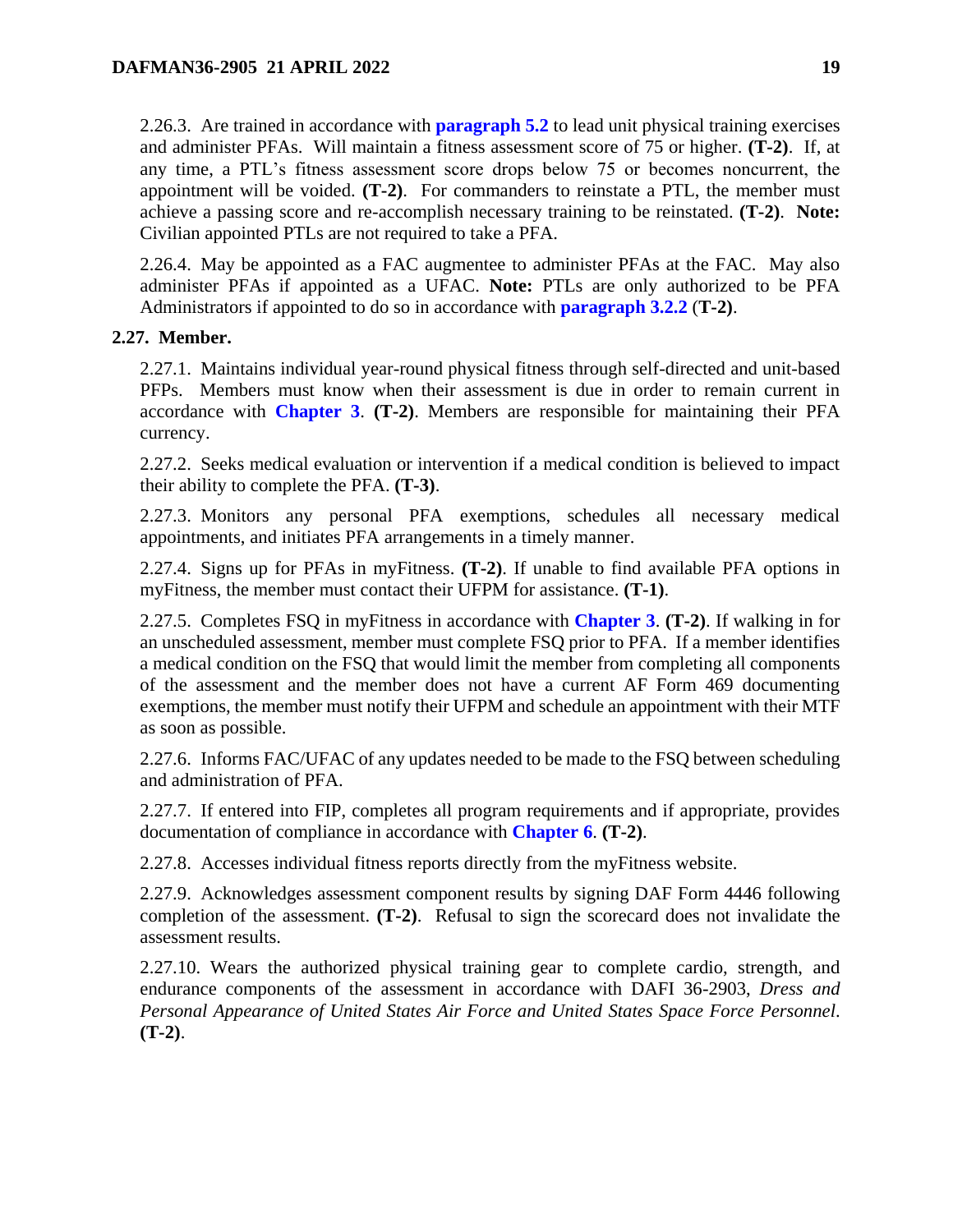2.27.11. Promptly reports any medical condition (e.g., disease, injury, operative procedure or hospitalization) that might impact their utilization and readiness to their commander, supervisor, or supporting military medical treatment facility personnel. **(T-1)**. Each commander and supervisor must notify the servicing medical treatment facility when they become aware of any changes in a member's medical status including any medical condition that occurred during the fitness assessment and/or prevented the member from completing the fitness assessment. **(T-1)**.

2.27.12. Notifies UFPM upon receiving an AF Form 469 from healthcare provider with fitness restrictions and or PFA exemptions in accordance with AFI 48-133. Uploads a copy of the AF Form 469 in myFitness when scheduling assessment.

2.27.13. ARC members will ensure they are in a qualified duty status for assessments. **(T-0)**. Assessments can be performed in the following statuses: active duty status (Annual Tour, Initial Active Duty Training, Proficiency Training, Reserve Personnel Appropriation, Military Personnel Appropriation, Reserve Management Period, and School Tour) or inactive duty status (Inactive Duty Training, Regularly Scheduled Drills, and Unit Training Assemblies).

2.27.14. No other duty status, i.e., Equivalent Reserve Instruction, Equivalent Training, Additional Training Period, Additional Flying Training Period, Ground Training Period, is an appropriate status to be used for the performance of the assessment requirement.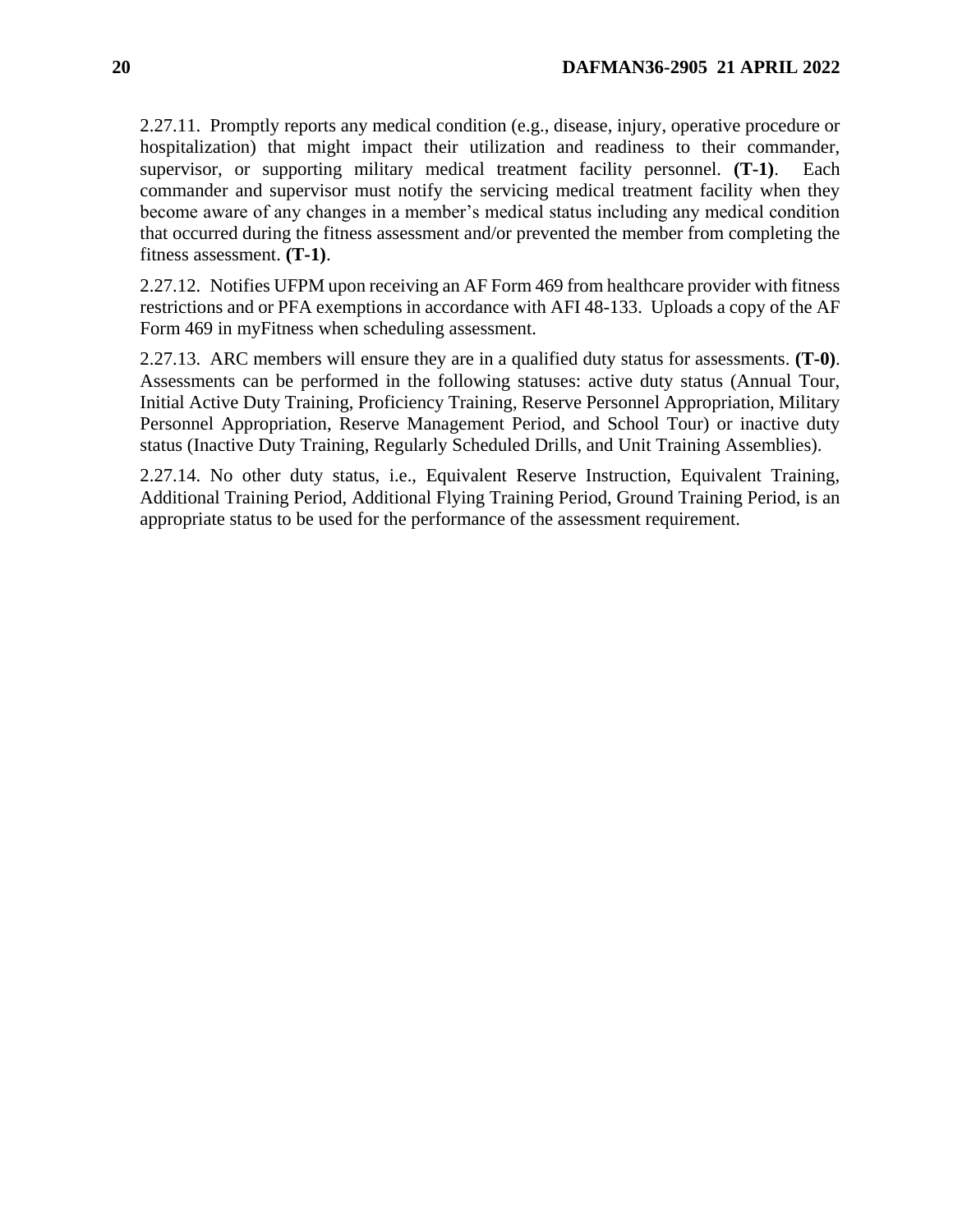### **Chapter 3**

#### **OFFICIAL FITNESS ASSESSMENT**

<span id="page-20-1"></span><span id="page-20-0"></span>**3.1. General.** In conjunction with a consistent unit physical fitness training program and individual fitness training, the Physical Fitness Assessment (PFA) provides commanders with a tool to assist in the determination of overall fitness of their members. The Department of the Air Force assesses cardiorespiratory fitness and muscular fitness elements. Members taking the PFA must achieve a minimum score in each component as well as an overall composite score of  $\geq$  75 to remain current. **(T-1)**. The Department of the Air Force PFA scores are based on age and gender. **Note**: Members are subject to the component scores based on their gender reflected in the Military Personnel Data System. **(T-1)**.

3.1.1. The components of the PFA are Cardiorespiratory Fitness, Muscular Strength, and Core Endurance. Members may choose any combination (1 per component) for their PFA. The components are measured by the following assessments:

3.1.1.1. Muscular Strength: 1-minute push-ups, or 2-minute hand release push-ups (HRPU).

3.1.1.2. Core Endurance: 1-minute sit-ups, 2-minute cross leg reverse crunch (CLRC), or timed forearm plank.

3.1.1.3. Cardiorespiratory Fitness: 1.5 mile run, 20 meter High Aerobic Multi-shuttle Run (HAMR) or the 2 kilometer walk (if not medically cleared to run).

3.1.2. Mission-specific physical fitness elements are used in the OSPFA. Details for the OSPFA are located at **Attachment 8**. Functional authorities are responsible for drafting and coordinating any Department of the Air Force Manual pertaining to the Department of the Air Force PFA. Refer to AFPC website, physical fitness page, for other OSPFA guidance and updates.

### <span id="page-20-2"></span>**3.2. Physical Fitness Assessment (PFA) Administration.**

3.2.1. Installations will develop a local plan, signed by the wing or installation commander or equivalent, for unit commanders to appoint PTLs to augment the FAC for the purpose of administering PFAs. Non-appropriated funded Fitness Center staff will not be used to augment the FAC to conduct fitness assessments. **(T-0)**.

<span id="page-20-3"></span>3.2.2. PFA Administrators. The following officials are authorized to conduct PFAs if they are PTL trained and properly appointed to one of the following positions:

3.2.2.1. Fitness Assessment Cell Manager.

3.2.2.2. Fitness Assessment Cell Staff.

3.2.2.3. Fitness Assessment Cell Augmentee.

3.2.2.4. Unit Fitness Assessment Cell.

3.2.2.5. Wing Fitness Program Managers (ARC).

3.2.2.6. AFR Exercise Physiologists (Stand-alone Installations).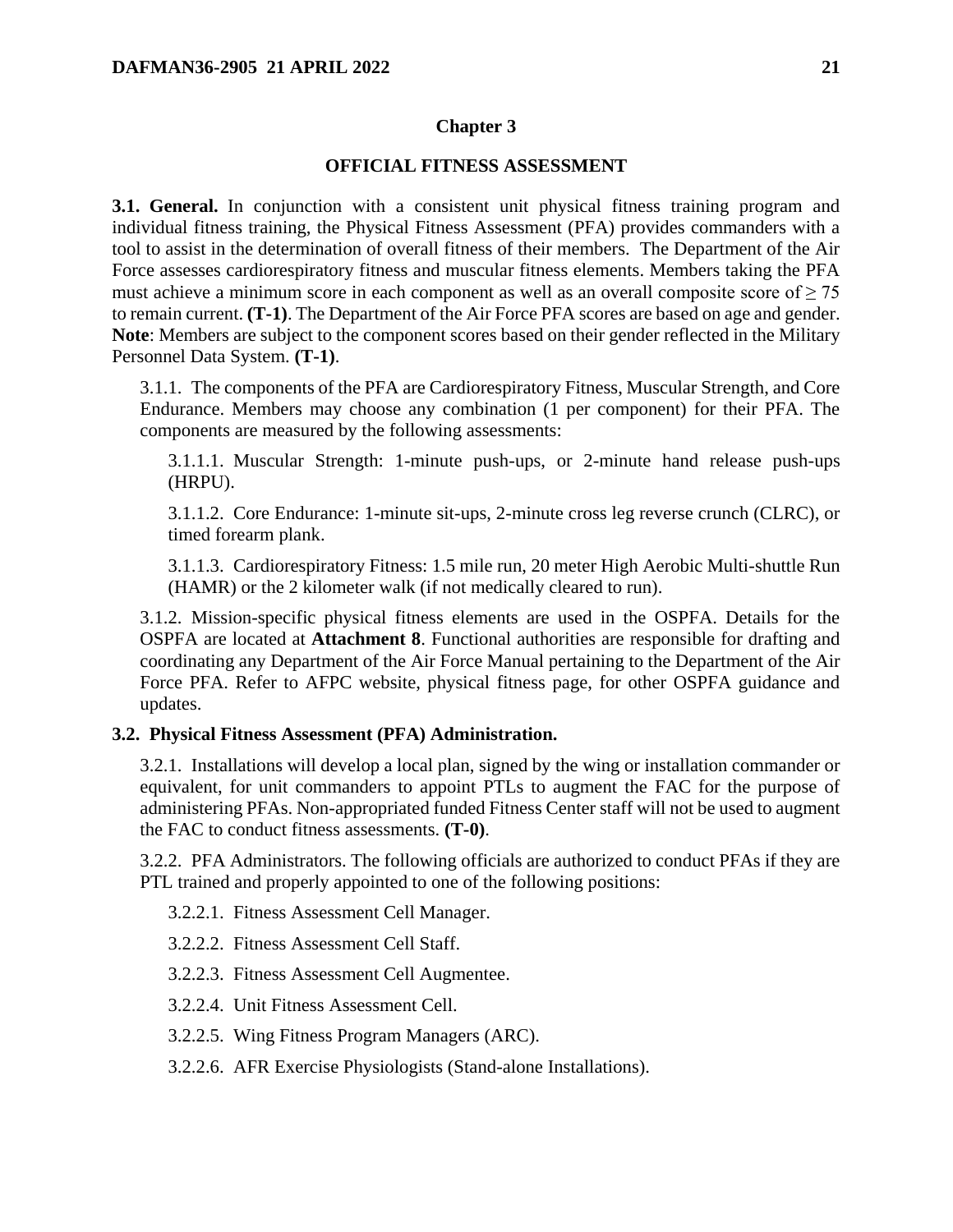3.2.3. PFA Administrators wear the uniform of the day or physical training gear when administering PFAs. **(T-3)**. Local leadership will establish which uniform (uniform of the day or physical training gear) that must be worn in the performance of this duty. **(T-3)**.

3.2.4. Assessment Administrators will never conduct a PFA alone, and they will ensure there is a non-assessment taking member in addition to the assessment taking member when conducting PFAs. **(T-1)**.

<span id="page-21-2"></span>3.2.5. Members must take the PFA at a FAC/UFAC authorized to conduct assessments at their PASCODE. **(T-2)**. If a member requests to take their PFA at an alternate location, it must be approved by their UFPM (or supervisor for IMAs) and coordinated with their home station FIM **(T-2)**. If approved to take assessment at the alternate location, the home station FIM must give temporary UFAC access to the FAC administering the PFA to input the scores in myFitness. **(T-3)**. **Note**: Only installation FACs may administer PFAs for individuals not at their home station.

3.2.6. PFAs must be administered by PFA Administrators assigned at Installation FACs and/or Unit FACs (UFACs). **(T-2)**. Appointed PTLs will conduct PFAs and the designated FAC/UFAC will provide oversight. **(T-2)**. PFA scores will be updated in myFitness by the FAC/UFAC. **(T-2)**. **Exception**: Special populations in accordance with **[Chapter 6](#page-38-0)**.

3.2.7. The Installation FAC may support PFAs for ARC tenant units at RegAF installations to include Unit Training Assembly (UTA) weekends, as requested or provided for in their hosttenant agreements. **(T-1)**. **Note**: During these UTAs, there must be FAC Augmentation in accordance with the host-tenant agreement.

3.2.8. Member must wear the authorized physical training gear to complete cardio, strength, and endurance components of the assessment in accordance with DAFI 36-2903. **(T-2)**.

3.2.9. PFA Administrators will conduct official PFAs with an Automated External Defibrillator (AED) present (within the building, or within 100 feet). **(T-1)**. AEDs will remain onsite until all PFA participants leave the area. **(T-1)**.

<span id="page-21-1"></span><span id="page-21-0"></span>**3.3. Fitness Screening Questionnaire (FSQ).** Members must complete the FSQ prior to their PFA. **(T-1)**. If any item on the FSQ indicates a condition, which may limit performance of any component of the fitness assessment, and there is not an accompanying current AF Form 469, the member must provide the FSQ for a medical evaluation. **(T-1)**. A medical provider will complete and sign the appropriate place on the FSQ, and complete an AF Form 469, if applicable, and the member will return the FSQ to the UFPM. **(T-1)**. The member must provide their completed and signed AF Form 469 (working copies not permitted) for the next scheduled PFA. **(T-1)**. Member must inform PFA Administrator if FSQ responses have changed between original submission of FSQ and execution of PFA. **(T-1)**.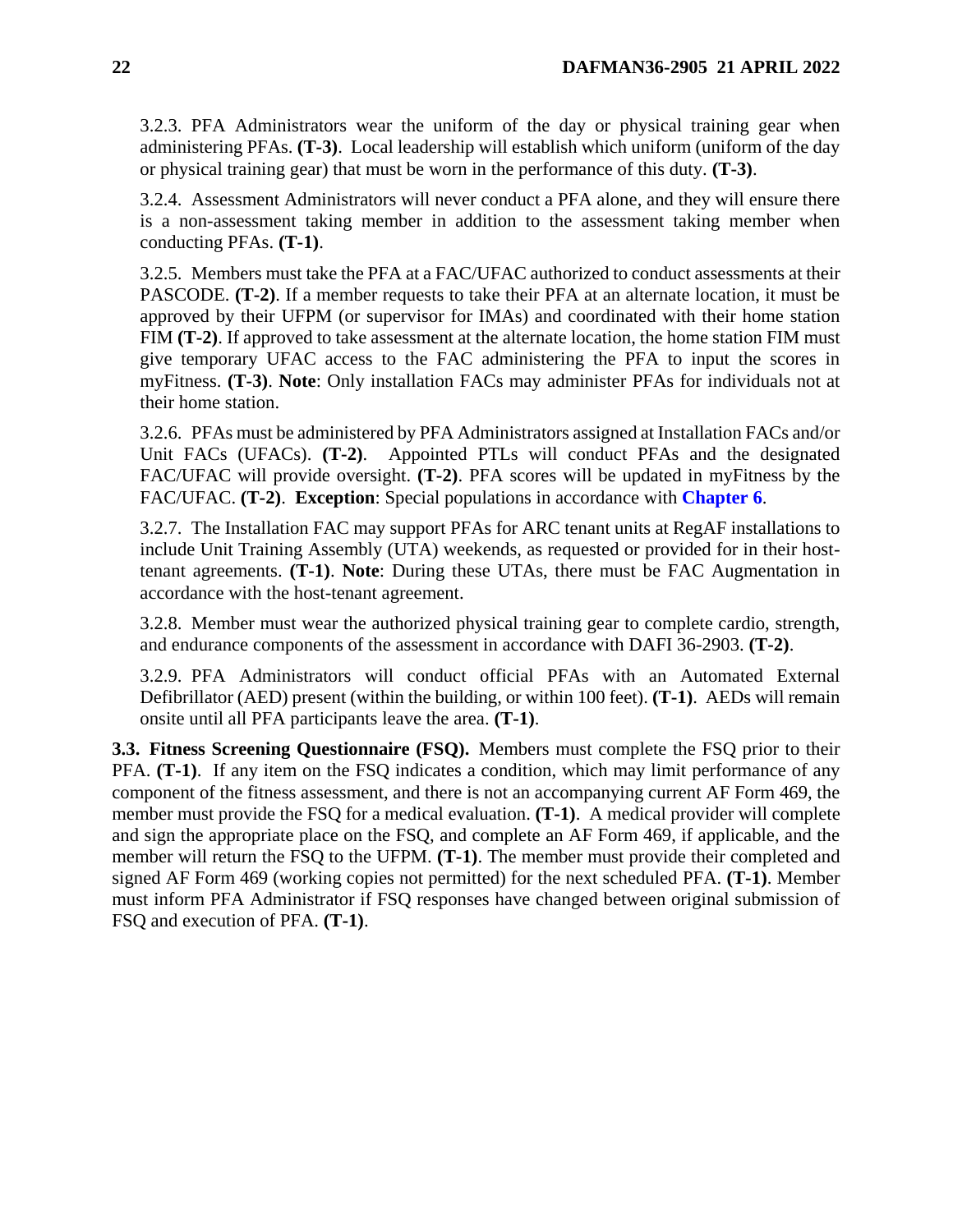**3.4. Extenuating Circumstances.** If FAC/UFAC staff determine extenuating circumstances prevent completion of the PFA, (e.g., rapidly changing or severe weather conditions, emergencies, injury, or travel time needed to complete other components at alternate location) then all components must be rescheduled and completed at the earliest opportunity. **(T-2)**. **Note:** Reserve members will be required to complete the indoor 20m HAMR when weather conditions prohibit outdoor assessments and no indoor running track is available for the 1.5 mile run. **(T-2)**. For members on an AF Form 469 authorizing the 2 kilometer walk (exempting 1.5 mile run and 20 meter HAMR), member will be required to complete a reassessment no later than the next UTA. **(T-2)**. ANG members will be required to complete a reassessment no later than the next UTA and when official fitness assessment are being conducted. **(T-2)**.

### <span id="page-22-1"></span>**3.5. Fitness Assessment Composite Score.**

3.5.1. The categories of PFA scores are: Excellent  $(\geq 90)$ , Satisfactory (75 - 89.9), Unsatisfactory  $( \leq 74.9 \text{ and/or any component minimum not met}),$  and Composite Exempt. **Note:** Members must be exempt in all three components to be entered as composite exempt in myFitness. **(T-1)**.

3.5.2. Scoring.

3.5.2.1. Members receive a composite score from 0 to 100 based on the following maximum component scores: 60 points for Cardiorespiratory, 20 points for Muscular Strength, and 20 points for Core Endurance.

3.5.2.2. The 2 kilometer walk is a pass or fail assessment. No points are awarded for successful completion. If a member passes the assessment, the member will have a composite score calculated based on the assessed components in the same way the score will be calculated if the member were exempt from the cardiorespiratory component in accordance with **[paragraph 3.5.3](#page-23-1)**. **(T-1)**.

| <b>Male Standards</b> |                                    |           | <b>Female Standards</b>            |  |  |
|-----------------------|------------------------------------|-----------|------------------------------------|--|--|
| Age (yrs)             | <b>Maximum Time</b><br>(mins:secs) | Age (yrs) | <b>Maximum Time</b><br>(mins:secs) |  |  |
| $<$ 30                | 16:16                              | $30$      | 17:22                              |  |  |
| 30-39                 | 16:18                              | 30-39     | 17:28                              |  |  |
| 40-49                 | 16:23                              | 40-49     | 17:49                              |  |  |
| 50-59                 | 16:40                              | 50-59     | 18:11                              |  |  |
| $60+$                 | 16:58                              | 60+       | 18:53                              |  |  |

#### <span id="page-22-0"></span>**Table 3.1. Walk Standards (2 Kilometer).**

3.5.2.3. Completing the minimum exercise repetition/duration in all fitness assessment components does not generate enough points to earn a composite score of 75 or greater. Repetition/durations below the required minimum receive a component score of zero.

3.5.2.4. Composite scores are official when entered into myFitness. Any disagreements with results must be addressed in accordance with **[paragraph 8.2](#page-44-0) (T-1)**.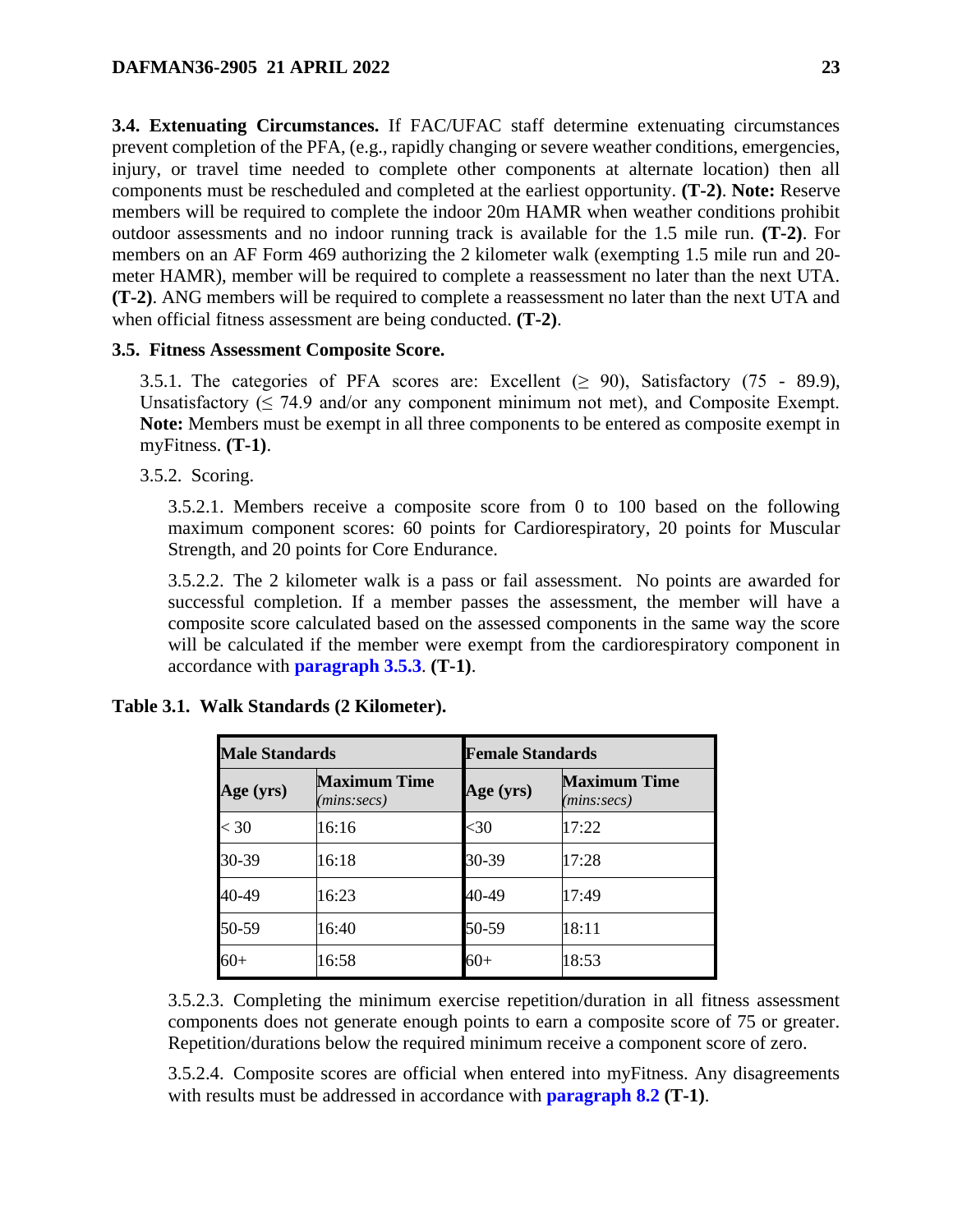3.5.2.5. All PFAs that are administered before the  $16<sup>th</sup>$  day of the calendar month the member is due, may be counted as a Diagnostic Physical Fitness Assessment (DPFA). After completion of the PFA and receiving the composite score from the PFA Administrator, the member may elect to accept the result, or decline results to make the PFA a DPFA. DPFA is a non-attribution assessment aimed to provide feedback and help members identify and improve any problem areas. **Note**: Traditional Reservists, IMAs, and Drill Status Guardsman are eligible for DPFAs if the PFA attempt is administered no later than the calendar month prior to when the member is due.

3.5.2.5.1. A member will have no more than three (3) DPFA logged within a 365-day period. **(T-2)**. If a member has logged three (3) DPFAs within 365 days, this option is not available and they must accept the results of the PFA. **(T-2)**.

3.5.2.5.2. If a member declines the results, the DPFA must still be entered into myFitness, but without the results. **(T-3)**. Only after a member elects to count the PFA as official will the results be recorded in MyFitness. **(T-3)**.

<span id="page-23-1"></span>3.5.3. Scoring for members with exemptions. Members with an AF Form 469 exempting them from performing one or more components of the PFA will have a composite score calculated only on the assessed components. **(T-2)**. **Note:** Members assessed on the 2 kilometer walk are not considered exempt and will fall under frequency standards in accordance with **[paragraph](#page-23-0)  [3.6](#page-23-0)** (e.g., A member has a AF Form 469 exempting them from the 1.5 mile and 20-meter HAMR run but authorizes the 2 kilometer walk; if the member passes the walk assessment, receives 18.7 points for Strength and 17.7 points for Core Endurance; the total component points achieved = 36.4. Total possible points = 40 points. Composite score is:  $(36.4/40)$  x 100 = 91. Since the member scored above a 90 (Excellent), they will assessment annually.)

#### <span id="page-23-0"></span>**3.6. Frequency of Physical Fitness Assessments.**

3.6.1. The required frequency of an official PFA is based on the current fitness score and are synced to a calendar month, not a specific day. Members must take PFAs before the last day of the due month to remain current in accordance with **[paragraph 3.7](#page-25-0)**. **(T-3)**. Members may volunteer to perform a PFAs in earlier months provided they meet exemption requirements in **[Chapter 4](#page-31-0)** (if applicable). **(T-1)**. Commanders will not direct members to take their PFAs prior to their due month. **(T-1)**.

3.6.1.1. Excellent. All members scoring Excellent will be due again in 12 months. **(T-1)**. (e.g., if member receives an Excellent on 15 April, then member's next due month is April of the following year). **Note:** Members who meet the 2 kilometer walk standard in **[Table](#page-22-0)  [3.1](#page-22-0)**, may receive an Excellent.

3.6.1.2. Satisfactory. All members scoring Satisfactory will be due again in 6 months (e.g., if member receives a Satisfactory on 15 April, then member's due month is October of the same year). **(T-1)**. **Note**: ANG Title 32 Drill Status Guardsmen will assessed again by 12th calendar month following the PFA.

3.6.1.3. Unsatisfactory. All members scoring Unsatisfactory will be due again in 3 months (e.g., if member receives an Unsatisfactory on 15 April, then member's due month is July of the same year). **(T-1)**. It is the member's responsibility to ensure they retest before the end of the 3rd month as non-currency begins on 1st calendar day of the 4th month. **Note:** ANG Title 32 Drill Status Guardsmen will be due again in 6 months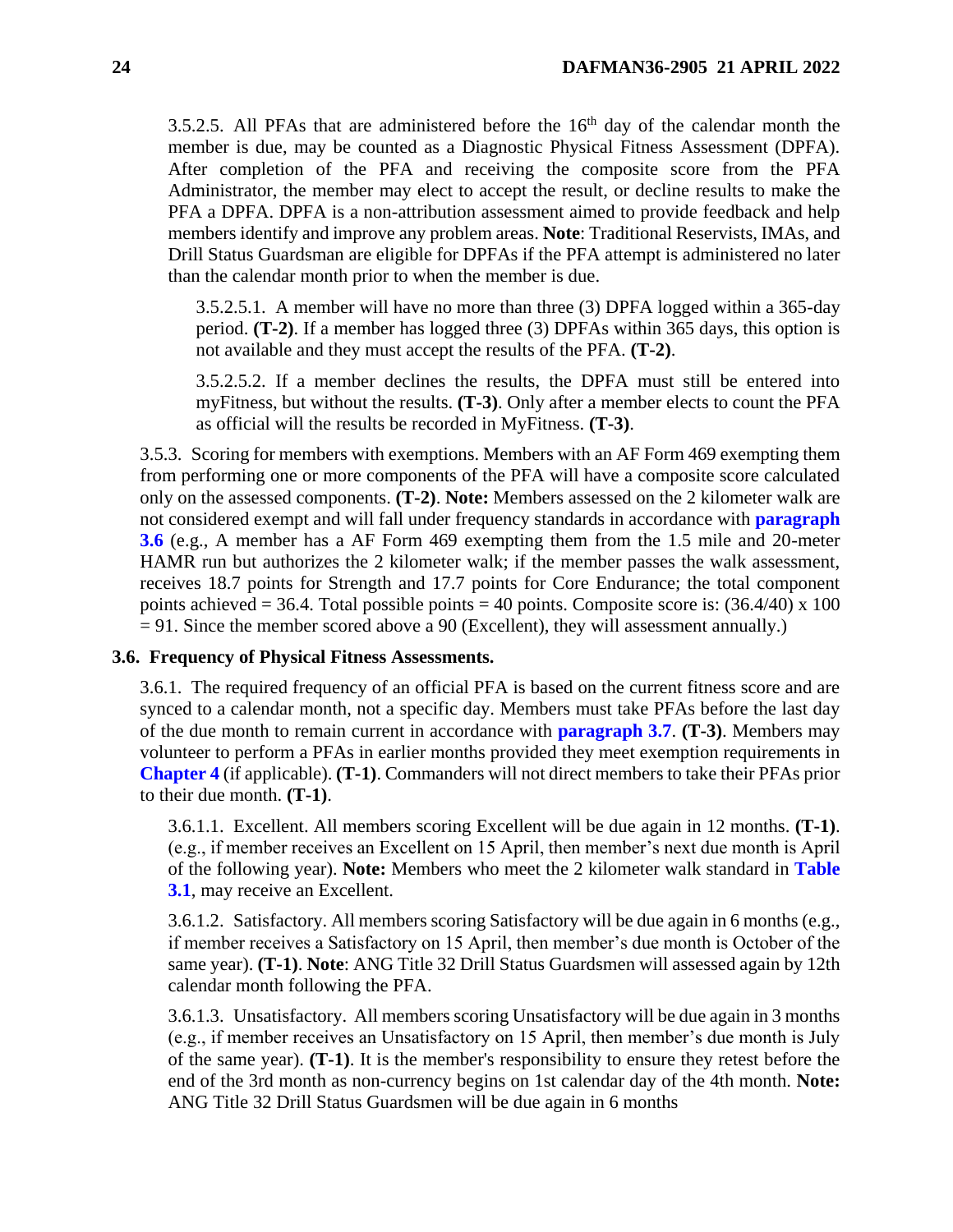3.6.1.3.1. Members require commander's approval to test earlier than the 3rd calendar month. **(T-3)**.

3.6.1.4. Component Exemptions. All members who receive a Satisfactory or Excellent score that have any component exemptions in accordance with **[paragraph 4.1.1.1](#page-31-2)**, will retest after the expiration of the exemption, plus the *Acclimatization Period* in accordance with **[paragraph 3.6.2](#page-24-1)**, or based on the Satisfactory/Excellent result, whichever comes earlier. (e.g., if member received a Satisfactory or Excellent result on 15 April with a component exemption that expires on 2 May, and they then member's due month is July). **Note:** If member scores an Unsatisfactory with a Component Exemption, their next assessment is based in accordance to 3.6.1.3.

3.6.1.4.1. If any member is exempted for a component that is properly documented as a *Permanent Duty Limiting Condition,* they do not need to retest after the exemption expires. These PFAs will be scored in accordance with **[paragraph 3.5.3](#page-23-1)**, and have their next PFA frequency will be scheduled based on the Excellent/Satisfactory/Unsatisfactory results.

3.6.1.5. Composite Exemptions. Members that are on a composite exemption will have their PFA due date set to the month after the *Acclimatization Period* in accordance with **[paragraph 3.6.2](#page-24-1)** after the expiration of the AF Form 469. **(T-1)**. **Note**: Members in this exemption status must still have their height and weight taken and entered into myFitness.

<span id="page-24-1"></span>3.6.2. *Acclimatization Period*. This time period is to ensure members safely adjust to a change in environmental or physical conditions. Acclimatization periods are granted after member is away from their Home Station for more than 21 consecutive days (e.g., travel, leave), and/or after exemptions types listed in **[Chapter 4](#page-31-0)**. During this time, members may not be mandated to take a PFA but may volunteer to do so. Calculation of the Acclimatization period is determined by counting the 3 calendar months from the day *after* returning to duty/from restrictions. **(T-2)**. **Note:** ARC personnel may only receive an Acclimatization Period for 21 consecutive days away from Home Station only at the discretion of their commander. If ARC members have a large elevation change from their residence to their PFA location, refer to **[paragraph 3.11.12.2](#page-29-0)**.

3.6.2.1. *Example 1:* Member's exemption expires (or returns to area after 21 days away) on 31 January. Calculate from 1 February, so *Acclimatization Period* would be February & March and member's due month would be April.

<span id="page-24-0"></span>3.6.2.2. *Example 2:* Member's exemption expires (or returns to area after 21 days away) on 30 January. Calculate from 31 January, so *Acclimatization Period* would be January & February and member's due month would be March.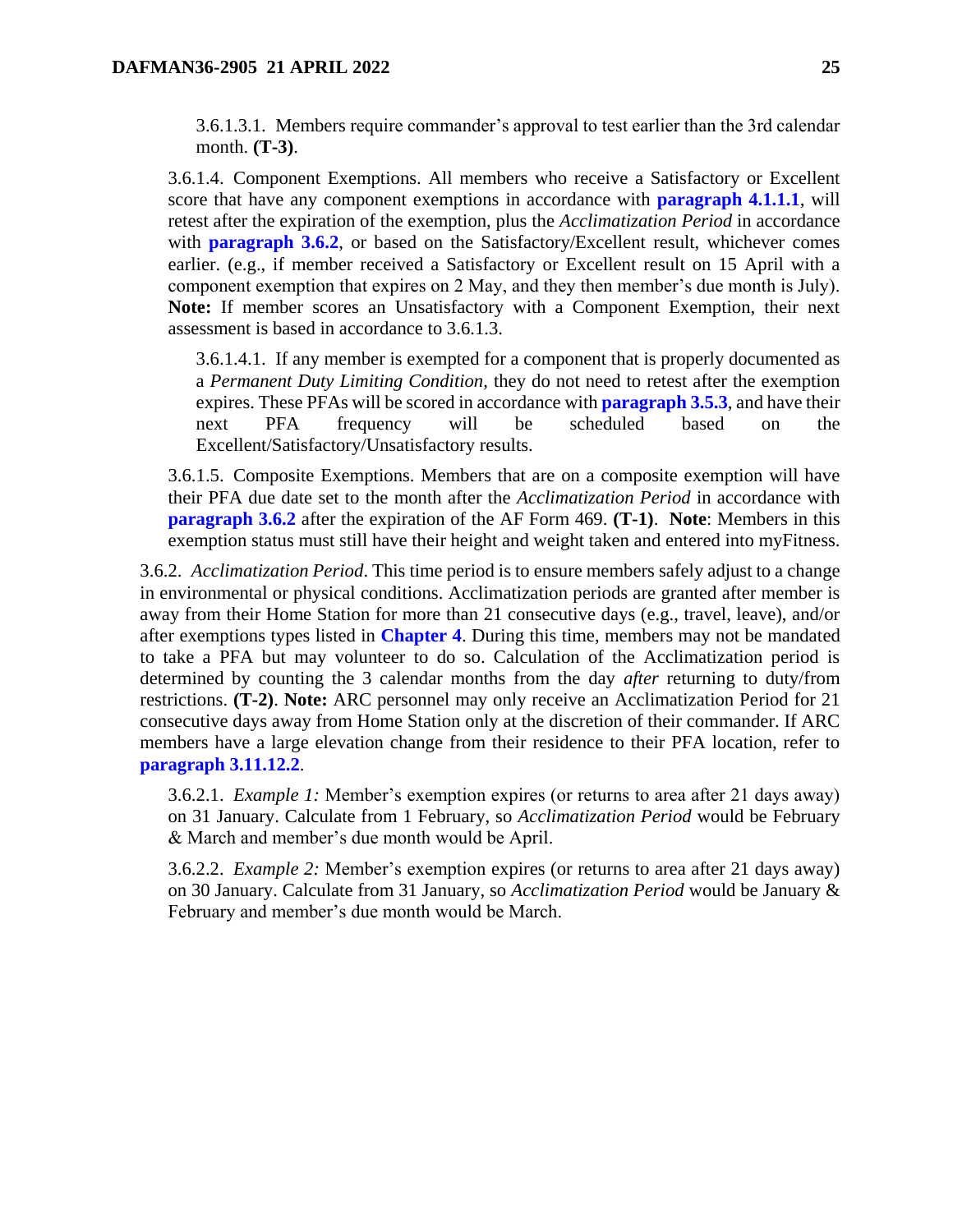| <b>Type</b>             | <b>Next PFA due</b>                                                                             | Paragrap |
|-------------------------|-------------------------------------------------------------------------------------------------|----------|
| Excellent               | 12 months                                                                                       | 3.6.1.1. |
| Satisfactory            | 6 months                                                                                        | 3.6.1.2. |
| Unsatisfactory          | 3 months                                                                                        | 3.6.1.3. |
| Component<br>Exemptions | After the expiration of exemption, plus Acclimatization 3.6.1.4.<br>Period                      |          |
|                         | Composite Exemptions After the expiration of exemption, plus Acclimatization 3.6.1.5.<br>Period |          |

**Table 3.2. PFA Frequency.**

<span id="page-25-0"></span>**3.7. Currency.** Currency is established by the member's most recent PFA. A member is current when they fall in one of the below categories. If member does not meet the criteria in the below categories, the member is not current. **Note:** ANG Title 32 Drill Status Guardsmen Satisfactory assessments are valid for 12 months.

- 3.7.1. Performed an Excellent PFA within the last 12 months.
- 3.7.2. Performed a Satisfactory PFA within the last 6 months.
- 3.7.3. Performed an Unsatisfactory PFA within the last 90 days.
- 3.7.4. Presently under a Composite Exemption.

### <span id="page-25-1"></span>**3.8. Illness or Injury.**

3.8.1. If during or after the PFA, the member experiences unusual shortness of breath, chest pain, dizziness or lightheadedness, any other unusual symptoms, or injury, they should notify PFA Administrator immediately. The member has the option to be evaluated at the MTF whether or not the member completes the PFA; however, the unit commander may only invalidate the PFA after an evaluation from the MTF. Before departing the assessment location, members must notify PFA Administrator of the presence of illness or injury, and the PFA Administrator will indicate it on the DAF Form 4446.

3.8.2. Members will inform their chain of command regarding the injury or illness immediately after the fitness assessment. This is to ensure communication between the unit commander and FAC/UFAC staff occurs prior to score entry into myFitness. **(T-1)**. If the illness or injury block of the DAF Form 4446 is marked, the FAC/UFAC staff will sign the form acknowledging that they will hold scores to allow for medical evaluation and the unit commander's review. **(T-1)**.

3.8.3. FAC/UFAC staff, will transmit a copy of the DAF Form 4446 indicating injury/illness to the UFPM for the unit commander's review within two duty days. **(T-2)**.

3.8.4. FAC/UFAC will enter the PFA results in myFitness on the 6th duty day if the member does not seek a MTF evaluation. **(T-2)**. If the injured/ill member has a pending MTF appointment, FAC/UFAC will wait to enter the PFA results until the 6th duty day after the appointment.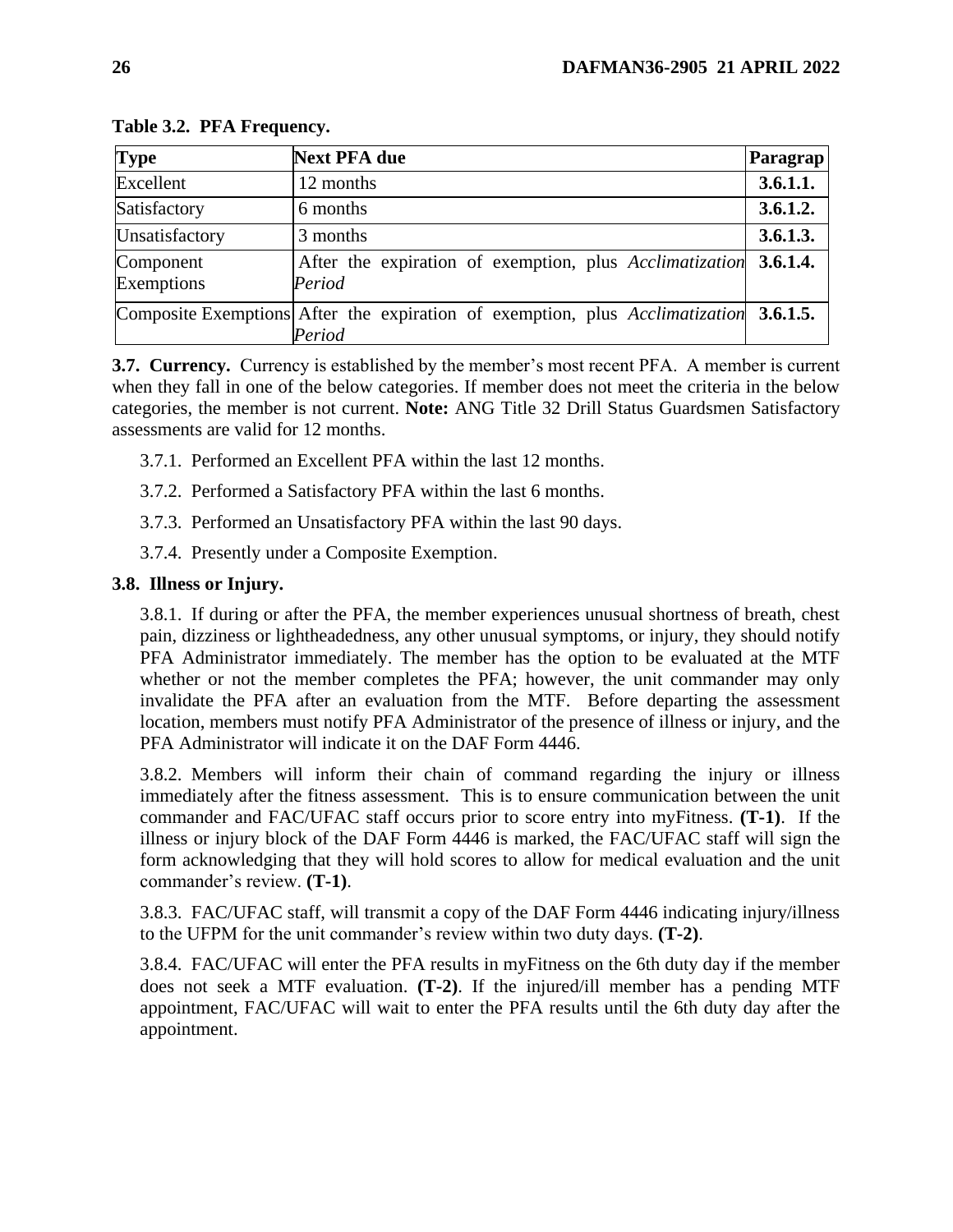3.8.5. For Title-32 Drill Status Guardsmen and Traditional Reserve members, the FAC will enter scores into myFitness at the conclusion of the next unit training assembly if the commander does not invalidate the assessment results or if the FAC does not receive a response from the commander. **(T-2)**.

3.8.6. If the medical evaluation validates the illness or injury, the Unit Commander may invalidate the fitness assessment results by checking the "I render this assessment invalid" block of the DAF Form 4446, signing, and returning the form to the FAC/UFAC.

3.8.7. If the fitness assessment is invalidated, the member's new due month will be the following calendar month. **(T-2)**. **Note:** ARC members must be reassessed at the next available Unit Training Assembly. **(T-2)**.

## <span id="page-26-0"></span>**3.9. Course Requirements for 1.5 Mile Run, 2 Kilometer Walk, and 20 Meter High Aerobic Multi-Shuttle Run (HAMR).**

3.9.1. Establish standard courses of accurate distance that are as level and even as possible. All courses and tracks may be used at the discretion of Installation Commander, however they must be certified in accordance with USA Track & Field guidelines and in conjunction with local CES, FSS, and Wing Safety established procedures in addition to the requirements in this chapter. **(T-2)**. The installation commander (or GSU equivalent) will recertify running surfaces after damage, modification, or repair. **(T-2)**. **Note:** Tracks/Courses remain certified until superseded.

3.9.2. If a standardized 400 meter track is used for:

3.9.2.1. The 1.5 mile run: Six laps plus 46 feet.

3.9.2.2. The 2 kilometer walk: Five laps.

3.9.3. If non-standardized 400 meter track or alternative route is used for:

3.9.3.1. The 1.5 mile timed run will be 2640 yards or 2414 meters.

3.9.3.2. The 2 kilometer timed walk should be 2187 yards or 2000 meters.

3.9.3.3. Course should have limited exposure to traffic, should not have a continuous incline or decline or rolling hills; and avoid slopes exceeding two degrees.

3.9.3.4. If using a road course, where possible, start and finish should be at the same location. Clearly mark the start and finish lines (and half-way point for road courses).

3.9.3.5. Basketball courts are not authorized for 1.5 mile run and 2 kilometer walk assessments. **(T-2)**.

3.9.4. 20-meter HAMR Course Requirements.

3.9.4.1. Two lines, measured 20 meters apart at both end points of the lines with enough room for the member to safely slow down. The lines may be permanently or temporarily marked.

3.9.4.2. Surface must be flat, dry, slip resistant, and free of trip hazards. **(T-1)**. **Note:** Grass/gravel surfaces are not authorized.

3.9.4.3. Indoor court surfaces are authorized and only need to be measured by FAC/UFAC staff.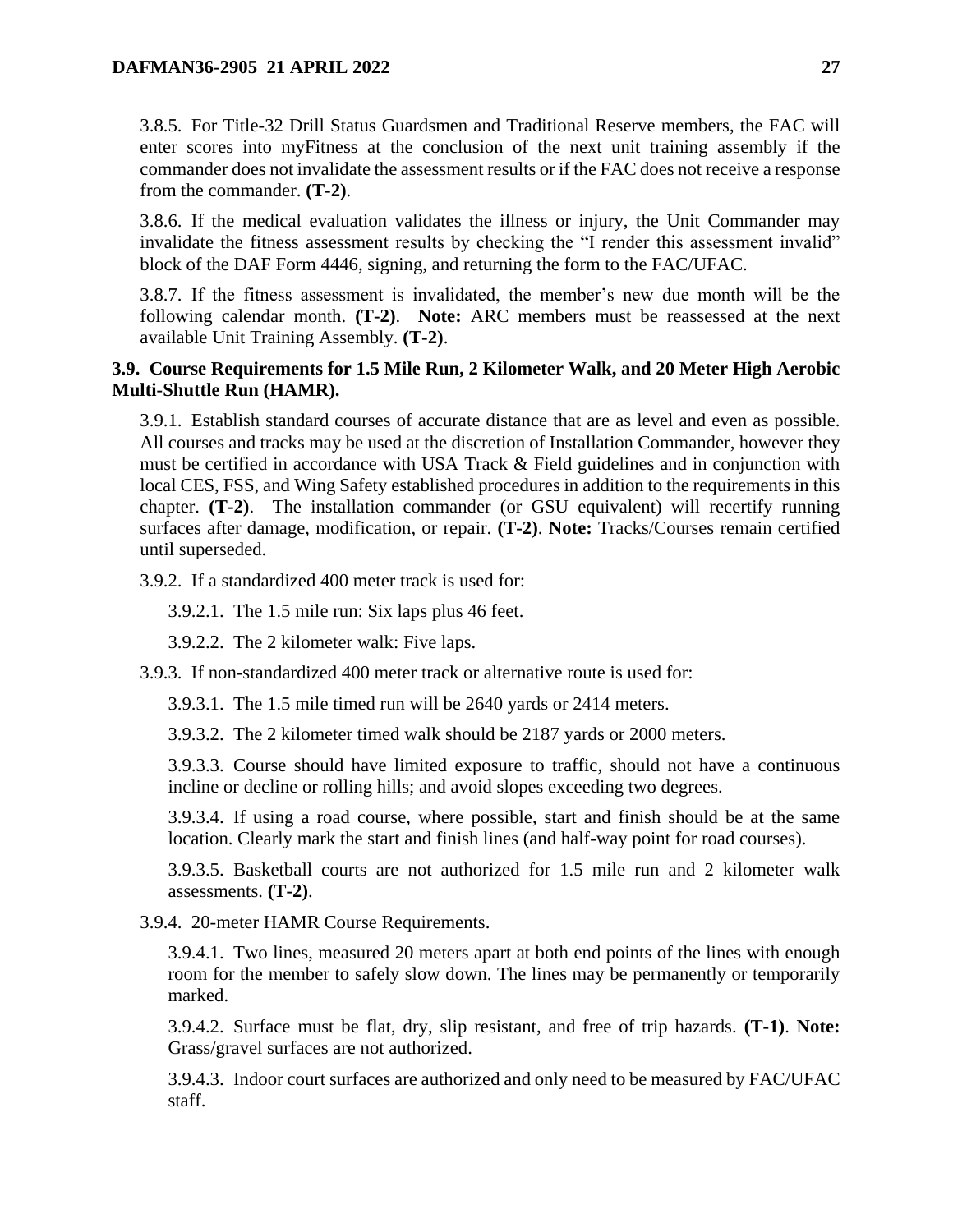3.9.4.4. Any alternative location (e.g., Tennis court, hangar, etc.) outside of indoor courts or approved 1.5 miles/2 kilometer walk course/track must be approved by the Installation Commander in conjunction with local CES, FSS, and Wing Safety's established procedures in addition to the requirements in this chapter. **(T-2)**.

3.9.4.5. Must use Air Force approved audio file. PFA Administrator is responsible for ensuring the sound is sufficient for all runners to hear, and that the audio device used cannot be disrupted during the assessment.

3.9.5. Trained personnel will monitor participants, ensuring all members complete entire course and are continuously observed for course completion, safety, counting laps or shuttles, and recording results. **(T-1)**.

3.9.6. Indoor tracks may be used at the discretion of installation leadership, however the track must be certified with the same standards within this chapter. **(T-1)**.

#### <span id="page-27-0"></span>**3.10. Course and Track Safety and Environmental Conditions.**

3.10.1. Snow: No snow/ice accumulation on the running surface.

3.10.2. Water (surface): No standing water that a large group cannot easily avoid on the running surface.

3.10.3. Mud: No mud on the running surface that cannot be easily avoided.

3.10.4. Light: Reflective belts or vests are required if running near traffic from one hour before sunset to one hour after sunrise.

3.10.5. Intersections: Crossing guards with reflective safety vests and/or lights must be positioned at all active intersections. **(T-2)**.

3.10.6. Medical: An Automated External Defibrillator (AED) present (within the building, or within 100 feet). **(T-2)**. AEDs will remain onsite until all PFA participants leave the area. **(T-1)**.

3.10.7. Each installation will establish and ensure all sites conducting PFAs have ability to contact emergency services or call 911.

3.10.8. Consult with base environmental engineering, base weather, or civilian agencies to determine the following environmental conditions before beginning any component assessment outdoors. **Note**: Devices used to measure wet bulb globe temperature must be certified by bio environmental or civilian agencies. **(T-3)**.

3.10.8.1. Rain: No significant rain. Significant rain is defined as measurable 0.10 of inch per hour or more.

3.10.8.2. Lightning: No lightning within five nautical miles and wait at least 30 minutes after the last observed lightning.

3.10.8.3. Hail: No hail forecasted or reported within 25 miles.

3.10.8.4. Wind Speed: Max wind allowed  $\leq$  15 mph sustained, or  $\leq$  20 mph gusting.

3.10.8.5. Cold Stress: Air temperatures must be > 34 degrees Fahrenheit, including wind chill. (**T-3)**.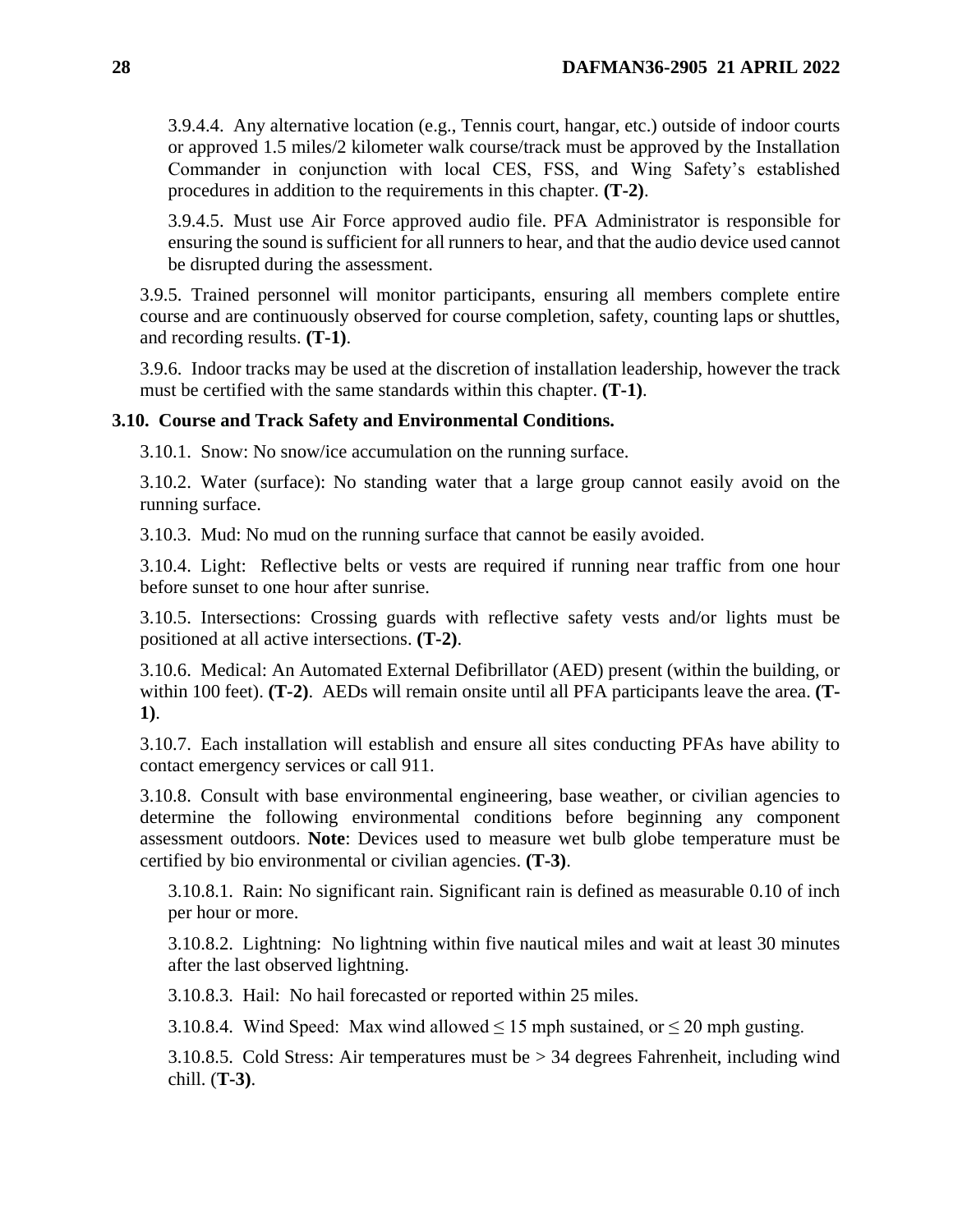3.10.8.6. Heat Stress: Wet bulb globe temperature must be used at the start of the fitness assessment, but even more importantly during the aerobic component (should be  $\leq 86$ ) degrees Fahrenheit). **(T-1)**.

3.10.8.7. Visibility: Must be greater than ¾ mile if near vehicular traffic. **(T-1)**.

### <span id="page-28-0"></span>**3.11. Official Physical Fitness Assessment Procedures.**

3.11.1. Prior to all PFAs an FSQ must be completed and reviewed by UFPM. **(T-1)**. The PFA Administrator will not assess anyone without required FSQ documentation. **(T-1)**. Member must inform PFA Administrator if FSQ responses have changed between original submission of FSQ and execution of PFA. If a member is a walk-in (unscheduled assessment), the FAC/UFAC Staff reviews FSQs completed the day of the assessment and notifies the UFPM of any member with high-risk responses for referral to a health care provider. **(T-2)**.

3.11.2. Height and weight will be obtained in accordance with DoDI 1308.03. **(T-0)**. The member must have height and weight accomplished prior to their FA. **(T-3)**. These measurements are taken prior to the scored components of the PFA; however they are not factored into the composite score. The measurements will be logged on the DAF Form 4446 and entered into myFitness. **(T-1)**.

3.11.2.1. Height will be measured with the FAC/UFAC at an approved designated location on a calibrated stadiometer or wall mounted measuring device. **(T-1)**.

3.11.2.1.1. Members will remove shoes and stand on a flat surface with the head held horizontal looking directly forward, and the chin parallel with the floor. **(T-2)**. The body should be straight, but not rigid, similar to the body position when at attention.

3.11.2.1.2. Member's height measurement will be recorded to the nearest ½ inch. **(T-1)**.

3.11.2.2. Weight will be measured with the FAC/UFAC at an approved designated location on a scale calibrated in accordance with Section 3 of Technical Order 33K-1-100- 1, *Calibration Procedure for Maintenance Data Collection Codes and Calibration Measurement Summaries,* and recorded to the nearest pound with the following guidance: **(T-1)**. Members will remove shoes to stand on the scale. Two pounds will be subtracted for clothing. **(T-1)**.

3.11.3. Official assessment component order: Muscular Strength, Core Endurance, and then Cardiorespiratory. **(T-3)**. Assessment procedures and techniques are outlined in **[Attachment](#page-51-0)  [2](#page-51-0)**. PFA Administrators will read verbal instructions 1n **[Attachment 2](#page-51-0)** and demonstrate proper exercises prior to administering the PFA unless an instructional video is shown, if available. **(T-2)**.

3.11.4. Timing Devices. PFA Administrator is responsible for operating two timing devices (one primary, one back-up—cell phones not authorized). The PFA Administrator will start the timing device when the member is instructed to begin and observe the component. PFA Administrators may notify the member how much time is remaining or has elapsed at appropriate intervals.

3.11.5. Counting and Monitoring. PFA Administrators will never conduct PFAs alone, and they will ensure there is a non-assessment taking member in addition to the assessment taking member when conducting PFAs. **(T-1)**.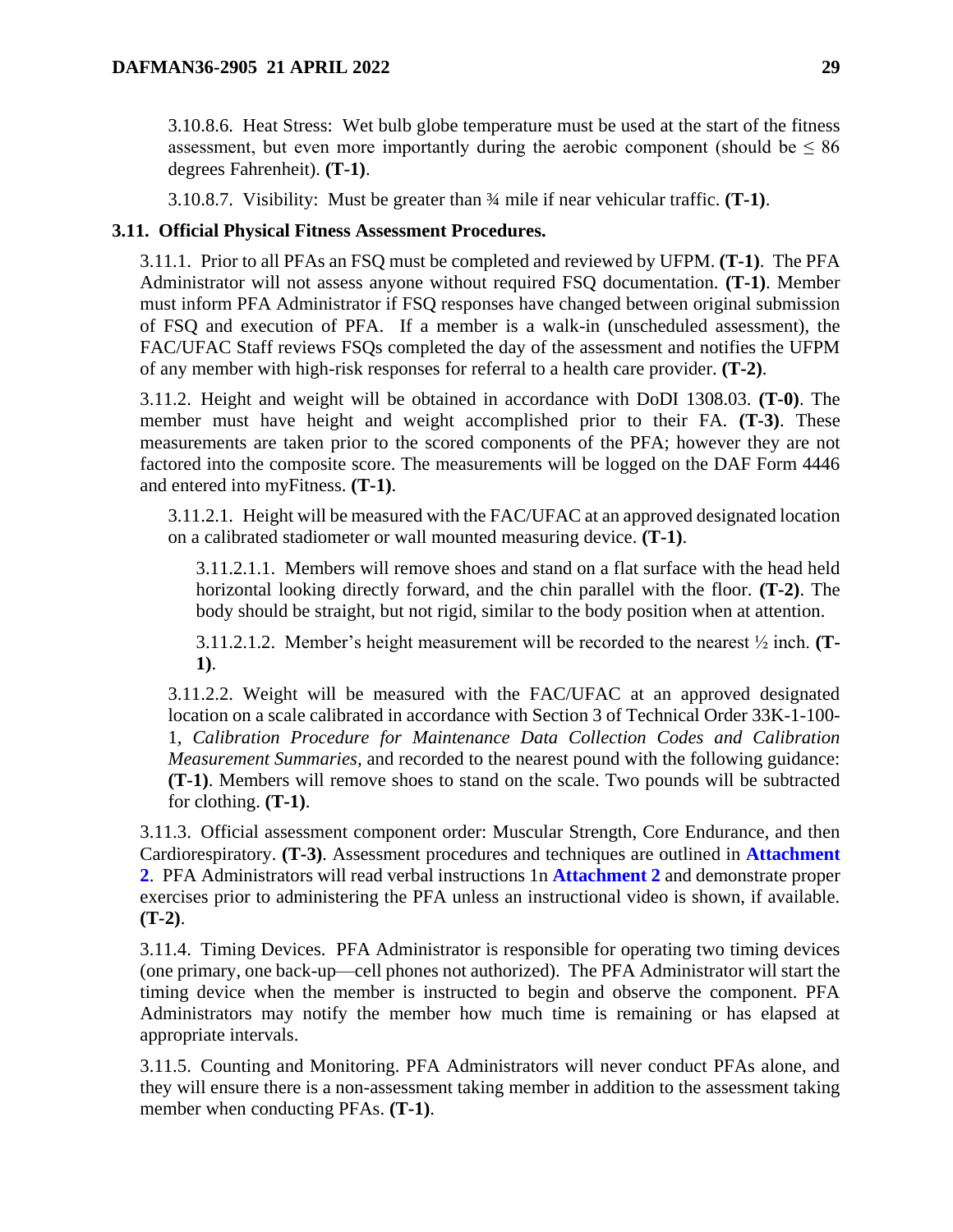3.11.5.1. PFA Administrators will supervise members conducting all components of the PFA at a ratio of no more than 12 members for every one PFA Administrator. **(T-2)**. When multiple members are performing assessments, the PFA Administrator may pair them off and use them as PFA Monitors. PFA Administrator will oversee and spot-check technique to ensure accurate and safe assessment. **(T-2)**. **Note**: ARC may deviate from 12:1 ratio when weekend assessments require a ratio greater than 12:1, but will not exceed a ratio greater than 24:1.

3.11.5.2. PFA Monitors will count the number of successful repetitions out loud. If the member breaks correct form, the PFA Monitors repeat the last correct number (e.g., one, two, three, three, four), as well as gives instruction on what was done incorrectly. **(T-1)**.

3.11.5.3. At the conclusion of each component exercise, the PFA Administrator will inform the member of the number of repetitions or time accomplished for the component. If the member would like to dispute the result, they must inform the Assessment Administrator prior to proceeding to the subsequent component. **(T-3)**. If no resolution is made, member should indicate they dispute the result on the DAF Form 4446. Disputing of one component will not stop additional components from being assessed.

3.11.6. Completion and Recording. Upon completion of the assessment, PFA Administrator will record the total number of correct repetitions performed or time completed. **(T-1)**.

3.11.7. Members will complete one option from all three components (Cardiorespiratory Fitness, Muscular Strength, and Core Endurance), unless medically exempt on a current AF Form 469. **(T-1)**.

3.11.8. All PFA components must be completed within a 3-hour window from start of first component until final component completion. **(T-1)**.

3.11.9. A minimum five (5) minute rest period is required between components. **(T-2)**.

3.11.10. Muscular Strength Component. Muscular Strength is measured with a one minute timed push-up or two minute hand release push-ups.

3.11.11. Core Endurance Component. Core Endurance is measured with a one minute timed sit-up, two minute cross leg reverse crunch or timed forearm plank.

3.11.12. Cardiorespiratory Component*.* Cardiorespiratory fitness is measured with 1.5 mile run or 20-meter HAMR on a certified track or course which has been established in accordance with **[paragraph 3.9](#page-26-0)**. **(T-1)**. The 2 kilometer walk is only authorized if medically indicated on an AF Form 469. **(T-1)**.

3.11.12.1. Members should warm-up prior to beginning the assessment.

<span id="page-29-0"></span>3.11.12.2. When performed at elevation levels of 5,250 feet or higher, refer to the altitude adjustment chart at **[Attachment 3](#page-56-0)**. ARC members who commute from a lower altitude to perform duty at their assigned/attached unit at a location where the altitude  $\geq 5,250$  feet, may perform fitness assessment with a local AF unit in accordance with the procedures outlined in **[paragraph 3.2.5](#page-21-2)**.

3.11.12.3. Pacers are permitted during the Cardiorespiratory Components if they are requested by the member and there is no physical contact with the member or hindrance to other runners.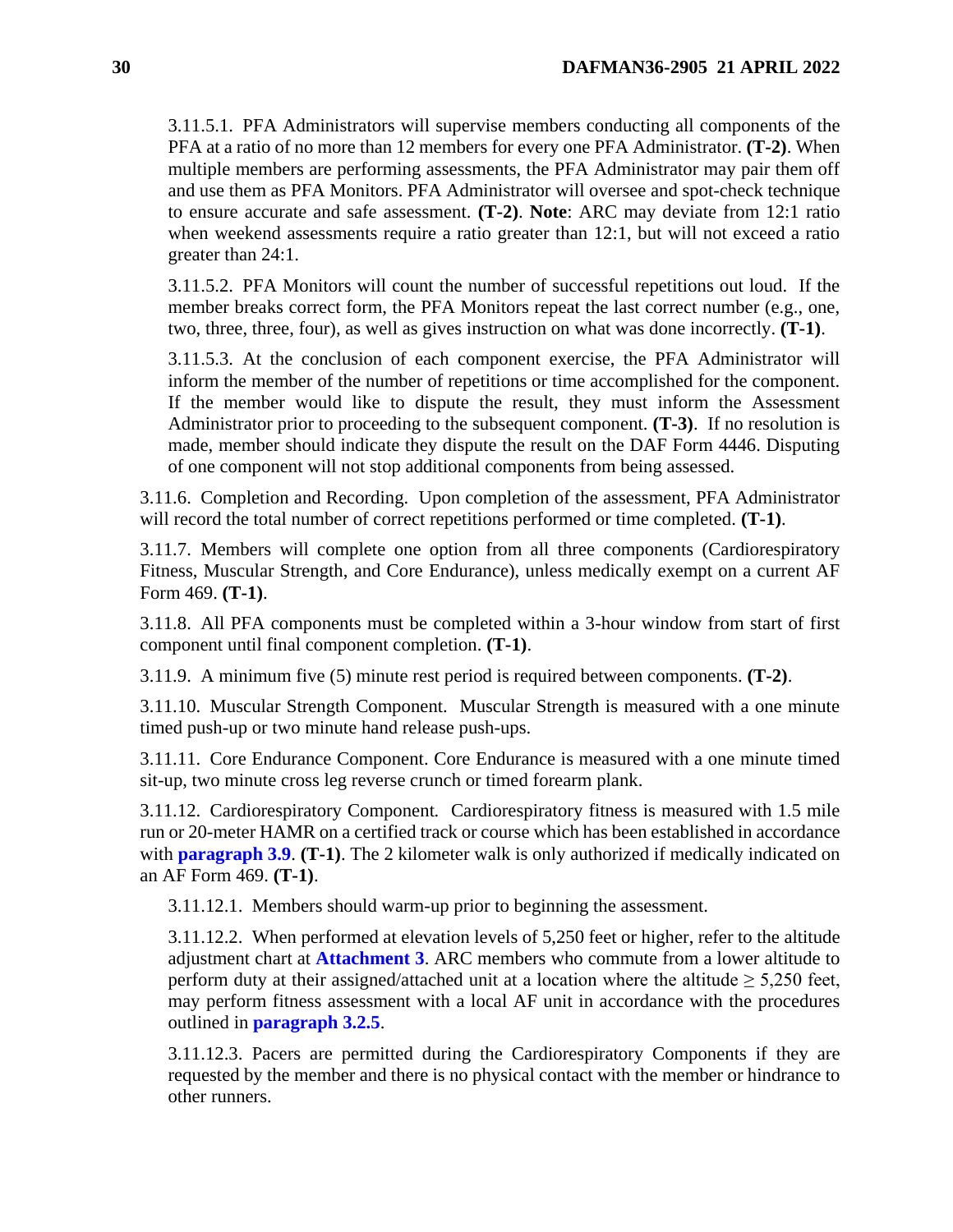3.11.13. Members have one opportunity to complete each of the PFA components per fitness assessment. **(T-1)**. If a member refuses to complete their PFA due to failing to meet the minimum in one or multiple components, their incomplete PFA will be recorded as a "Did Not Finish" PFA. **(T-1)**.

3.11.14. If during or after the assessment, the Member experiences unusual shortness of breath, chest pain, dizziness or lightheadedness, or any other unusual symptoms, notify PFA Administrator immediately.

3.11.15. After completion of the PFA, Assessment Administrator must document and sign fitness assessment results on the DAF Form 4446, and obtain member's signature to ensure it is completed correctly. **(T-2)**. PFA Administrator provides a copy of the results to the member for their personal records. **(T-2)**. If the member disputes the recorded results, they should mark the "Dispute results" section, but that does not stop the PFA results from being entered into myFitness. Members may appeal results in accordance with **[paragraph 8.2](#page-44-0)**. **Note:** Use of the DAF Form 4446 is mandatory. Locally-produced scorecards cannot be used.

3.11.16. Guardians are only authorized to be assessed on the 1.5 Mile Run, 2 Kilometer Walk (with AF Form 469), Push-ups and Sit-ups.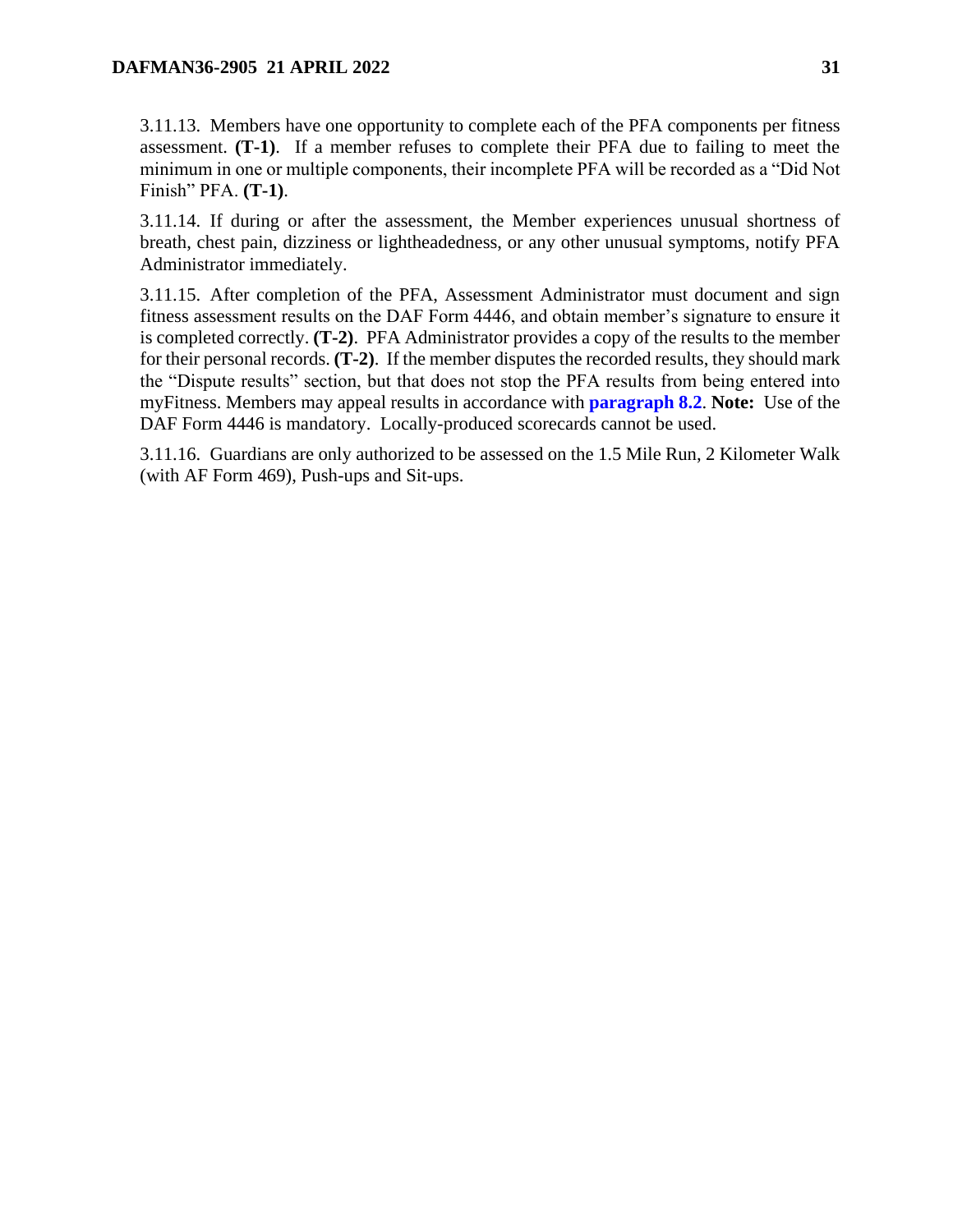#### **Chapter 4**

#### **EXEMPTIONS**

<span id="page-31-1"></span><span id="page-31-0"></span>**4.1. Exemptions.** Exemptions are categorized as Composite or Component Exemptions for a limited time period in accordance with **[Table 4.1](#page-33-4)**.

4.1.1. Component Exemption. A member is exempt from one or more components of the PFA, but will be assessed on remaining components. Component Exemptions are for medical reasons only and are documented on an AF Form 469.

<span id="page-31-2"></span>4.1.1.1. Medical. Component Exemptions may be given for a PFA category (Strength/Core Endurance/Cardiorespiratory) and/or a specific PFA exercise (Pushup/HRPU/Sit-up/CLRC/Timed Plank/1.5 Mile Run/20-meter HAMR).

4.1.1.1.1. If a Component Exemption is given for a specific exercise, the member must choose a different exercise from the same category if the member is cleared to be assessed on them (e.g., If member has a AF Form 469 exempting them from the sit-up but clears them for the CLRC and/or Timed Plank, the member must select the CLRC or Timed Plank exercise). **(T-1)**. If the member is able to be assessed on one exercise per component, the next PFA frequency will be scheduled based on the Excellent/Satisfactory/Unsatisfactory results.

4.1.1.1.2. The 2 kilometer walk assessment is only authorized if stated on the AF Form 469. **Note:** If member is assessed on the 2 kilometer walk, they may receive either Satisfactory/6 month or Excellent/12 month frequency requirements.

4.1.2. Composite Exemption. A member is exempt from all components of the fitness assessment.

4.1.2.1. Medical. Members that are prohibited from completing all physical components (Strength/Core Endurance/Cardiorespiratory) of the PFA. Set the next PFA due date to the month after the *Acclimatization Period* in accordance with **[paragraph 3.6.2](#page-24-1)** after the expiration of the AF Form 469. **(T-1)**. **Note**: Members in this exemption status must still have their height and weight taken and entered into myFitness.

4.1.2.2. Pregnancy. Members are prohibited from completing PFAs while pregnant, but are encouraged to maintain a physical fitness routine. Post-pregnancy PFA will be due the 13th month after delivery for a pregnancy lasting 20 weeks or more. **(T-1)**. Medical Providers will make a determination recommendation for pregnancies fewer than 20 weeks. **(T-1)**.

4.1.2.3. Deployment. Members deployed on a contingency or exercise deployment or on military personnel appropriation orders in direct support of a contingency operation will have their home station UFPM enter this exemption into myFitness when their current PFA expires. The exemption will be valid for the remaining duration of the deployment, and set the next PFA due date to the month after the *Acclimatization Period* in accordance with **[paragraph 3.6.2](#page-24-1)** after arriving back to their home station. In deployed/TDY locations where there is an established installation FAC, the member is authorized to voluntarily conduct a PFA. Members may volunteer to be assessed during either the post-deployment or *Acclimatization Period* but cannot be directed to do so.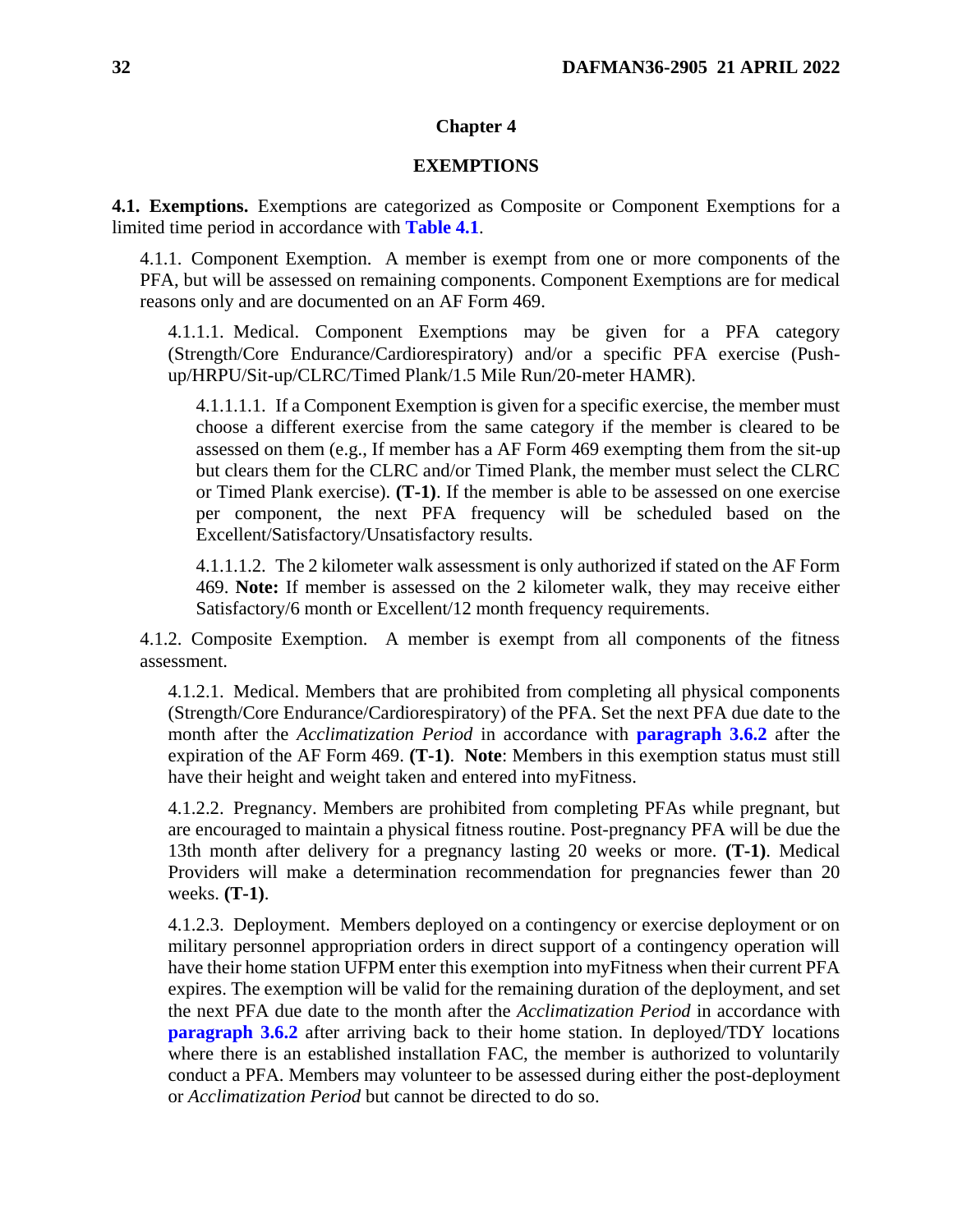4.1.2.4. Extended TDY. Members sent on TDY for greater than 21 days outside the local area and are unavailable to conduct their PFA prior to departure will have their home station UFPM enter this exemption into myFitness when their current PFA expires. The exemption will be valid for the remaining duration of the extended TDY, and set the next PFA due date to the month after the *Acclimatization Period* in accordance with **[paragraph](#page-24-1)  [3.6.2](#page-24-1)** after arriving back to their home station. In TDY locations where there is an established installation FAC, the member is authorized to voluntarily conduct a PFA. Members may also volunteer to be assessed during *Acclimatization Period* but cannot be directed to do so.

<span id="page-32-0"></span>4.1.2.5. Commander (Other). Member is unable to complete an assessment for a timelimited, unforeseen event that precludes training and assessments for greater than 30 calendar days (e.g., bereavement, emergency leave, hardships, etc.), and/or for approved separations and retirements. Commanders will exempt members who are incarcerated or on appellate or excess leave pending separation. **(T-1)**. UFPM will enter this exemption into myFitness when their current PFA expires. The exemption will be valid for the remaining duration of the event, and set the next PFA due date to the month after the *Acclimatization Period* in accordance with **[paragraph 3.6.2](#page-24-1)** after situation has resolved. In locations where there is an established installation FAC, the member is authorized to voluntarily conduct a PFA. Members may also volunteer to be assessed during *Acclimatization Period* but cannot be directed to do so.

4.1.2.6. Non-Participation (ARC). Member is placed in a voluntary or non-voluntary (no pay/no points) Inactive Ready Reserve (IRR) status. UFPM will enter this exemption into myFitness when their current PFA expires. The exemption will be valid for the remaining duration of the status, and set the next PFA due date to the month after the *Acclimatization Period* in accordance with **[paragraph 3.6.2](#page-24-1)** after return from IRR status. **(T-1)**. In locations where there is an established installation FAC, the member is authorized to voluntarily conduct a PFA if in a qualified duty status. Members may also volunteer to be assessed during *Acclimatization Period* but cannot be directed to do so.

4.1.3. Medical Exemption Documentation: AF Form 469*.*

4.1.3.1. Providers will list physical limitations and PFA exemptions on the AF Form 469. **(T-1)**. When providers list which PFA exercises the member cannot perform, they must also list which PFA exercises members are authorized to be assessed on. **(T-1)**. Unless given a composite exemption, a member will continue to prepare for and be assessed on the non-exempt component(s) of the fitness assessment.

4.1.3.2. Only MTF/RMU/GMU providers will make the final disposition for any physical limitations. **(T-1)**. Members who receive medical care from an outside source must provide documentation to MTF/RMU/GMU for consideration for an AF Form 469 in accordance with AFI 48-133. **(T-1)**.

4.1.3.3. A member with an AF Form 469, lasting any length of time, must maintain PFA currency standards. **(T-1)**. If a member is due to be assessed during the AF Form 469 effective dates or the *Acclimatization Period* in accordance with **[paragraph 3.6.2](#page-24-1)**, the member will complete the PFA components that are cleared on the AF Form 469. **(T-1)**. If the member has an unsatisfactory assessment, they shall not volunteer to be assessed early or before the end of their *Acclimatization Period*. **(T-2)**.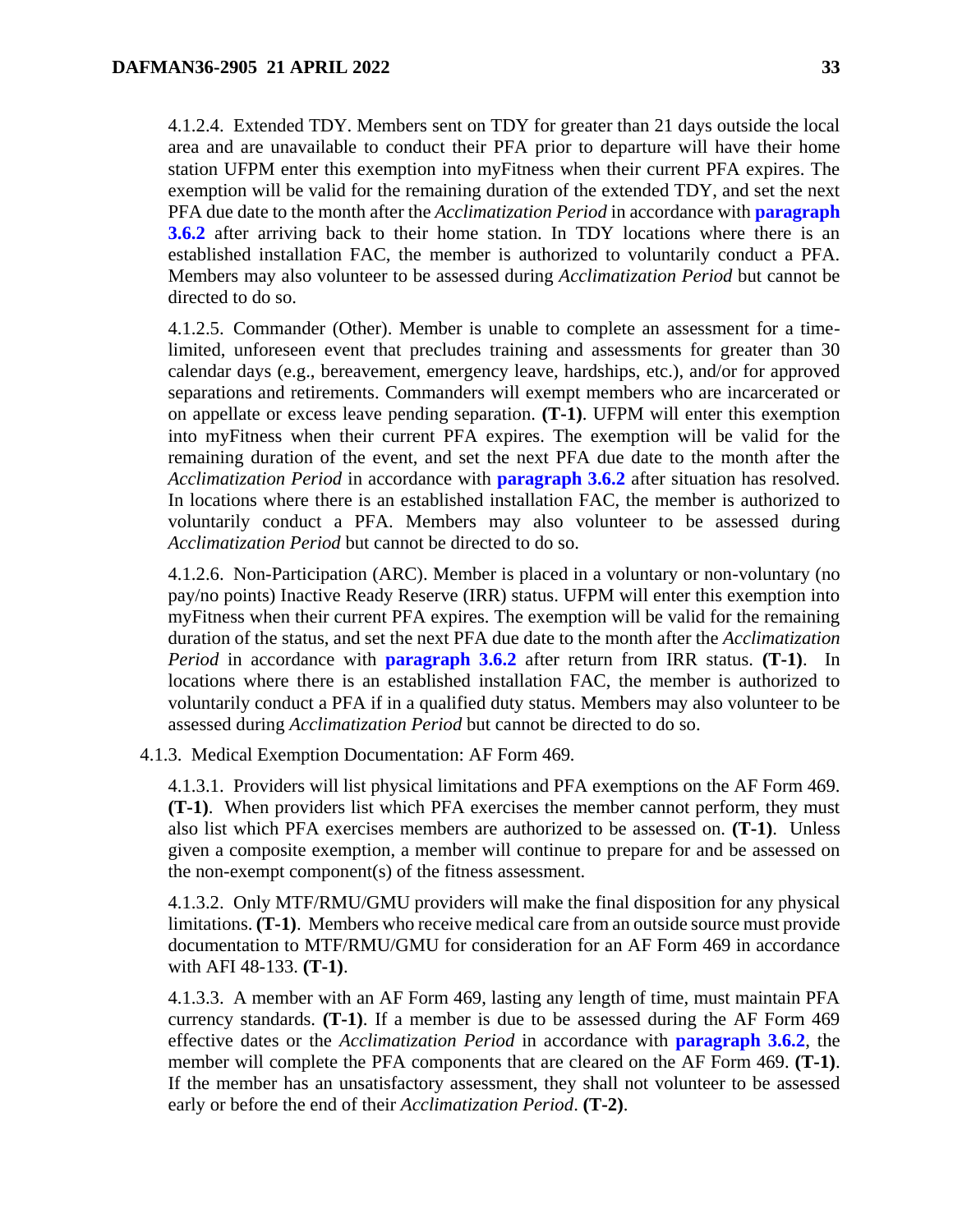4.1.3.4. The provider will determine the expiration date on the AF Form 469. **(T-1)**. This date is when the member is medically cleared to begin an unrestricted physical training program. The date after the AF Form 469 expires is the date used to compute the *Acclimatization Period*.

<span id="page-33-0"></span>**4.2. Retirements and Separations.** All members are exempt from taking any additional PFAs when the member has an approved separation or retirement date. If the retirement or separation date is cancelled, members will complete the fitness assessment in accordance with their original fitness assessment cycle (e.g., 6 or 12 months) or, if the original cycle month has passed the due month will be after an *Acclimatization Period* in accordance with **[paragraph 3.6.2](#page-24-1)** after the cancellation. **(T-2)**.

<span id="page-33-1"></span>**4.3. Permanent Duty Limiting Conditions.** Members unable to perform one or more components of the PFA will be medically reviewed during the annual Physical Health Assessment, at a minimum, and referred to the Deployment Availability Working Group (DAWG) or Airman Medical Readiness Optimization Board (AMRO) for evaluation as appropriate in accordance with AFI 48-133. **(T-1)**.

<span id="page-33-2"></span>**4.4. Deployment Availability Working Group (DAWG) or Airman Medical Readiness Optimization Board (AMRP).** UFPMs will identify members who have had four PFAs with any non-permanent component exemptions (Strength/Core Endurance/Cardiorespiratory) within a 24 month period. **(T-1)**. The UFPM will notify the unit commander, who will, in turn, request the Chief of Aerospace Medicine or ARC Medical Liaison Officer review the case at the DAWG/AMRO. **(T-1)**. The DAWG/AMRO will review and evaluate the member's medical history and determine the best course of action in accordance with AFI 48-133. **(T-1)**. **Note**: If member is able to complete an assessment in the component, this does not need to be counted for DAWG/AMRO referral (e.g., A member who had a component exemption for Core Endurance during April 2019 PFA; component exemptions for Core Endurance and Muscular Strength in July 2019 PFA; component exemption for Cardiorespiratory in November 2019; component exemption for Core Endurance during a April 2020 PFA. This member has a total of 4 Component Exemption PFAs in 13 months and must be recommended by the unit commander for review at the DAWG/AMRO). **(T-1)**.

### <span id="page-33-3"></span>**4.5. Permanent Change of Station (PCS).**

4.5.1. PCSing members must have a current PFA that does not expire through the report not later than date (RNLTD). **(T-2)**. If the current PFA expires prior to the member's RNLTD, the member must complete a PFA before departing their losing duty station. **(T-2)**. Commander Composite Exemptions will not be granted for the purposes of meeting this requirement. **(T-3)**.

4.5.2. Members are allowed the *Acclimatization Period* in accordance with **[paragraph 3.6.2](#page-24-1)** from the date they arrived on station to complete a PFA.

<span id="page-33-4"></span>4.5.3. If a member is PCSing during an *Acclimatization Period*, the existing composite exemption will be extend thru another *Acclimatization Period* from the day after they arrived on station.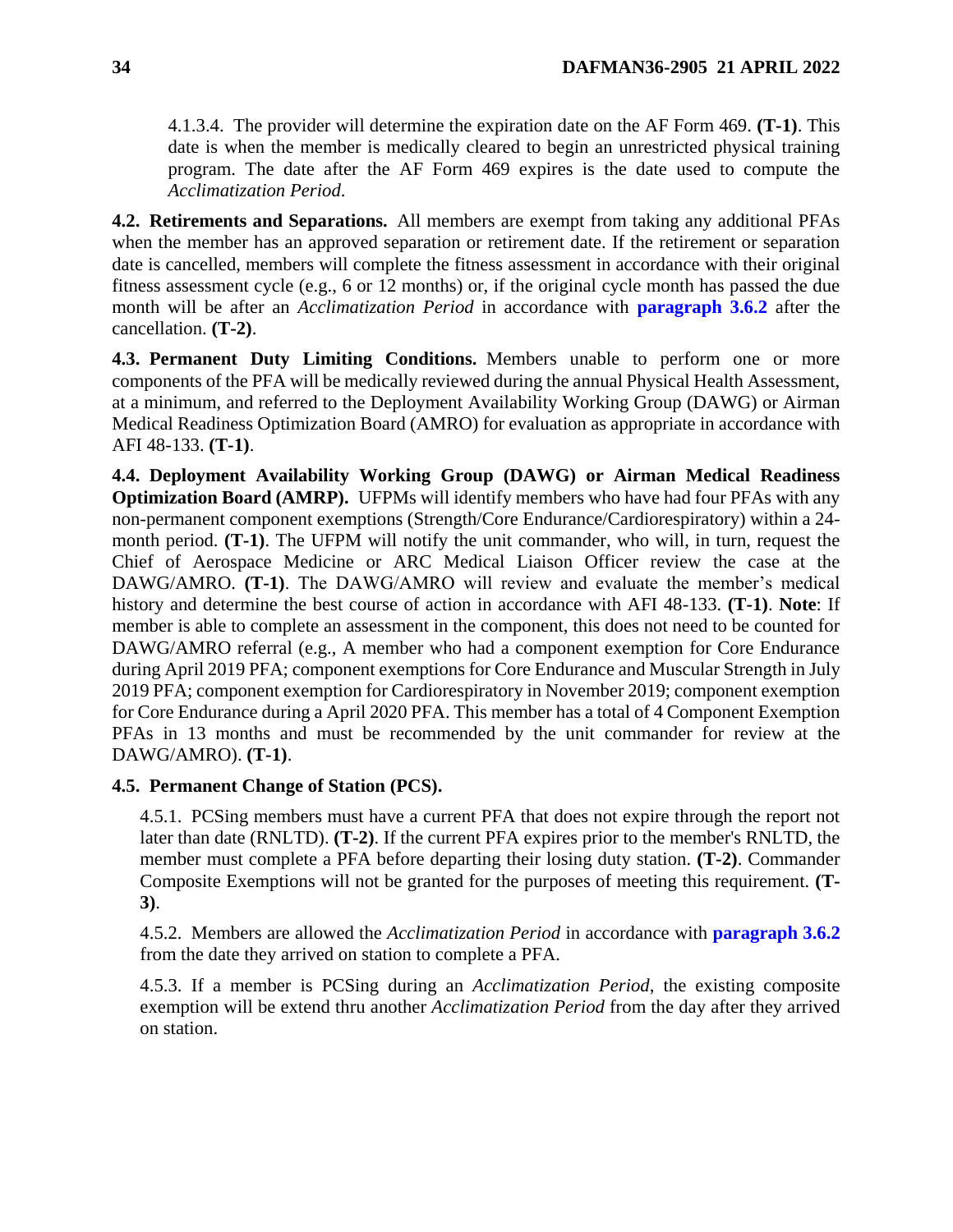| <b>Type</b>         | <b>Definition</b>                                                                   | Paragraph |
|---------------------|-------------------------------------------------------------------------------------|-----------|
| Medical             | Component Exemptions may be given for a PFA category                                | 4.1.1     |
| (Component)         | (Strength/Core Endurance/Cardiorespiratory) and/or a specific                       |           |
|                     | PFA exercise (Push-up/HRPU/Sit-up/CLRC/Timed Plank/1.5 Mile                         |           |
|                     | Run/20-meter HAMR).                                                                 |           |
| Medical             | Members that are prohibited from completing all physical                            | 4.1.2.1   |
| (Composite)         | components (Strength/Core Endurance/Cardiorespiratory) of the                       |           |
|                     | PFA. Note: Members in this exemption status must still have their                   |           |
|                     | height and weight taken and entered into myFitness. (T-1).                          |           |
| Pregnancy           | Members are prohibited from completing PFAs while in this                           | 4.1.2.2   |
| (Composite)         | status, but are encouraged to maintain a physical fitness routine.                  |           |
| Deployment          | Members deployed for less than one year on contingency exercise $4.1.2.3$           |           |
| (Composite)         | deployment or military personnel appropriation orders in direct                     |           |
|                     | support of a contingency operation.                                                 |           |
| <b>Extended TDY</b> | Members sent on TDY for greater than 21 days outside the local                      | 4.1.2.4   |
| (Composite)         | area and are unavailable to conduct their PFA prior to departure.                   |           |
| Commander           | Member is unable to complete an assessment for a time-limited,                      | 4.1.2.5   |
| (Composite)         | unforeseen event that precludes training and assessments for                        |           |
|                     | greater than 30 calendar days (e.g., bereavement, emergency                         |           |
|                     | leave, hardships, etc.), and/or for approved separations and                        |           |
|                     | retirements.                                                                        |           |
| Non-                | (ARC Only) Member is placed in a voluntary or non-voluntary                         | 4.1.2.6   |
| Participation       | (no pay/no points) Inactive Ready Reserve (IRR) status.                             |           |
| (Compooit)          | Note: Commanders should document all non-medical exemptions by e-mail or memorandum |           |
|                     | and forward to the UFPM for action.                                                 |           |

**Table 4.1. Exemptions.**

### <span id="page-34-0"></span>**4.6. Installation/GSU/Detachments PFA Waivers.**

4.6.1. Temperature. During periods of continuous extreme temperature conditions, the Installation/GSU/Detachment commanders may authorize a waiver to exempt outdoor cardiorespiratory assessments if an appropriate indoor facility is not available. This waiver will not apply to Muscular Strength and Core Endurance Components.

4.6.1.1. Commanders must specify the period of time their location is unable to complete the outdoor assessment safely. **(T-2)**. Any approved installation waiver will be extended to all tenant units physically located on the installation. **(T-2)**.

4.6.1.2. When waiver is in effect, all assigned members must be assessed on the 20-meter HAMR Cardiorespiratory component if an indoor course is certified in accordance with **[paragraph 3.9](#page-26-0)** (unless exempt on AF Form 469).

4.6.1.3. This will be executed as a permanent component exemption to allow members to receive PFA frequency in accordance with **[paragraph 3.6](#page-23-0)**.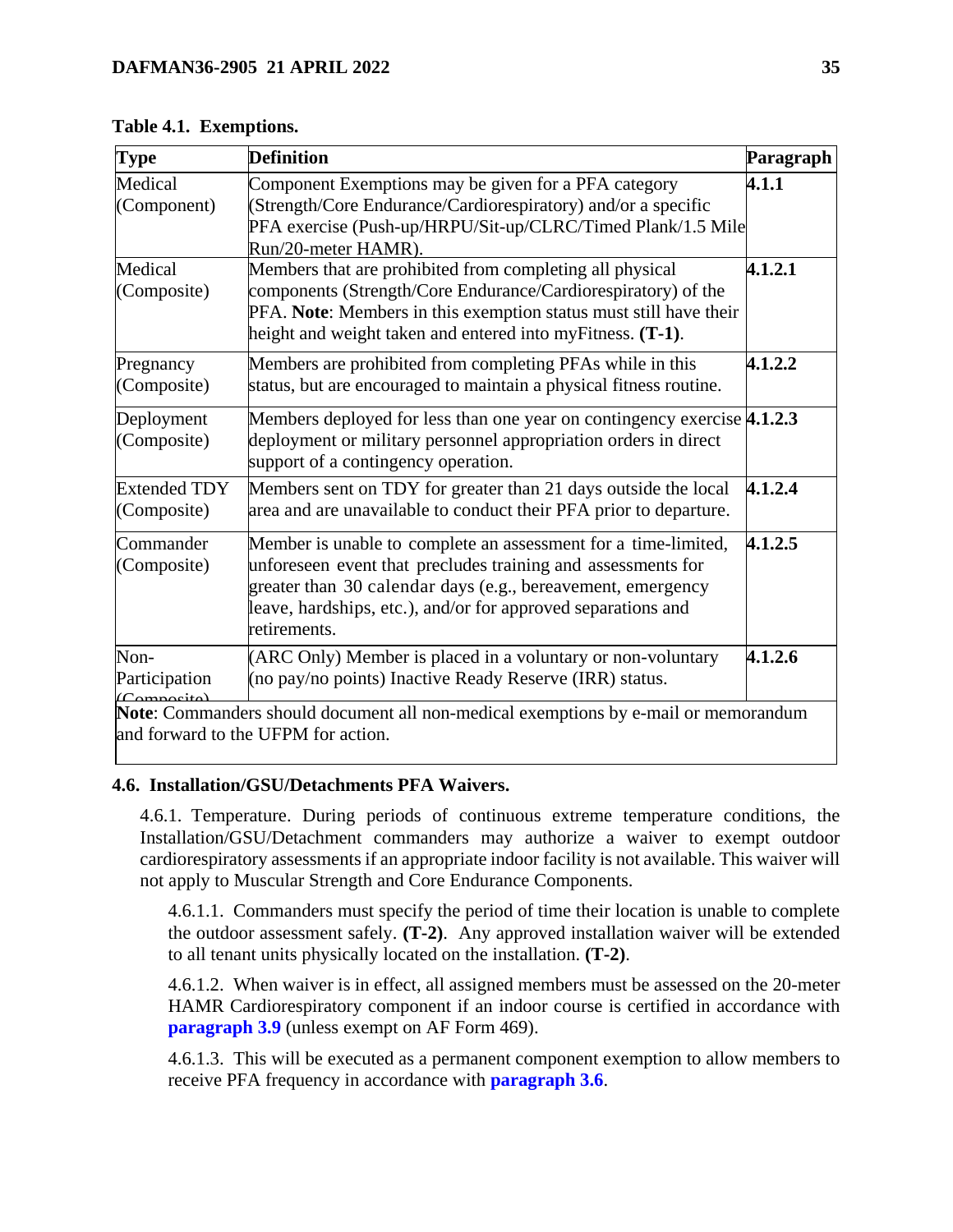4.6.1.4. Approved waivers must be sent to MAJCOM/A1s (or equivalent), AFPC/DP3SA, and AFSVC/VMS. **(T-1)**.

4.6.2. Unique circumstances. In the event PFAs cannot or should not be accomplished due to unexpected unique circumstances (e.g., air quality, wildfires, natural disasters, pandemic, etc.), commanders should suspend PFAs.

4.6.2.1. Commanders must specify the period of time their location will not conduct PFAs and establish new due months for members that were due during that period. **(T-2)**.

4.6.2.2. Approved waivers must be sent to MAJCOM/A1s (or equivalent), AFPC/DP3SA and AFSVC/VMS. **(T-1)**.

4.6.2.3. The exemption type for these waivers will be input by the applicable UFPM as a Commander (other) exemption in accordance with **[paragraph 4.1.2.5](#page-32-0)**.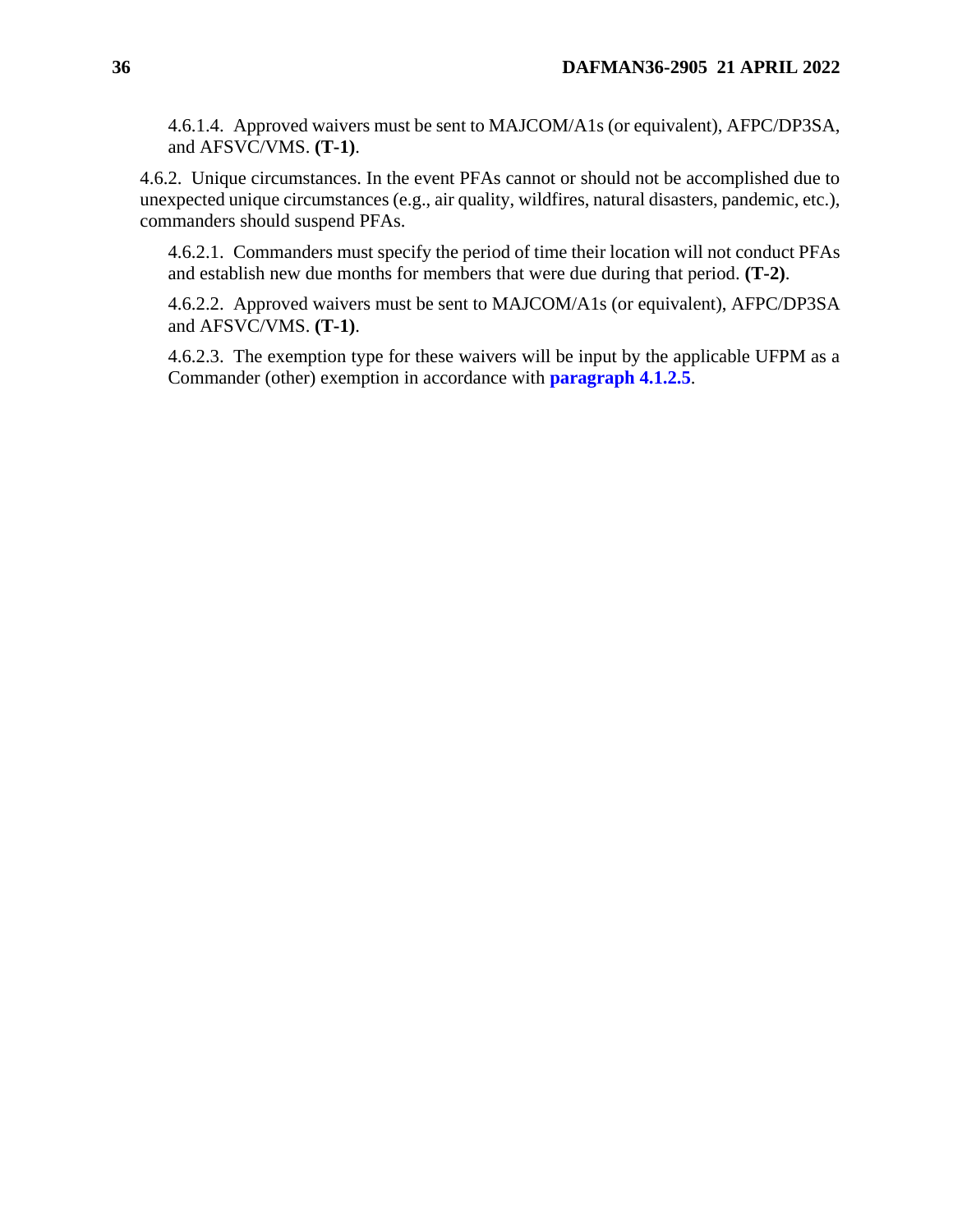### **Chapter 5**

#### **EDUCATION, IMPROVEMENT AND INTERVENTION**

<span id="page-36-1"></span><span id="page-36-0"></span>**5.1. Unit Fitness Program Manager (UFPM) Training.** UFPM is a position appointed by unit commanders in accordance with **[paragraph 2.25](#page-17-0)** The role is administrative and does not require Physical Training Leader training. Training consists of:

5.1.1. Completion of UFPM training is provided by installation Fitness Information Manager (FIM), Fitness Assessment Cell (FAC), Wing Fitness Program Manager (ARC), or Installation Exercise Physiologist (AFR).

5.1.2. UFPM Training templates are provided by AFSVC/VSM and NGB/A1XR.

### <span id="page-36-5"></span><span id="page-36-2"></span>**5.2. Physical Training Leader (PTL) Training.**

5.2.1. PTL is a position appointed by the unit commander in accordance with **[paragraph 2.26](#page-17-1)** The role can be an exercise leader role that prepares members to lead group exercises and/or become a PFA Administrator if appointed to do so in accordance with **[paragraph 3.2.2](#page-20-3)** PTL Training consists of:

5.2.1.1. Current certification of Hands-on Basic Life Support (or equivalent) and CPR/AED from a nationally certified source. **(T-1)**.

5.2.1.2. Completion of PFA training is provided by installation Fitness Information Manager (FIM), Fitness Assessment Cell (FAC), Wing Fitness Program Manager (ARC), or Installation Exercise Physiologist (AFR).

5.2.1.3. PFA training templates are provided by AFSVC/VSM and NGB/A1XR.

5.2.2. PTLs must attend annual refresher training on PFA procedures and must reaccomplish Hands-on Basic Life Support (or equivalent) and/or CPR/AED training before certification expires. **(T-1)**.

#### <span id="page-36-3"></span>**5.3. Unit Fitness Assessment Cell (UFAC) Training.**

5.3.1. UFAC is position appointed by unit commanders in accordance with **[paragraph 2.24](#page-16-0)** The role is both an administrative and a PFA Administrator role in accordance with **[paragraph](#page-20-3)  [3.2.2](#page-20-3)**.

5.3.2. UFACs must be UFPM trained in accordance with **[paragraph 5.1](#page-36-1)** and PTL trained in accordance with **[paragraph 5.2](#page-36-2) (T-1)**.

#### <span id="page-36-4"></span>**5.4. Fitness Improvement Program (FIP).**

5.4.1. Members must be enrolled in FIP if they receive an Unsatisfactory PFA. This program targets exercise behavior and nutritional habits necessary to improve a member's health and fitness utilizing targeted intervention options. Enrollment must start within 10 duty days after receiving an Unsatisfactory PFA. **(T-2)**. Title 32 Drill Status Guardsman, Traditional Reservist, and IMA personnel are required to enroll within 60 calendar days. **(T-2)**.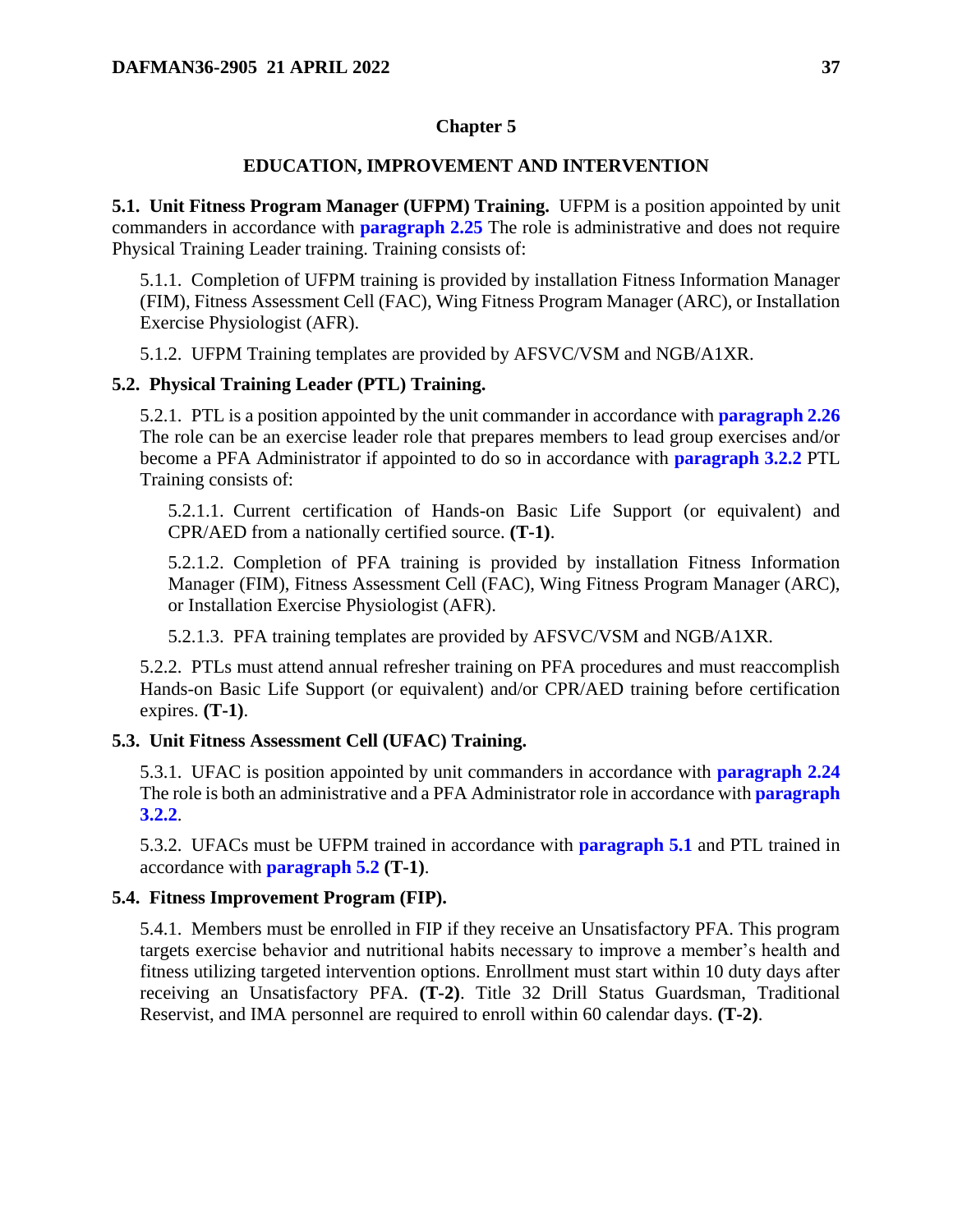5.4.2. UFPM will inform members of FIP requirements and document the FIP start date in myFitness. Members and their UFPMs select appropriate option(s) on DAF Form 108 to align their education goals with areas of improvement. UFPMs must initiate and annotate mandatory FIP option(s) and appointments on DAF Form 108 to include date, time, and location. **(T-2)**. FIP options are mostly determined by locally developed courses. Available FIP educational goals include, but are not limited to:

5.4.2.1. Military One Source Health Coaching.

5.4.2.2. Fitness Center exercise classes that meet requirements of AFI 34-266, *Fitness, Sports, and World Class Athletes Program*.

5.4.2.3. Medically approved nutritional courses.

5.4.2.4. Locally developed FIP classes.

5.4.3. Members are ultimately responsible for improving their fitness level to achieve a minimum Satisfactory PFA score, and if appropriate, provide documentation of compliance with FIP to their leadership.

5.4.4. Unit commander or equivalent will use the DAF Form 108 as a tool to document mandatory education and intervention requirements.

5.4.5. The facilitator signs the DAF Form 108 upon the member's completion of the education or intervention program. Facilitator signature on DAF Form 108 is not required for virtual FIP. Annotations can be made on the back of the DAF Form 108 for programs requiring multiple attendances.

5.4.6. Commanders or First Sergeants may request a clinical case review on members with Unsatisfactory score(s) to determine if there are documented medical conditions that prohibit program success (**[Attachment 7](#page-64-0)**). This does not require a face to face encounter with the member unless determined by the healthcare provider to be clinically indicated. For purposes of the Physical Fitness Program, obesity will not be used as a diagnosis prohibiting program success.

5.4.7. Commanders sending members enrolled in the FIP to a training TDY that exceeds six weeks must send the gaining commander or equivalent a memorandum explaining the required intervention, follow-up, and assessment at least two weeks prior to TDY. **(T-2)**.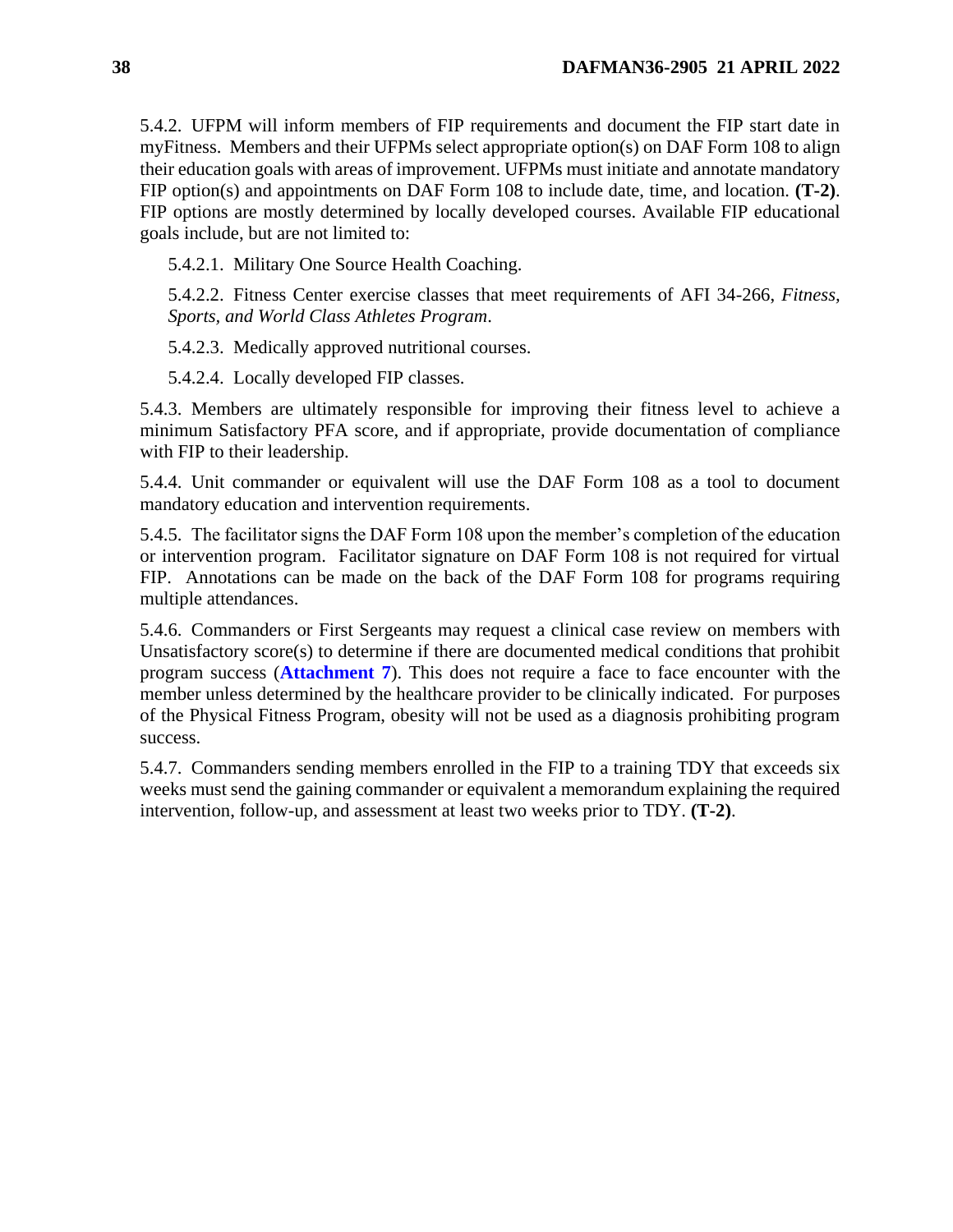### **Chapter 6**

#### **SPECIAL POPULATIONS**

#### <span id="page-38-4"></span><span id="page-38-1"></span><span id="page-38-0"></span>**6.1. Students and Accessions.**

6.1.1. All Airmen will have their first PFA due month set to the 6th month after arrival at their first duty station.

6.1.2. New accessions to the Department of the Air Force (e.g., Basic Military Training, Technical School, Officer Training School, United States Air Force Academy, Commissioned Officer Training, etc.) must complete fitness programs and standards of their school/program via training cadre PTLs. **(T-1)**. However, the first official PFA will be administered by their first duty station in accordance with **[paragraph 6.1.1](#page-38-4)**.

6.1.3. Members participating in international programs are exempt from mandatory fitness requirements when the unit commander deems it cost prohibitive to travel to the nearest assessment facility (e.g., Military Personnel Exchange Program (MPEP), Embassy Attaché and Security Cooperation positions, International Professional Military Education programs, Olmsted Scholar/Mansfield programs, AFIT-managed foreign university graduate degree programs at foreign universities, and foreign assessment pilot schools). This will be a Commander Composite exemption in accordance with **[paragraph 4.1.2.5](#page-32-0)** Members are encouraged to take advantage of any opportunity to accomplish a Fitness Assessment during their OCONUS assignment (e.g., if TDY to a location with a Fitness Assessment Cell, during an annual command site visit, MPEP Forums, etc.).

<span id="page-38-2"></span>**6.2. Geographically Separated Unit or Member.** For the purposes of this DAFMAN, a geographically separated unit is defined as a unit that is separated from a host or main operating base that provides support. The host or main operating base is defined as the base where the member's military personnel flight is located.

6.2.1. Members will complete all components of the PFA in accordance with **[Chapter 3](#page-20-0)** of this DAFMAN. **(T-1)**.

6.2.2. At GSUs where no FAC exists, unit commanders must establish a UFAC in accordance with **[paragraph 2.24](#page-16-0) (T-3)**. Unit TDY funds may be used to obtain appropriate training. In unique circumstances (e.g., only one member at a location), the unit commander may authorize non-Department of the Air Force individuals (Sister Service) to conduct PFAs. This individual must be PTL trained in accordance with **[paragraph 5.2](#page-36-2)** to conduct the PFA. **(T-1)**. A commander may coordinate with the nearest Air Force/Space Force base's FSS to train and certify non-AF personnel to become PTL certified.

6.2.3. If member has exhausted the authorized alternatives to accomplish their PFAs a waiver may be submitted for AF/A1P consideration, through their MAJCOM to AFPC/DP3SA, requesting an exemption from PFAs for the duration of that assignment.

### <span id="page-38-3"></span>**6.3. Individual Mobilized Augmentees (IMA).**

6.3.1. The attached or assigned RegAF unit will manage the physical fitness program for IMAs. **(T-2)**. Members must be in a qualified duty status during assessment. **(T-0)**.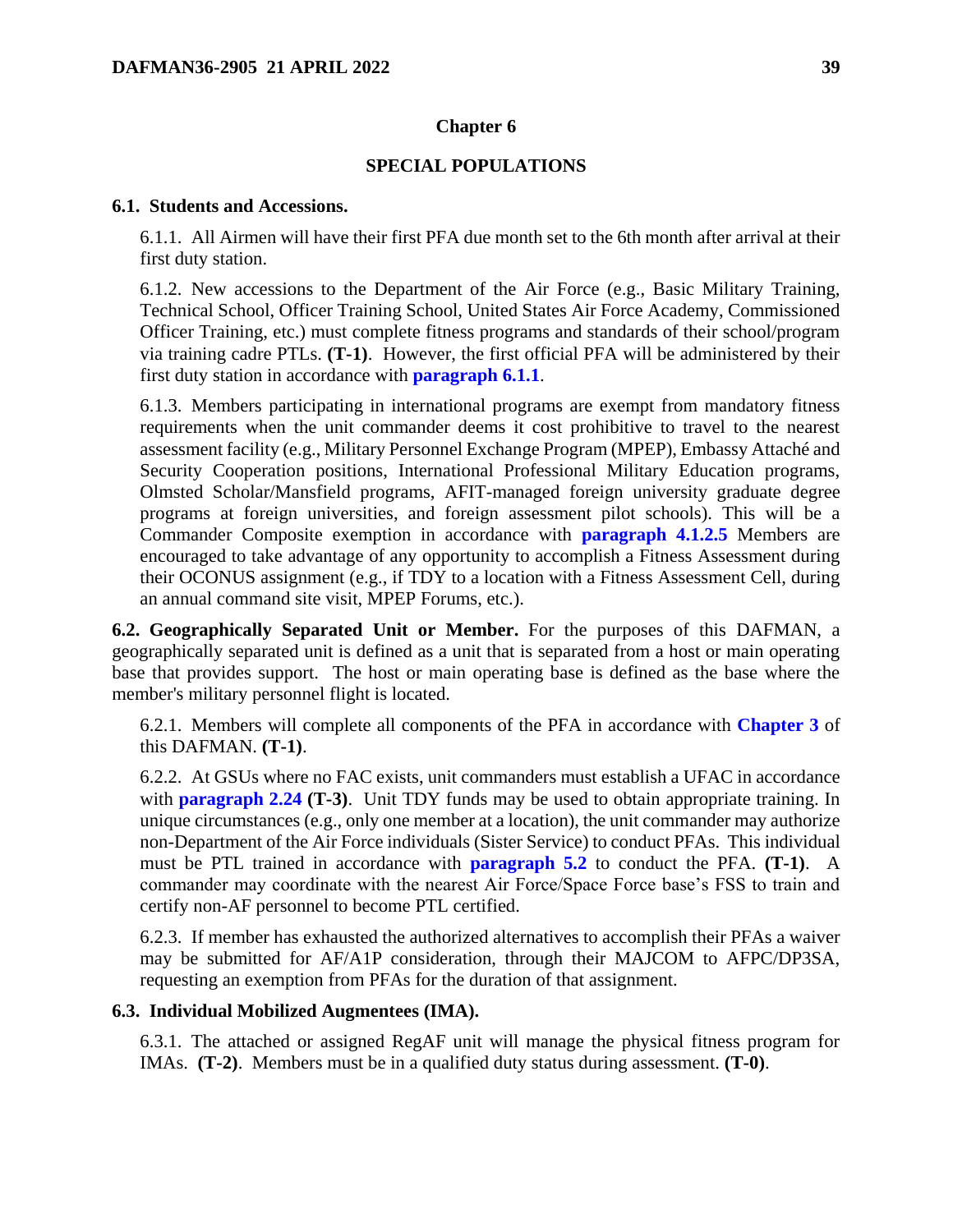6.3.2. Readiness Integration Organization (RIO) Detachment Commanders and program managers will monitor the timely completion of Physical Fitness Program requirements with the attached or assigned RegAF unit and the IMA.

6.3.3. Members will be assessed with the same requirements as the attached or assigned RegAF unit during the member's annual tour, if possible, or during an inactive duty training period. **(T-3)**. Members will coordinate with RegAF UFPM to schedule PFAs.

6.3.4. IMAs who perform duty at locations outside their commuting area may perform their fitness assessment with an Air Force unit at or near their home, with RegAF commander's approval.

6.3.5. The member's RegAF UFPM/UFAC/FAC will coordinate an assessment date and time with the FAC at the Air Force location that will be conducting the assessment in accordance with **[paragraph 3.2.5](#page-21-2)**. **(T-2)**.

6.3.6. IMAs shall not perform personal physical fitness activities for the purpose of obtaining participation credit for annual training, UTA, inactive duty training, or additional training periods. **(T-2)**.

6.3.7. When an IMA member is the only member assigned to a location and has exhausted the authorized alternatives to accomplish their PFAs, a waiver may be submitted for AF/A1P consideration, through their owning MAJCOM to AFPC/DP3SA, requesting an exemption from PFAs for the duration of that assignment. IMA member must inform HQ RIO Det of waiver request and/or decision.

## <span id="page-39-0"></span>**6.4. Air Reserve Component (ARC) Tenant Support at RegAF/USSF Installations.**

6.4.1. ARC tenants may utilize host FAC to support PFAs at collocated installations. FACs must coordinate and provide support for ARC tenant units to conduct PFAs on UTA weekends, as well as support other ARC members who are available for assessment during the week as outlined in their Host Tenant Agreement. **(T-2)**.

6.4.2. ARC tenant wings at RegAF/USSF bases may conduct their own PFAs on UTA weekends contingent upon agreement between Host Installation Commander and ARC Wing Commander. If approved, fitness program manager will oversee assessment. (**T-2**).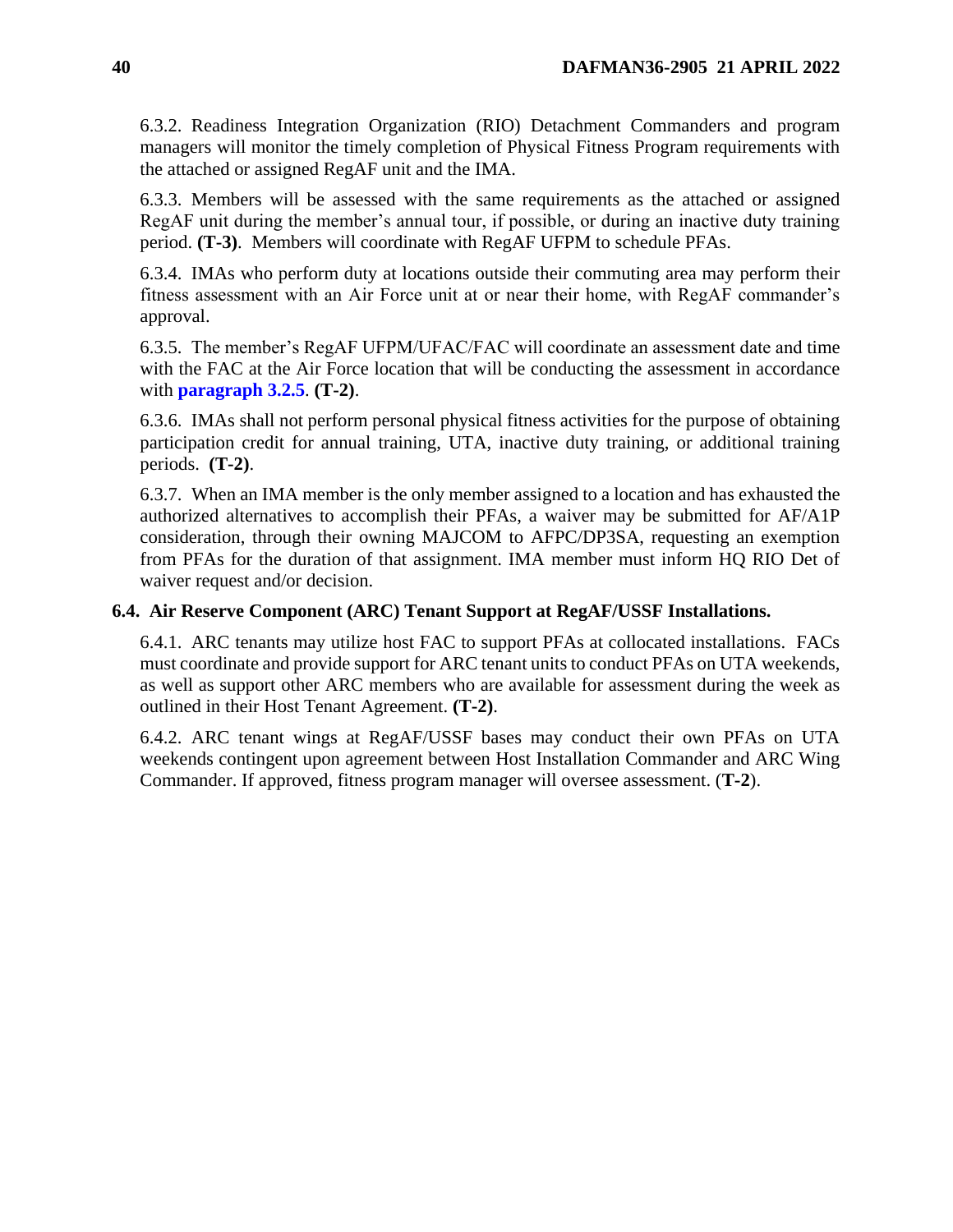### **Chapter 7**

#### **SYSTEMS MANAGEMENT**

<span id="page-40-1"></span><span id="page-40-0"></span>**7.1. myFitness.** myFitness is accessible through myFSS. myFitness is the only authorized system to schedule and score PFAs. The PFA calculator within myFitness is the official repository for Fitness Scoring Charts.

7.1.1. myFitness User Groups. Specific privileges to enter data, view, retrieve and print reports, conduct audits, and correct data entries are granted by the preceding user group. Members must submit all requests for specific user privileges in writing to the designated office of assignment authority as written in **[Chapter 2](#page-6-0)** and apply using the appropriate user role or privilege descriptions. **(T-1)**.

7.1.1.1. Admin: Access granted by myFSS Admins. Maintained at AFSVC and AFPC.

7.1.1.2. Senior Management: Access granted by myFitness Admin. Appointed by O-6 or above assigned to a MAJCOM/A1 or equivalent. Senior Management Access allows the user to view fitness records for all DAF personnel.

7.1.1.3. Fitness Information Manager (FIM): Access granted by myFitness Admin. Appointed by FSS Commander. Assigned provisions by MPF-ID for each installation under their purview. FIM Access allows the user to:

7.1.1.3.1. View all fitness records within their MPF-ID.

7.1.1.3.2. Edit PFA scores within their MPF-ID.

7.1.1.3.3. Assign FAC roles.

7.1.1.4. Fitness Assessment Cell (FAC): Access granted by FIM to FAC managers and FAC staff. Appointed by FSS Commander. Assigned provisions by MPF-ID for each installation under their purview. FAC Access allows the user to:

7.1.1.4.1. View all records within their MPF-ID.

7.1.1.4.2. Create PFA schedules for units that perform assessments at their FAC.

7.1.1.4.3. Enter PFA scores within their MPF-ID.

7.1.1.4.4. Assign UFAC roles.

7.1.1.4.5. Assign UFPM roles.

7.1.1.5. Commander: Access granted by FAC. Assigned provisions by PAS Code.

7.1.1.6. Unit Fitness Assessment Cell (UFAC): Assigned provision by PAS Code for units that are internally conducting PFAs. Appointed by unit commander that has elected to conduct PFAs internally. UFAC Access allows the user to:

7.1.1.6.1. View all records within their PAS code.

7.1.1.6.2. Create PFA schedules for their units.

7.1.1.6.3. Enter PFA scores within their PAS code.

7.1.1.6.4. Assign UFPM roles.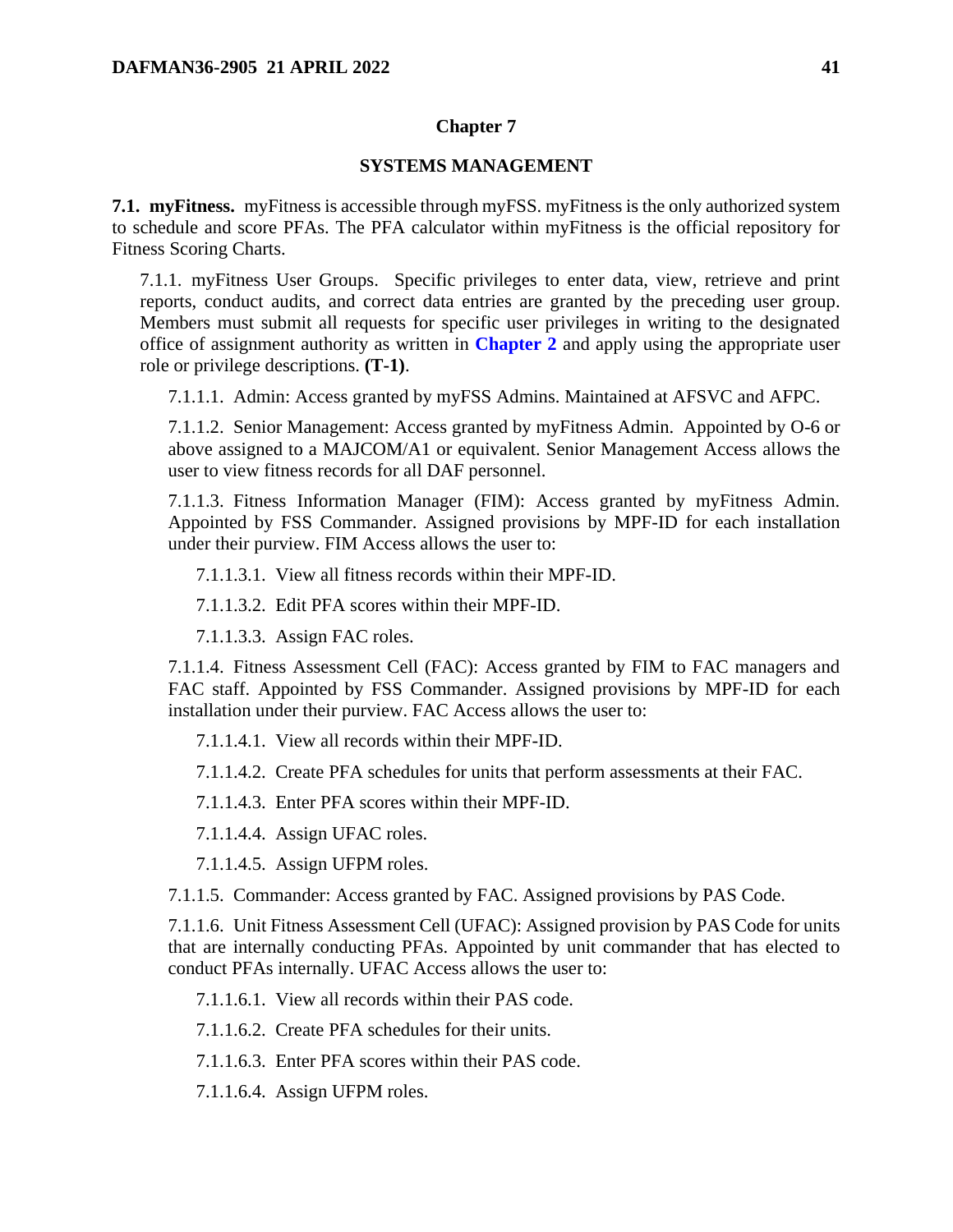<span id="page-41-0"></span>**7.2. Schedules.** FACs and UFACs must create schedules for their authorized PAS codes within myFitness. Members must use myFitness to sign up for PFAs. **(T-2)**. **Note:** ARC organizations are authorized to use the mass schedule function in myFitness.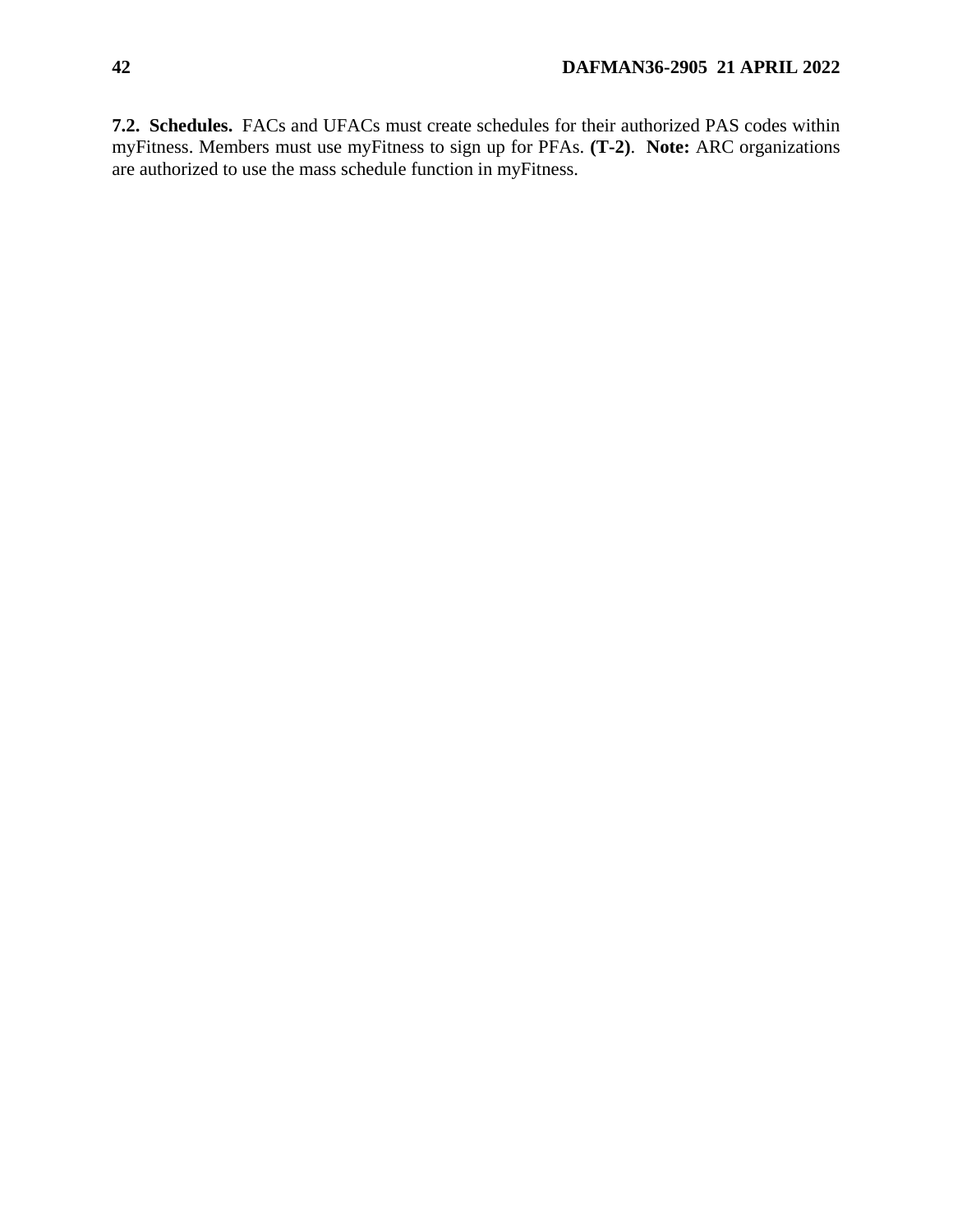### **Chapter 8**

#### **ADMINISTRATIVE AND PERSONNEL ACTIONS**

<span id="page-42-1"></span><span id="page-42-0"></span>**8.1. Adverse Personnel Actions.** Members are expected to be in compliance with Air Force fitness standards at all times. Members with an unsatisfactory fitness assessment render themselves potentially subject to adverse actions. Commanders may consult with their servicing Staff Judge Advocate before taking such action.

8.1.1. Prohibited Actions.

8.1.1.1. Commanders shall not impose non judicial punishment (Article 15, Uniform Code of Military Justice) solely for failing to achieve a satisfactory or excellent fitness score. **(T-1)**.

8.1.1.2. A member shall not be subject to adverse personnel action for inability to take the fitness assessment if the member is on an exemption that has been validated by the MTF/RMU/GMU Deployment Availability Working Group or Airman Medical Readiness Optimization Board. **(T-1)**.

8.1.2. Authorized Actions.

8.1.2.1. Unit commanders or equivalent will consider adverse administrative action upon a member's unsatisfactory fitness score on an official fitness assessment. **(T-2)**.

8.1.2.2. If adverse administrative action is not taken in response to an unsatisfactory fitness score on an official fitness assessment, unit commander will document in the member's fitness case file the reason no action is being taken. **(T-2)**. Absence of commander documentation does not discount the assessment, failure as a basis in support of administrative discharge action.

8.1.2.3. Commanders may use administrative action to correct a member's failure to maintain currency. Unit commanders will document and take corrective action for a member's unexcused failures to participate in the physical fitness program such as failing to accomplish a scheduled fitness assessment, failing to attend a scheduled fitness appointment, or failing to complete mandatory educational intervention. **(T-2)**.

8.1.2.4. For standards and requirements relating to performance report documentation of fitness, consult DAFI 36-2406, *Officer and Enlisted Evaluation Systems*, and other official guidance specifically addressing performance reports.

8.1.3. Administrative Separations. Refer to AFI 36-3208 *Administrative Separation of Airmen*, AFI 36-3206, *Administrative Discharge Procedures for Commissioned Officers*, for Regular Air Force (RegAF) officers, and AFI 36-3209, *Separation and Retirement Procedures for Air National Guard and Air Force Reserve Members*, for all ARC members.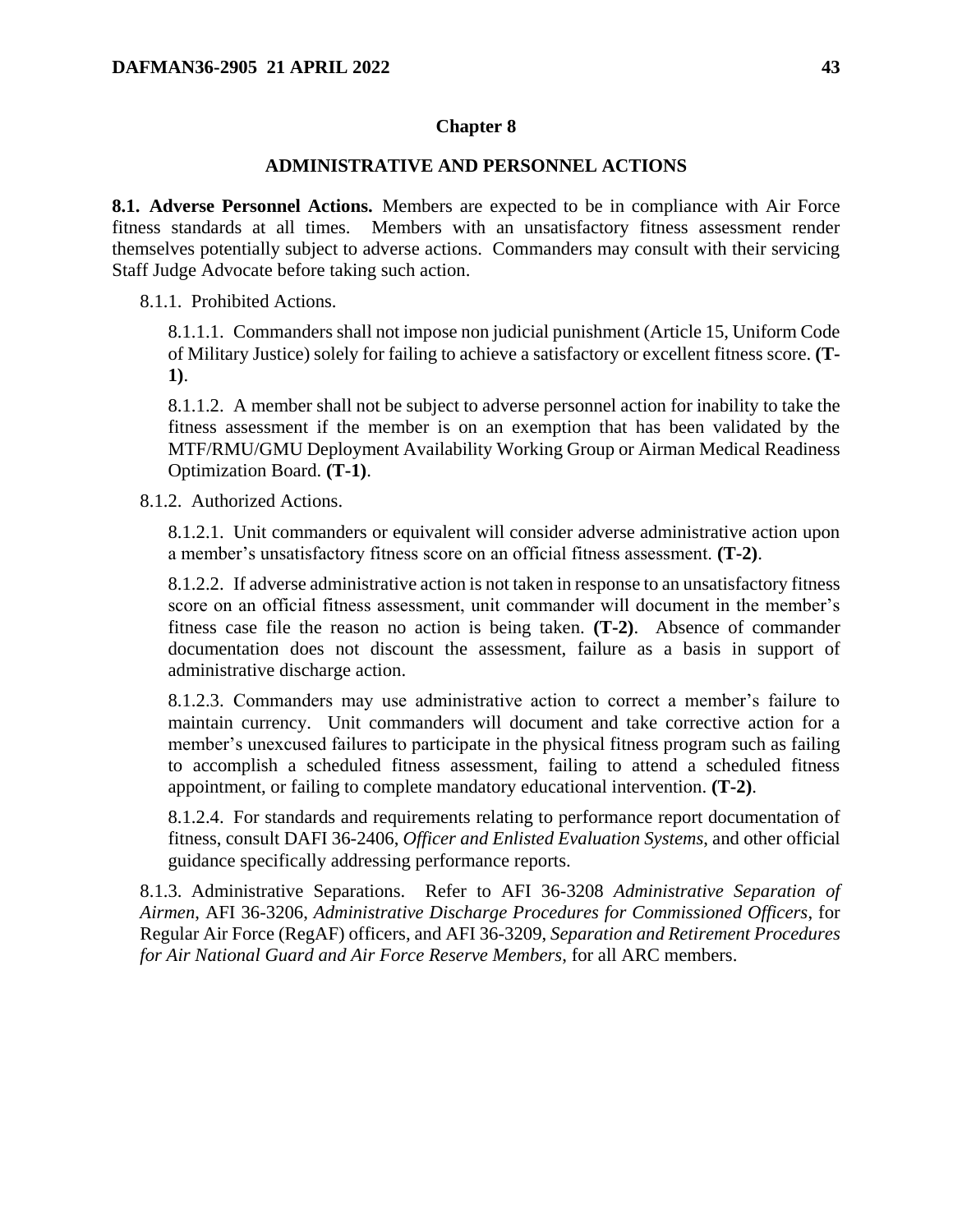8.1.3.1. Unit commanders must make a discharge or retention recommendation to the separation authority for enlisted members, show cause authority for officers, or appropriate discharge authority for ARC members once they receive four unsatisfactory fitness assessment scores in a 24-month period and a military medical provider has reviewed the member's medical records to rule out medical conditions precluding the member from achieving a passing score. **(T-1)**. If appropriate authority non-concurs with the unit commander's retention recommendation, discharge action is initiated pursuant to applicable discharge instruction.

8.1.3.2. If a member is retained and a subsequent fitness assessment failure re-establishes the basis for discharge (e.g., four failures in 24 months based on most recent failure date), the unit commander must initiate a medical records review and submit another discharge or retention recommendation. (**T-1**).

8.1.3.2.1. Retention does not prevent previous failures from being included in the most recent 24-month period for fitness assessment failure count.

8.1.3.2.2. Retention decision memorandums will be filed in the member's physical fitness program case file. **(T-1)**.

8.1.3.3. The 24-month period for discharge or retention recommendation is calculated from the most recent unsatisfactory fitness assessment and is measured in months, not days, including the month of the most recent failure. For example, if the most recent failure is 15 June 2020, then count the failures in the previous 23 months plus the month of the most recent failure (June 2020). In this example, the inclusive months in which fitness assessment failures must be counted are July 2018 through June 2020. **(T-1)**. Four fitness assessment failures anytime in those 24-months meets the criteria and would require the unit commander to make a discharge or retention recommendation, provided the member does not have a medical condition to preclude them from achieving a passing score. Even when a member receives one or more multiple passing fitness assessment scores within that 24-month period, the commander must still make a recommendation for discharge or retention. (**T-1**).

8.1.3.3.1. Drill Status Guardsmen have a limited number of duty days to complete their fitness assessment and many members may not have the opportunity to be assessed four times within a 24-month period. Unit commanders must make a discharge or retention recommendation to the appropriate discharge authority for an ANG Title 32 member receiving four unsatisfactory fitness assessment scores within a 36-month period. **(T-1)**. A military medical provider must have reviewed the member's medical record to rule out medical conditions precluding the member from achieving a passing score. **(T-1)**.

8.1.3.3.2. Unit commanders may initiate an enlisted member's or recommend an officer's administrative discharge only after the member has: received four unsatisfactory fitness assessment scores in a 24-month period (36 months for DSG); failed to demonstrate improvement (as determined by the commander); and a MTF medical provider has reviewed the member's medical records to rule out medical conditions precluding the member from achieving a passing score.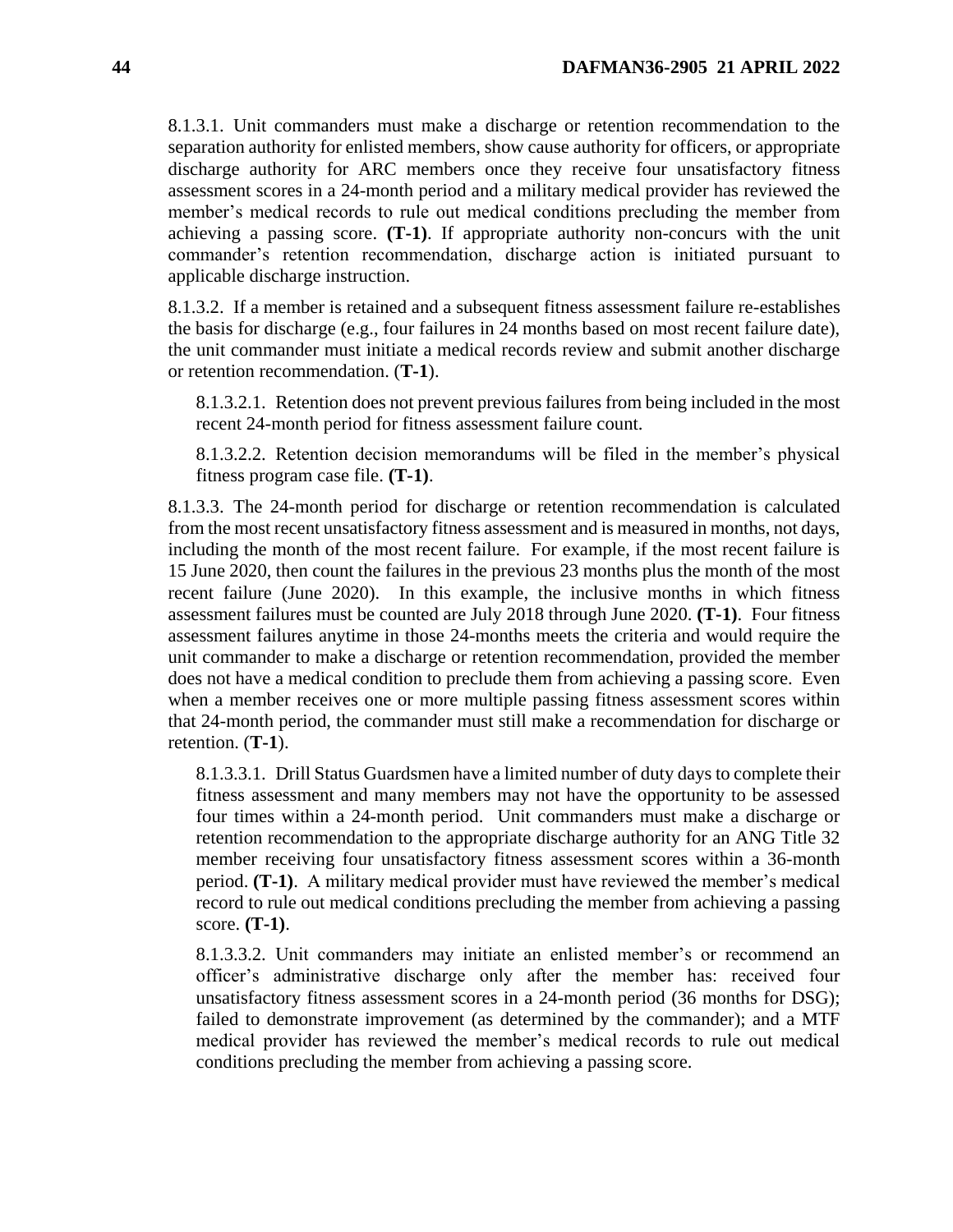<span id="page-44-0"></span>**8.2. Fitness Appeals.** If a member believes the administration of their fitness assessment or their fitness assessment score was in error or unjust, the member may submit an appeal to the installation commander, or equivalent, as described in **[Table 8.1](#page-44-1)** (**Note:** Information pertaining to the winglevel process and procedure and Fitness Assessment Appeals Board supplemental review can be found within AFPCI 36-115, *Fitness Assessment Appeals Board,* or at: **<https://www.afpc.af.mil/Career-Management/Fitness-Program>** .At installations with multiple wings or tenant organizations, the installation commander may delegate this action to the respective wing commander or equivalent.

| <b>STEP</b>    | <b>ACTION</b>                                                                                       |
|----------------|-----------------------------------------------------------------------------------------------------|
| $\mathbf{1}$   | Member Submits an Appeal Request through myFitness and sends it to their UFPM. Note:                |
|                | Member may add any supporting documentation to the request prior to submitting to their             |
|                | UFPM.                                                                                               |
| $\overline{2}$ | UFPM will review the Appeal Request within myFitness and ensure a memorandum for record             |
|                | from the member is submitted that includes                                                          |
|                | 1. Requested Action; applicant must identify what action they request to be taken. (T-1).           |
|                | 2. Basis for request: applicant must be clear what they believe to be an injustice or error. (T-1). |
|                | 3. References or supporting documentation.                                                          |
|                | 4. Applicant information to include name, organization/office symbol, unit address, contact         |
|                | phone number, email address, and signature.                                                         |
| 3              | UFPM enters comments to the Appeal within myFitness and routes through chain of command             |
|                | to wing commander or equivalent (may be delegated no lower than squadron commander or               |
|                | equivalent).                                                                                        |
| 4              | Wing commander or equivalent (may be delegated no lower than squadron commander or                  |
|                | equivalent) will review the Appeal Request and select Approve or Reject, and enter                  |
|                | comments. If the wing commander or equivalent (see step 3) approves removal, UFPM or                |
|                | FAC notifies FIM of approved fitness assessment removal or correction. For disapproved              |
|                | requests, the commander or equivalent will provide the member with disapproval rationale.           |
| $\sqrt{5}$     | For approval, FIMs will update the member's record.                                                 |
| $\sqrt{6}$     | If the member wants to appeal the denied request, UFPM or FAC must submit the complete              |
|                | package to Fitness Assessment Appeals Board at AFPC/DP2SSM via myPers (or equivalent)               |
|                | Incident or email the package to:_afpc.dp2ssm.specialprograms@us.af.mil. (T-1). If needed,          |
|                | the Air Force Board for Correction of Military Records will be the final decision authority.        |
|                |                                                                                                     |
|                | Required documents are:                                                                             |
|                | 1. Disapproved memorandum from the member signed by the wing commander, or equivalent               |

<span id="page-44-1"></span>**Table 8.1. Fitness Assessment Appeals Process.**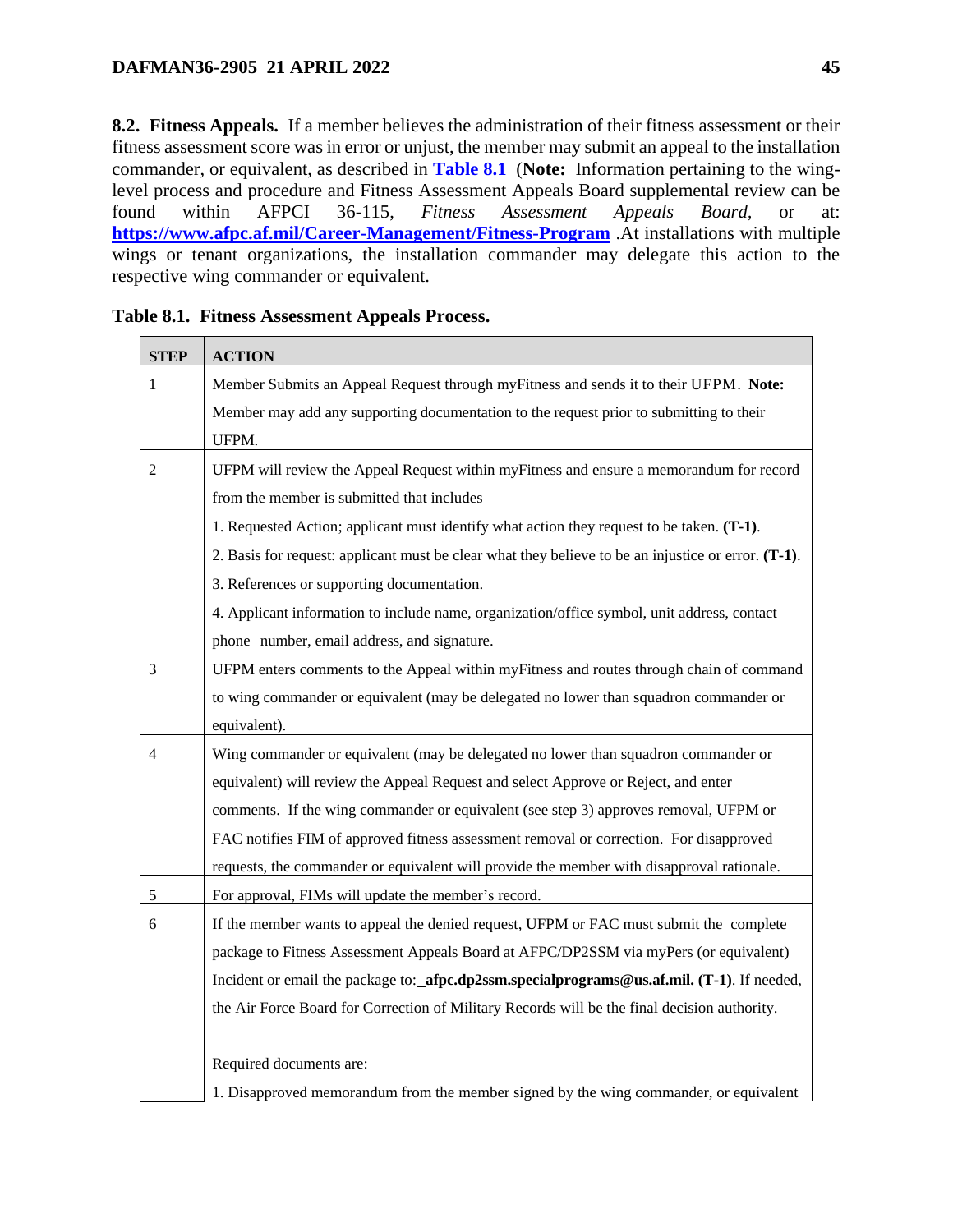(should include reason for disapproval). 2. FSQ. 3. The completed and signed fitness assessment score sheet. 4. Any additional supporting documentation, i.e., AF Form 469, Official statements from the Primary Care Manager (PCM), Medical documents, and/or witness letters.

<span id="page-45-0"></span>**8.3. Correcting Administrative Errors on Fitness Assessment Scores in myFitness.** Administrative errors are limited to: number of repetitions performed does not match number submitted in myFitness; corrections to profile dates and exemption updates; deletion of score double entry; and fitness assessment taken while pregnant. FAC will submit requests for administrative corrections to their servicing FIM.

> JOHN A. FEDRIGO Acting Assistant Secretary of the Air Force (Manpower and Reserve Affairs)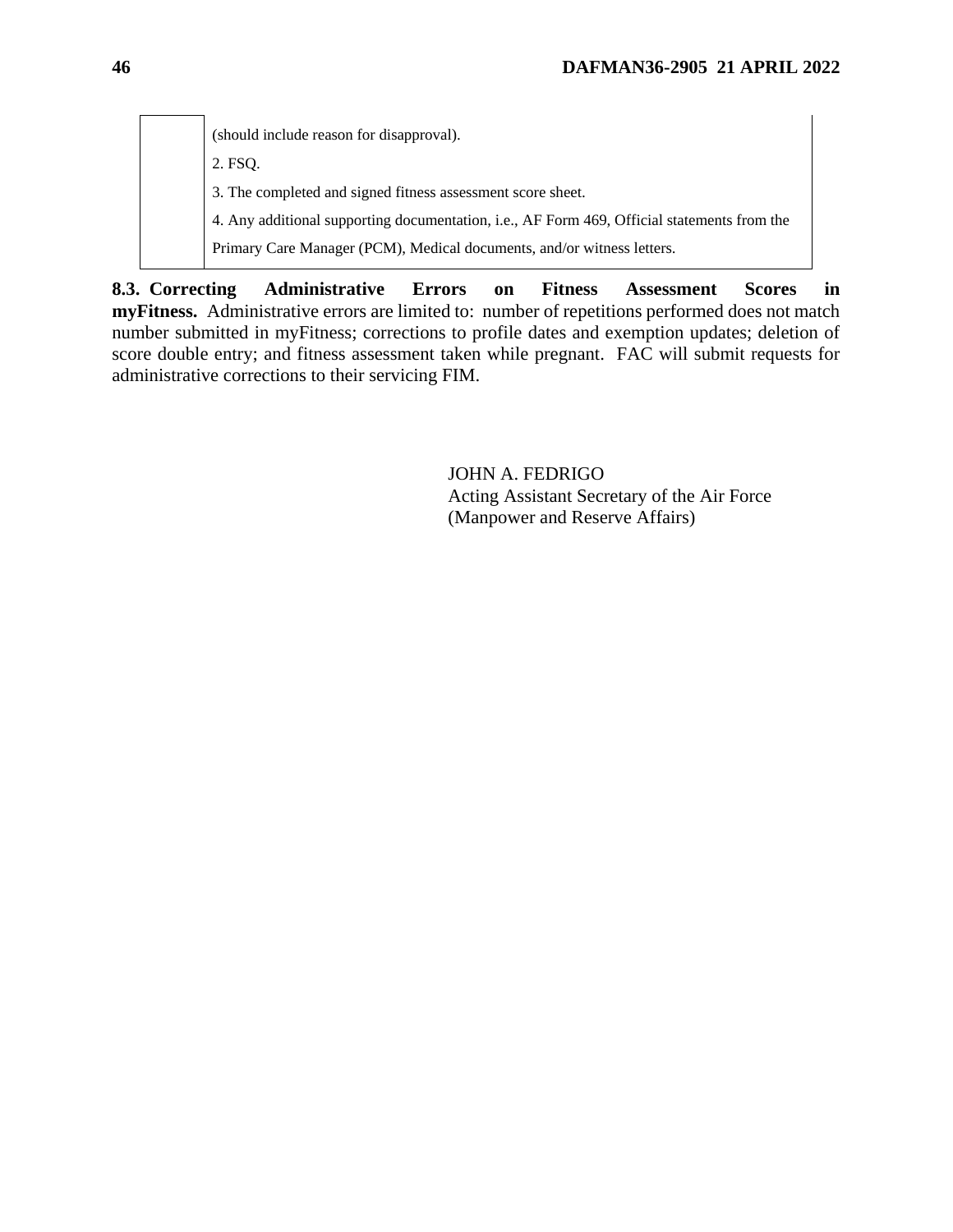### **Attachment 1**

#### **GLOSSARY OF REFERENCES AND SUPPORTING INFORMATION**

#### <span id="page-46-0"></span>*References*

DoDD 5400.11, *DoD Privacy and Civil Liberties Programs*, 29 January 2019

DoDI 1308.03, *DoD Physical Fitness/Body Composition Program*, 10 March 2022

AFPD 36-29, *Military Standards*, 11 April 2019

DAFI 33-360, *Publications and Forms Management*, 1 December 2015

DAFI 36-2903, *Dress and Personal Appearance of Air Force Personnel*, 7 February 2020

DAFI 36-2406, *Officer and Enlisted Evaluation Systems*, 14 November 2019

AFI 33-322, *Records Management and Information Governance Program*, 28 July 2021

AFI 33-332, *Air Force Privacy and Civil Liberties Program*, 10 March 2020

AFI 34-266, *Fitness, Sports, and World Class Athletes Program*, 25 September 2018

AFI 36-2501, *Officer Promotions and Selective Continuation*, 16 June 2004

AFI 36-2504, *Officer Promotion, Continuation, and Selective Early Removal in the Reserve of the Air Force,* 9 January 2003

AFI 36-3206, *Administrative Discharge Procedures for Commissioned Officers*, 9 June 2004

AFI 36-3208, *Administrative Separation of Airmen*, 9 July 2004

AFI 36-3209, *Separation and Retirement Procedures for Air National Guard and Air Force Reserve Members*, 14 April 2005

AFI 48-103, *Health Promotion*, 21 June 2019

AFI 48-133, *Duty Limiting Conditions*, 7 August 2020

DAFMAN 48-123, *Medical Examinations and Standards*, 8 December 2020

AFMAN 41-210, *Tricare Operations and Patient Administration*, 10 September 2019

AFPCI 36-115, *Fitness Assessment Appeals Board,* 23 May 2019

MyFitness *User Guide*

Technical Order 33K-1-100-1, *Calibration Procedure for Maintenance Data Collection Codes and Calibration Measurement Summaries,* 30 November 2015

#### *Prescribed Forms*

DAF Form 108, *Department of the Air Force Fitness Education and Intervention Processing* DAF Form 4446, *Air Force Fitness Assessment Scorecard* DAF Form 4446A, *Air Force Physical Fitness Screening Questionnaire (FSQ)*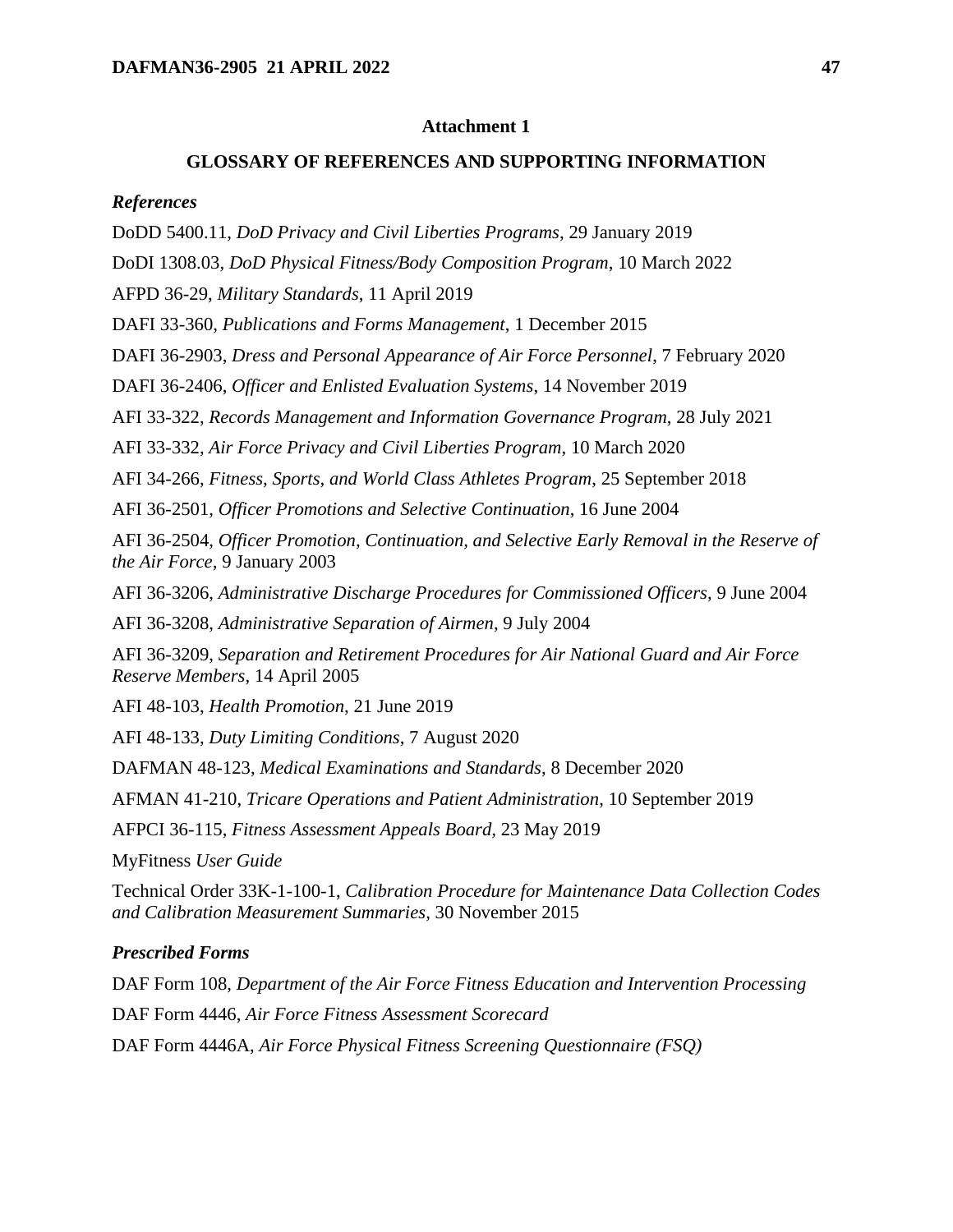### *Adopted Forms*

AF Form 418, *Selective Reenlistment Program (SRP) Consideration/Denial of Continued Service for Airman*

AF Form 469, *Duty Limiting Condition Report*

AF Form 847, *Recommendation for Change of Publication*

DD Form 2870, *Authorization for Disclosure of Medical or Dental Information*

DD Form 2875, *System Authorization Access Request*

### *Abbreviations and Acronyms*

**AED**—Automated External Defibrillator

**AF**—Air Force

**AFI**—Air Force Instruction

**AFMAN**—Air Force Manual

**AFPC**—Air Force Personnel Center

- **AFPD**—Air Force Policy Directive
- **AFRC**—Air Force Reserve Command

**AFR**—Air Force Reserve

**AGR**—Active Guard/Reserve

- **ANG**—Air National Guard
- **ARC**—Air Reserve Component
- **CES**—Civil Engineer Squadron
- **DoD**—Department of Defense
- **DoDI**—Department of Defense Instruction
- **DoDM**—Department of Defense Manuel
- **DPFA**—Diagnostic Physical Fitness Assessment
- **DSG**—Drill Status Guardsman
- **EAD**—Extended Active Duty
- **EO**—Executive Order
- **FAC**—Fitness Assessment Cell
- **FHD**—Funeral Honors Duty
- **FLDCOM**—Field Command
- **GMU**—Guard Medical Unit
- **FIP**—Fitness Improvement Program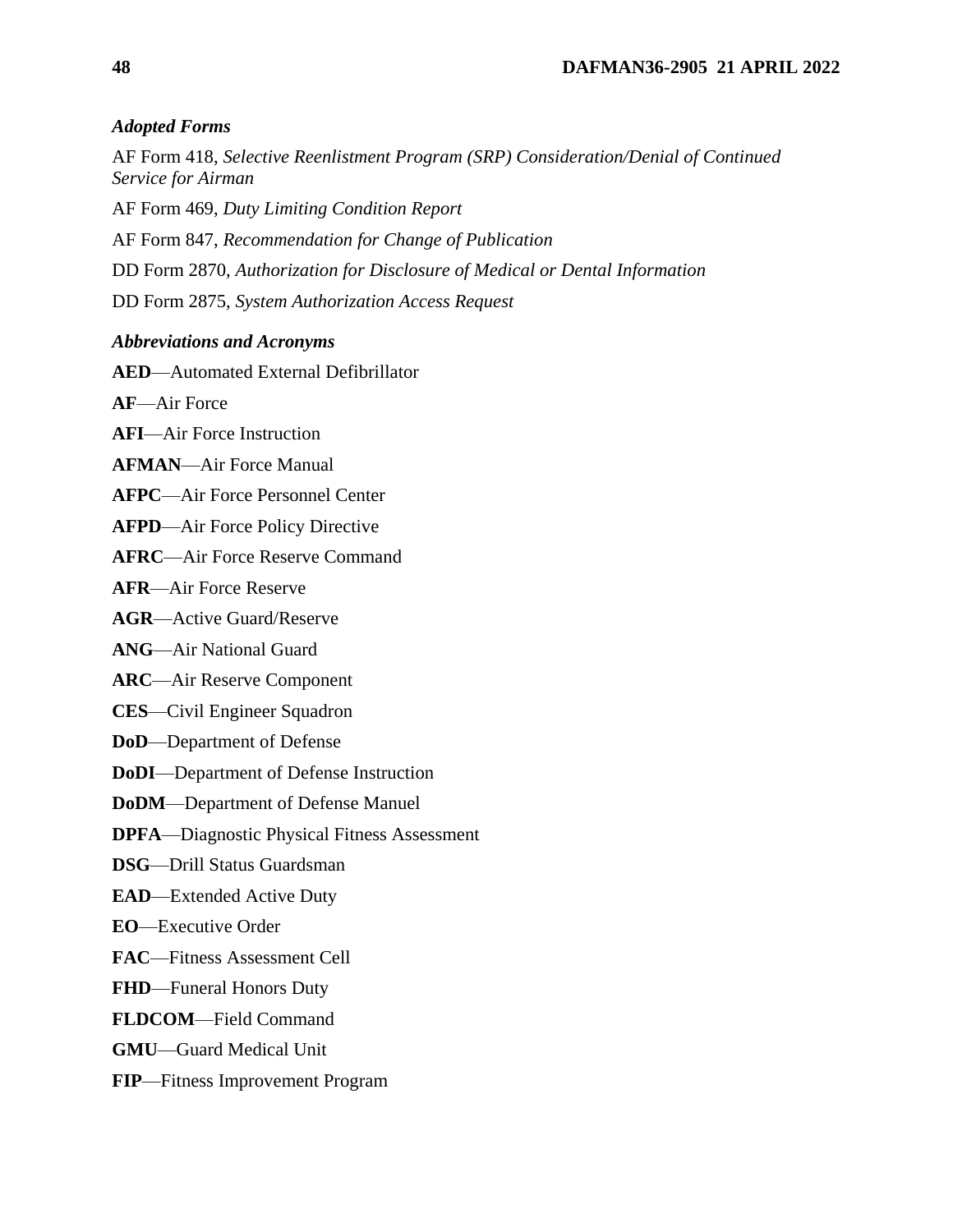**FSQ**—Air Force Physical Fitness Screening Questionnaire

**FSS**—Force Support Squadron

**HAMR**—High Aerobic Multi-Shuttle Run

**MAJCOM**—Major Command

**MTF**—Military Treatment Facility

**MTP**—Medical Treatment Plan

**OSPFA**—Occupationally Specific Physical Fitness Assessment

**PCS**—Permanent Change of Station

**PFA**—Physical Fitness Assessment

**PFP**—Physical Fitness Program

**PTL**—Physical Training Leader

**RegAF**—Regular Air Force

**RMU**—Reserve Medical Unit

**RNLTD**—Report Not Later Than Date

**TDY**—Temporary Duty Assignment

**THMEU**—Transgender Health Medical Evaluation Unit

**SCCC**—Service Central Coordination Cell

**UFPM**—Unit Fitness Program Manager

**UFAC**—Unit Fitness Assessment Cell

#### *Terms*

**Air Reserve Component**—Component consisting of all ANG and AF Reserve personnel.

**Automated External Defibrillator**—A device approved by the Federal Drug Administration for the purpose of administering an electric shock of preset voltage to the heart through the chest wall in an attempt to restore the normal rhythm of the heart during a life-threatening arrhythmia.

**Basic Life Support Training**—Includes Cardio Pulmonary Resuscitation and Automated

External Defibrillator certification.

**Chronic/Permanent Medical Condition**—A medical condition that active medical treatment cannot cure or control. Chronic conditions may involve periodic acute episodes and may require intermittent inpatient care. Sometimes medical treatment may control a chronic medical condition sufficiently to permit continuation of daily living activities such as work, or school. (Defined in AFMAN 41-210)

**Current**—Currency is established based on completion month and fitness level of last assessment. Members go non-current when they haven't been assessed within that timeframe. **Note:** Being "current" does not necessarily constitute meeting standards.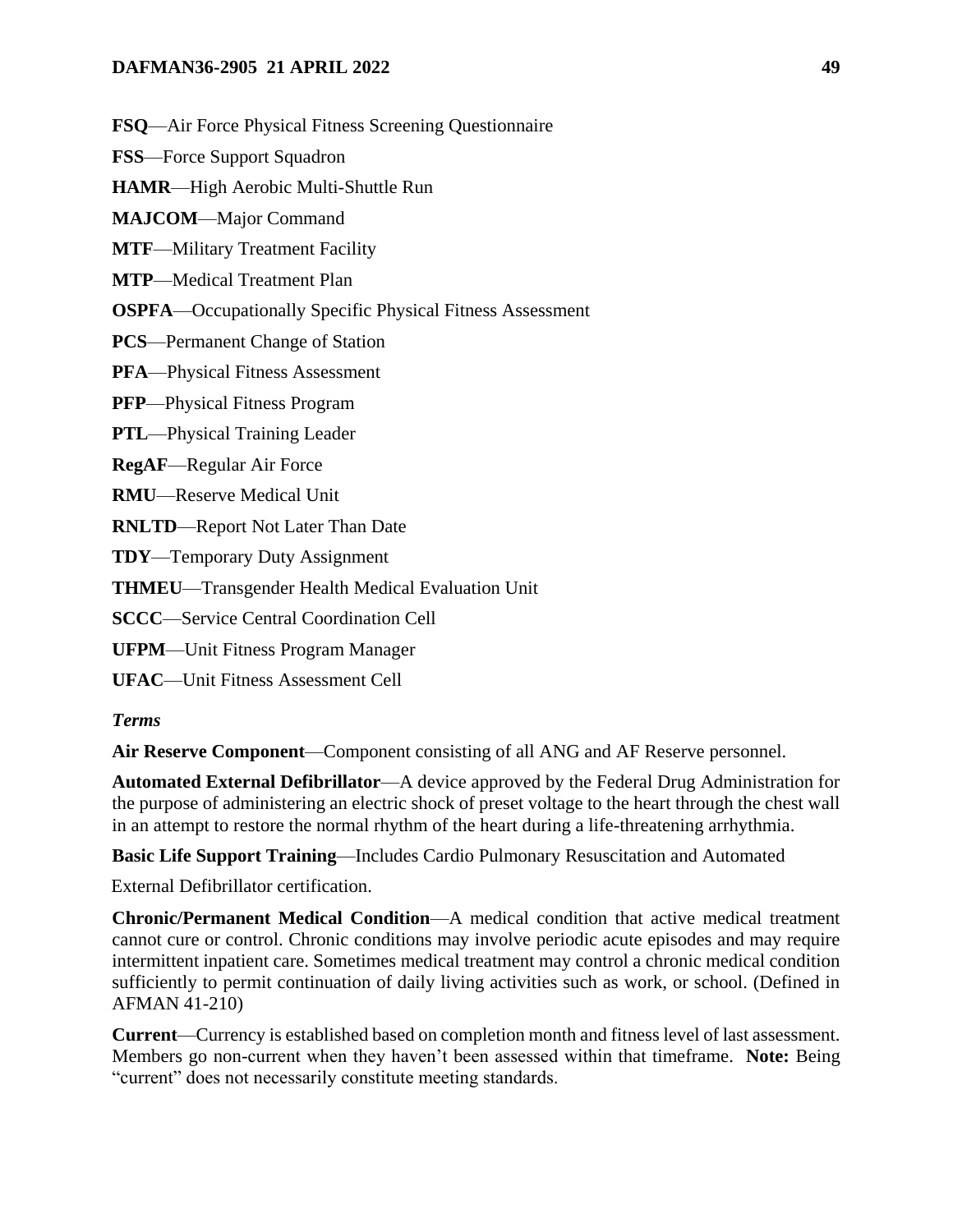**Diagnostic Physical Fitness Assessment**—An unofficial physical fitness assessment conducted under official conditions.

**Fitness Assessment Cell**—Operated in the Fitness and Sports Section as part of the Sustainment Services Flight within the FSS.

**Fitness Improvement Program (FIP)**—A remedial intervention program for non-AGR ARC members identified with a composite unsatisfactory fitness score.

**High Risk**—Members who have not been exercising regularly and or have other risk factors for heart attack (increasing age, smoking, diabetes, high blood pressure) are at increased risk of injury or death during the assessment. **Note:** This information is annotated on the FSQ.

**Occupationally Specific Physical Fitness Assessment**—Performance based fitness assessment that are occupationally specific, operationally-relevant and independent of age and gender.

**Primary Care Manager—For RegAF, the individual's primary medical care manager.** In most cases, a military practitioner.

**Physical Fitness Assessment**—Fitness assessment that indicates health and general fitness for total force consisting of the following components: Muscular Strength, Core Endurance, and Cardiorespiratory.

**Qualified Duty Status**—The period in which an RC Service member is: On Active Duty (AD) or full-time National Guard duty (FTNGD) for more than 30 calendar days; Performing AD or FTNGD for 30 calendar days or less; Performing IDT; Performing funeral honors duty (FHD); Traveling to or from the place where he or she is to perform or has performed AD or FTNGD as provided in this definition, IDT, or FHD; Remaining overnight immediately before the commencement of, or between successive periods of IDT at or in the vicinity of the site of the IDT; or Remaining overnight immediately before serving on FHD, at or in the vicinity of the place where the Reserve Component Service member was to so serve, if the place is outside reasonable commuting distance from his or her residence.

**Special Warfare Airmen**—Formally known as Battlefield Airmen. Special Warfare Airmen include operators with a 1ZXXX or 19ZXX duty AFSC. Specialties include: pararescue (PJ), combat control (CCT), special reconnaissance (SR), tactical air control party (TACP), special tactics officer (STO), TACP officer (TACPO), and combat rescue officer (CRO).

**Title 10 (Federal Status)**—Includes RegAF Members, ANG Statutory Tour, AFR AGRs, AFR Air Reserve Technicians, Individual Mobilization Augmentees, Traditional Reservists, and Members of the Individual Ready Reserve.

**Title 32 (State Status)**—Includes ANG Technicians, ANG Drill Status Guardsmen, and ANG permanent AGRs serving at the state level. Includes Members performing active or inactive duty outside of the National Guard Bureau's statutory tour program (i.e., Active Duty for Operational Support, AGR, Annual Tour, Inactive Duty Training, Military Personnel Appropriation).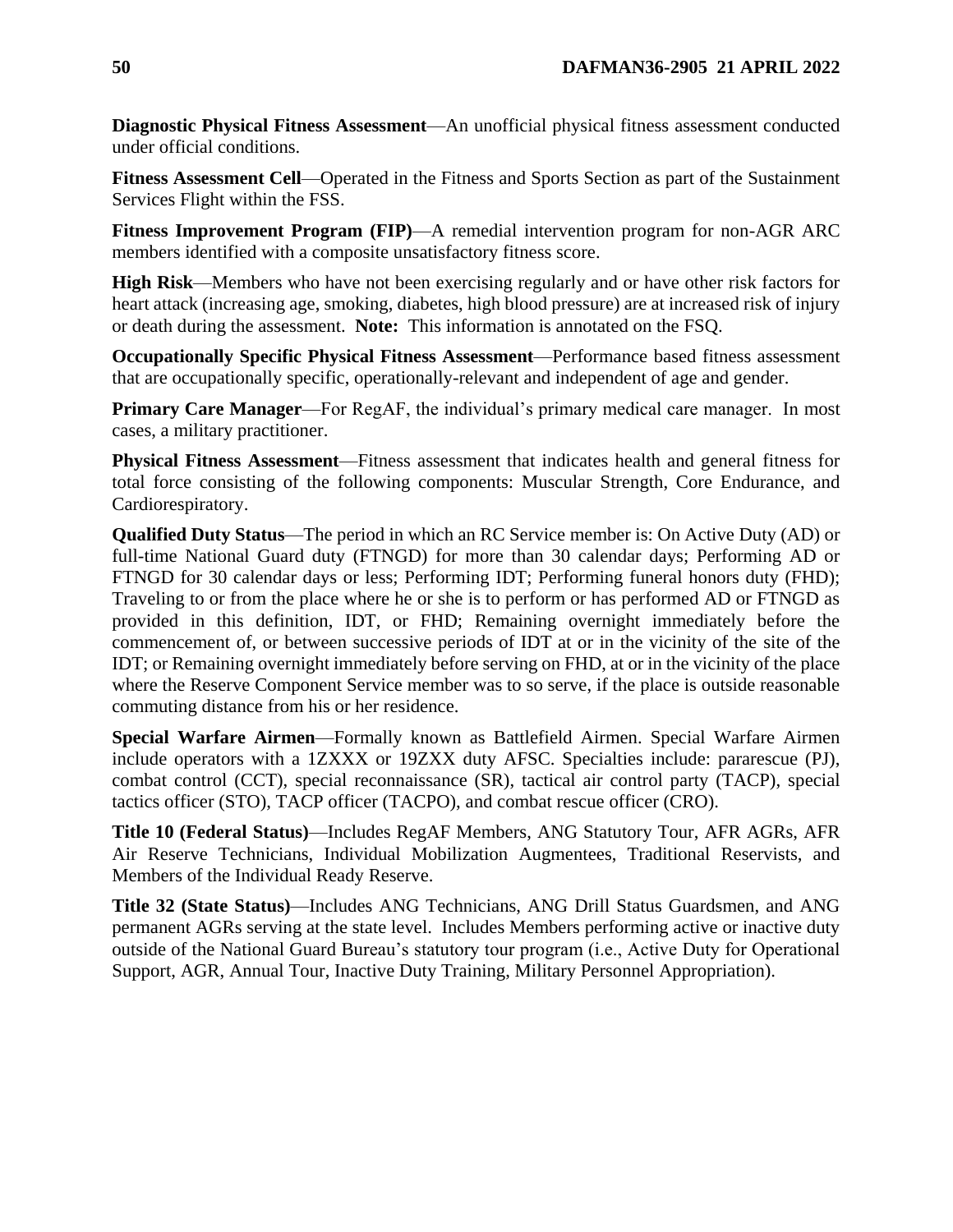**Title 32 Active Guard Reserve (AGR)**—Air Reserve Component (ARC) Members on AGR duty to support the National Guard and Reserve, who are paid from the Reserve Personnel Appropriations of a military department. This includes all personnel of the National Guard and Reserve Forces serving on active duty under Title 10 United States Code Sections 10301, 10211, 12301(d), 12310, 10502, 102356, 10505 and 10506, 10305, or 12402; or Title 32 United States Code Section 502(f) in order to organize, administer, recruit, instruct, or train Members of the Reserve components.

**Title 32 Drill Status Guardsman (DSG)**—Members who participate in Unit Training Assembly, traditionally one weekend per month and a two-week annual training period. Also known as Traditional Guardsman. It includes Dual Status Technicians. For the purpose of this DAFMAN, this includes Members serving on Active Duty for Operational Support orders.

**Wet Bulb Globe Temperature**—A composite temperature used to estimate the effect of temperature, humidity, wind speed and solar radiation on humans. Industrial hygienists and athletes have used it to determine appropriate exposure levels to high temperatures.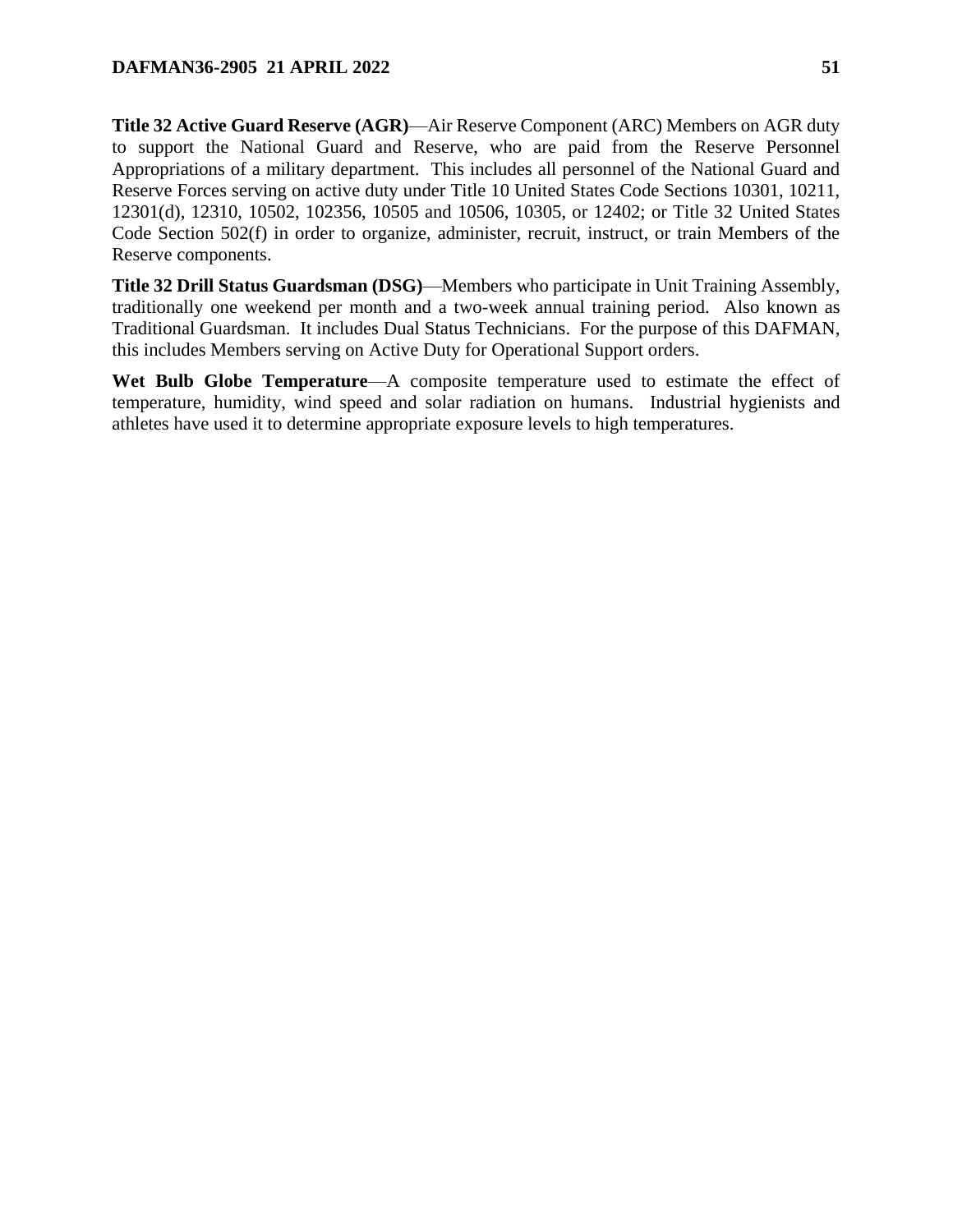#### **Attachment 2**

#### **PHYSICAL FITNESS ASSESSMENT VERBAL INSTRUCTIONS**

<span id="page-51-0"></span>**A2.1. Verbal Air Force Fitness Assessment Instructions.** Assessment Administrator state: *You are about to complete the fitness assessment. You are presumed fit to participate based on your completion of the FSQ. You may re-accomplish the FSQ if medical concerns have developed since completion, but must do so prior to beginning the fitness assessment. If you experience injury or illness during the fitness assessment, you will have the option of being evaluated at the Military Treatment Facility, but your assessment may still count. If the medical evaluation validates your illness or injury your commander may invalidate the assessment results. If the assessment is invalidated, you will be required to reassessment within five days. At no time will a back-dated AF 469 (fitness exemption) be accepted. Each component requires minimum performance. If for any reason you do not meet the minimum requirements you are expected to complete the remaining components. Scores for all components are final*.

**A2.2. One Minute Push-Up Verbal Instructions.** The Assessment Administrator reads the following instructions to all members and demonstrates the proper technique.

A2.2.1. *The one minute push-up is an assessment of muscular strength. Place your palms or fists on the floor, hands will be slightly wider than shoulder width apart with your elbows fully extended. Your feet may be no more than 12 inches apart and should not be supported, braced or crossed. Your body should maintain a rigid head to heel form. This is the up or starting position*.

A2.2.2. *Begin by lowering your body to the ground until your upper arms are at least parallel to the floor (elbows bent at 90 degrees) then return to the up position (arms fully extended but not locked). This is one repetition.*

A2.2.3. *Your chest may touch, but not rest or bounce on the floor. If you do not come down parallel to the floor, the push-up will not count. Resting can only be done in the up position. You may remove your hands or feet from the floor or bridge or bow your back, but only in the up or rest position, resting any other body part on the floor is not allowed. If resting occurs in the down position, the push-up portion of assessment will be terminated and your score will be based on the correct number of push-ups performed up to that point.*

A2.2.4. *Your breathing should be as normal as possible. Make sure you do not hold your breath. You have one minute to perform as many correct push-ups as you are able. Your counter will count the correct number of push-ups aloud. Your counter will not count incorrect push-ups. Your counter will tell you what you are doing wrong and will repeat the last number of correct push-ups in one minute is recorded as your score.*

**A2.3. Two Minute Hand Release Push-Up Verbal Instructions.** The Assessment Administrator reads the following instructions to all members and demonstrate the proper technique.

A2.3.1. *The two minute hand release push-up is an assessment of muscular strength. You will begin in the prone position and must ensure your hands are flat on the ground with the index fingers inside the outer edges of the shoulders. This is the starting position.*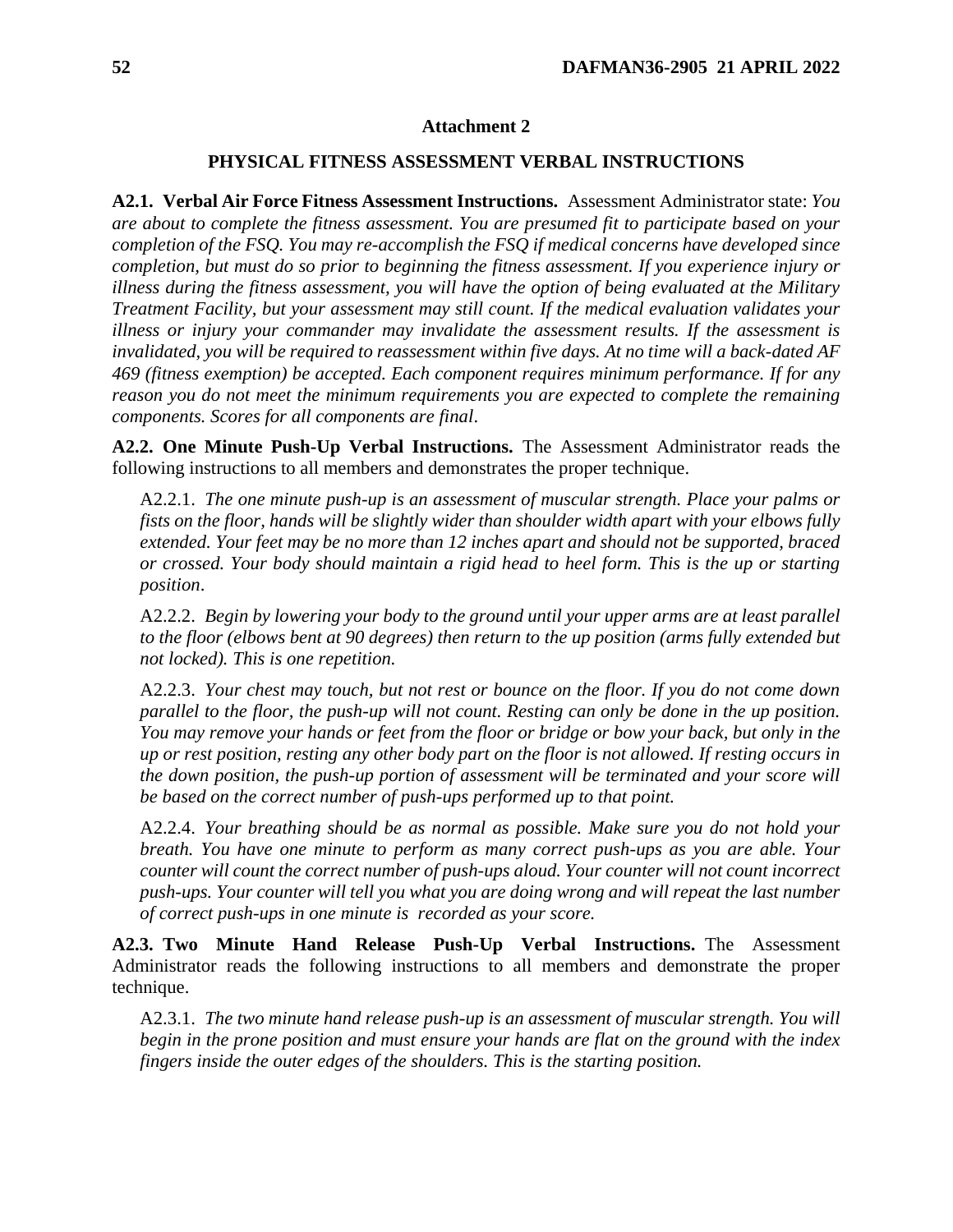A2.3.2. *You will push your whole body up from the ground as a single unit to the up position by fully extending the elbows. You will maintain a generally straight body alignment from the top of the head to the ankles. This generally straight position will be maintained for the duration of the exercise.*

A2.3.3. *You will bend your elbows to lower the body back to the ground. The chest, hips and thighs should touch down at the same time. Your head or face do not have to contact the ground. Without moving your head, body, or legs, you will extend both hands out from the body until your arms are fully extended forming a 90-degree angle between your arms and trunk at the shoulders. Hands must be off the ground. After reaching this position, your elbows bend to move the hands back under your shoulder. You must ensure your hands are flat on the ground with your index fingers inside the outer edges of the shoulders and push your whole body back to the starting position. This completes one repetition*.

A2.3.4. *Resting can only be done in the up position. You may remove your hands or feet from the floor or bridge or bow your back, but only in the up or rest position, resting any other body part on the floor is not allowed. If resting occurs in the down position, the hands release pushup portion of test will be terminated and your score will be based on the correct number of hands release push-ups performed up to that point. The number of successfully completed repetitions in two minutes will be recorded as the raw score.* 

**A2.4. One Minute Sit-Up Verbal Instructions.** The Assessment Administrator reads the following instructions to all members and demonstrate the proper technique.

A2.4.1. *The one minute sit-up is an assessment of core endurance. Begin by laying face up on the floor or mat. Your feet may extend off the floor or mat, but your buttocks, shoulders, and head must not extend beyond the mat. Bend your knees at 90 degrees, with your feet or heels in contact with the floor at all times. Cross your arms over your chest with your open hands or fingers at your shoulders or resting on your upper chest. This is the starting position. When conducting sit- ups, any part of the hands or fingers remain in contact with the shoulders or upper chest at all times.*

A2.4.2. If a bolted non-portable toe hold bar is used: *Anchor your feet to the ground by hooking your feet or toes under the bar. Your heels must remain in contact with the ground at all times and the bar cannot move while you perform the assessment.*

A2.4.3. If a toe hold bar is NOT used: *You may request the assessor to hold your feet with their hands or by putting their knees on your feet. The assessor may not anchor you by holding behind the calves or by standing on your feet during the assessment as they could lose balance and step off. You may request a member of the same gender to hold your feet and that request must be granted. Let your monitor know if you need your feet held differently prior to beginning the assessment. (e.g., "You are holding my ankles or feet too tight or not enough.").*

A2.4.4. *From the starting position, raise your upper torso until your elbows touch your knees or thighs. Then, lower your upper torso until your shoulder blades contact the floor. This is one repetition. Your elbows must touch your knees or thighs at the top of the sit-up, and your shoulder blades must contact the floor or mat at the bottom of the sit-up (keeping any part of your hands or fingers in contact with your shoulder or upper chest at all times).*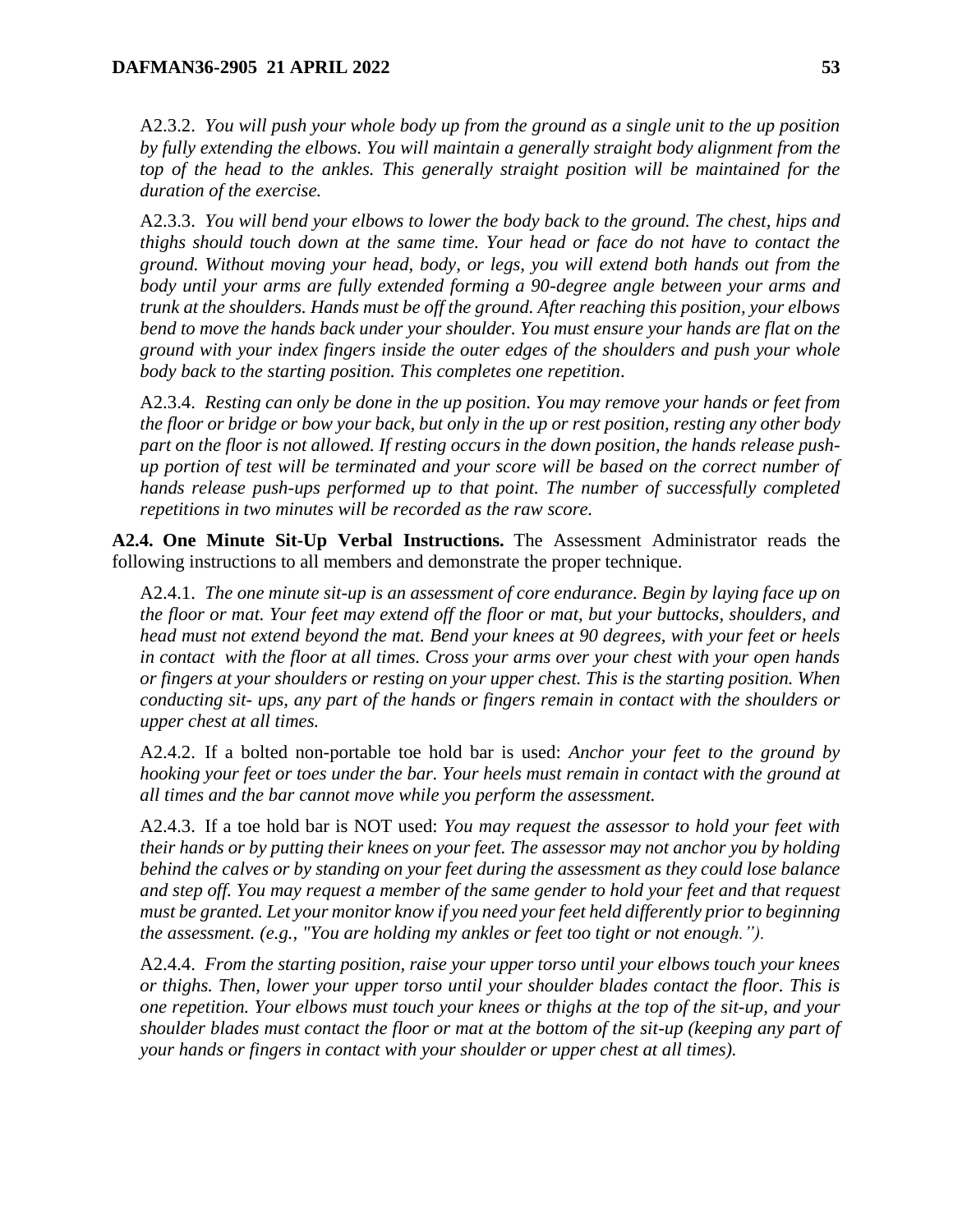A2.4.5. *The repetition will not count if your hands or fingers come completely away from the chest or shoulder or if your buttocks or heels leave the ground. Additionally, you may not grab onto your shirt as it makes it difficult to determine if you are maintaining proper contact. Any resting must be done in the up position. While resting, you may not use knees or any object to support yourself. If there is any resting other than in the up position, the sit-up portion of the assessment is terminated and your score will be based on the correct number of sit-ups performed up to that point*.

A2.4.6. *You have one minute to perform as many correct sit-ups as you are able. Your counter will count the correct number of sit-ups aloud. Your counter will not count incorrect sit-ups. Your counter will tell you what you are doing wrong and will repeat the last number of correct sit-ups until you correct the error. The total number of correct sit-ups in one minute is recorded as your score.*

**A2.5. Two Minute Cross Leg Reverse Crunch Verbal Instructions.** The Assessment Administrator reads the following instructions to all members and demonstrate the proper technique.

A2.5.1. *The two minute cross leg reverse crunch is an assessment of core endurance. You will lie on your back on a flat, level surface, legs straight, and feet on the ground. Arms are crossed over the chest with open hands or fingers touching the shoulders or upper chest. Hands can't grab the shirt. The use of an exercise mat is optional for this exercise.*

A2.5.2. *While keeping the lower back on the floor, bring both legs toward the chest while reaching your left elbow across your body to touch your right thigh. Then return to the starting position. This is counted as repetition number one.*

A2.5.3. *While keeping the lower back on the floor, bring both legs toward the chest while reaching your right elbow across your body to touch your left thigh. Then return to the starting position. This is counted as repetition number two.*

A2.5.4. *The repetition will not count if your hands or fingers do not remain in contact with the shoulders or upper chest throughout the assessment, including the rest position. Additionally, the repetition will not count if your lower back lifts off the ground, elbow does not touch the opposite thigh, or legs do not fully extend when returning to the starting position. The resting position will be the same as the starting position. Note: while performing this exercise your head does not need to touch the ground. If you move out of place greater than a foot you will be warned and if it continues those repetitions will not count. Your final score is the correct repetitions completed at 2 minutes.*

**A2.6. Forearm Plank Verbal Instructions.** The Assessment Administrator reads the following instructions to all members and demonstrate the proper technique.

A2.6.1. *The forearm plank is an assessment of core endurance. It will be performed on a flat,*  level surface. An exercise mat may be used. You must be entirely on or off the exercise mat, *(i.e., upper body cannot be on the exercise mat with feet off). The event will consist of maintaining a proper forearm plank position for the maximum time allowed*.

A2.6.2. *The PTL will record time with a stopwatch to the nearest second and will announce "START", as well as 15-second intervals*.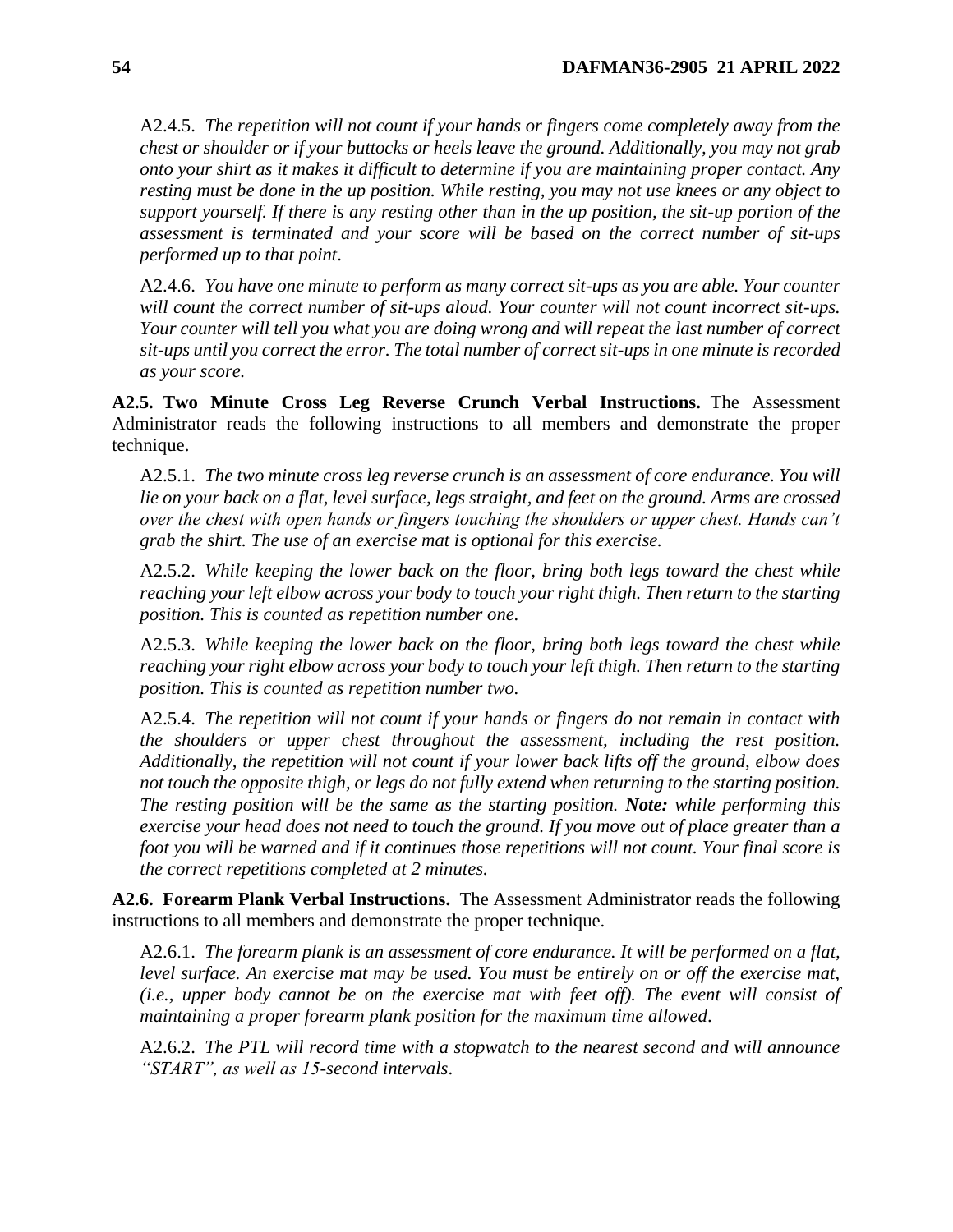A2.6.3. *You will begin face down on the floor with elbows bent, forearms flat on the floor/mat, with the body in a straight line through the head, shoulders, back, buttocks and legs.*

A2.6.4. *Elbows must be aligned directly below the shoulders at a 90-degree angle between the forearm and upper arm. Hands will either be in fists with the pinky side of the hand touching the floor or lying flat with palms touching the floor. Forearms may be parallel or angled inward, but the hands cannot be clasped together*.

A2.6.5. *Feet should be placed hip-width apart. Hips must be lifted off the ground with only the forearms, hands and toes on the floor. Knees are straight, pelvis in a neutral position and back flat. The back, buttocks and legs must be straight from head to heels and must remain so throughout the assessment. The back, buttocks and legs must be straight from head to heels and must remain so throughout the test.*

A2.6.6. *Toes, forearms and fists or palms must remain in contact with the floor/mat at all times and folding of hands is not permitted. No other part of the body may contact the vertical support surface.*

A2.6.7. *Involuntary muscle spasms (e.g., shaking, trembling, or quivering) resulting from maximum exertion during the exercise is anticipated and permitted as long as the proper forearm plank position is maintained*.

A2.6.8. *Forearm plank ends when maximum time for the forearm plank has elapsed or until the last participant stops prior to the maximum time allowed, any part of the body other than hands (fists/palms) forearms, or feet touch the floor, member lowers head to hands, member lifts hands, forearms or feet off the floor, member does not maintain 90 degrees at the elbow (i.e., shifting weight forward or back on forearms/toes decreasing or increasing the 90-degree bend).*

A2.6.9. *If you receive more than two corrections on form. The third correction will stop the assessment and the time will be recorded. This will be your official forearm plank time (score).*

**A2.7. 1.5-Mile Timed Run Verbal Instructions.** The Assessment Administrator reads the following instructions to all members and demonstrate the proper technique.

A2.7.1. *This 1.5-mile timed run is used to measure cardiorespiratory fitness. Prior to beginning the 1.5-mile run, you may complete up to a three-minute warm up. You will line up behind the starting line and will be instructed to begin running as I start the stopwatch. No physical assistance from anyone or anything is permitted. Pacing is permitted if there is no physical contact and is not a hindrance to other runners. You are required to stay on and complete the entire marked course. Leaving the course is disqualifying and terminates the assessment. Your completion time will be recorded when you cross the finish line and you are required to complete a cool down for approximately five minutes. If at any time you are feeling in poor health, you are to stop running immediately and you will be given assistance.*

**A2.8. 20-Meter High Aerobic Multi-Shuttle Run (HAMR) Verbal Instructions.** The Assessment Administrator reads the following instructions to all members.

A2.8.1. *The 20-meter HAMR is used to measure cardiorespiratory fitness. Prior to beginning the 20-meter HAMR, you may complete up to a three-minute warm-up.*

A2.8.2. *You will run between two lines 20 meters apart, at a progressively faster pace, to the tempo of a recorded beep*.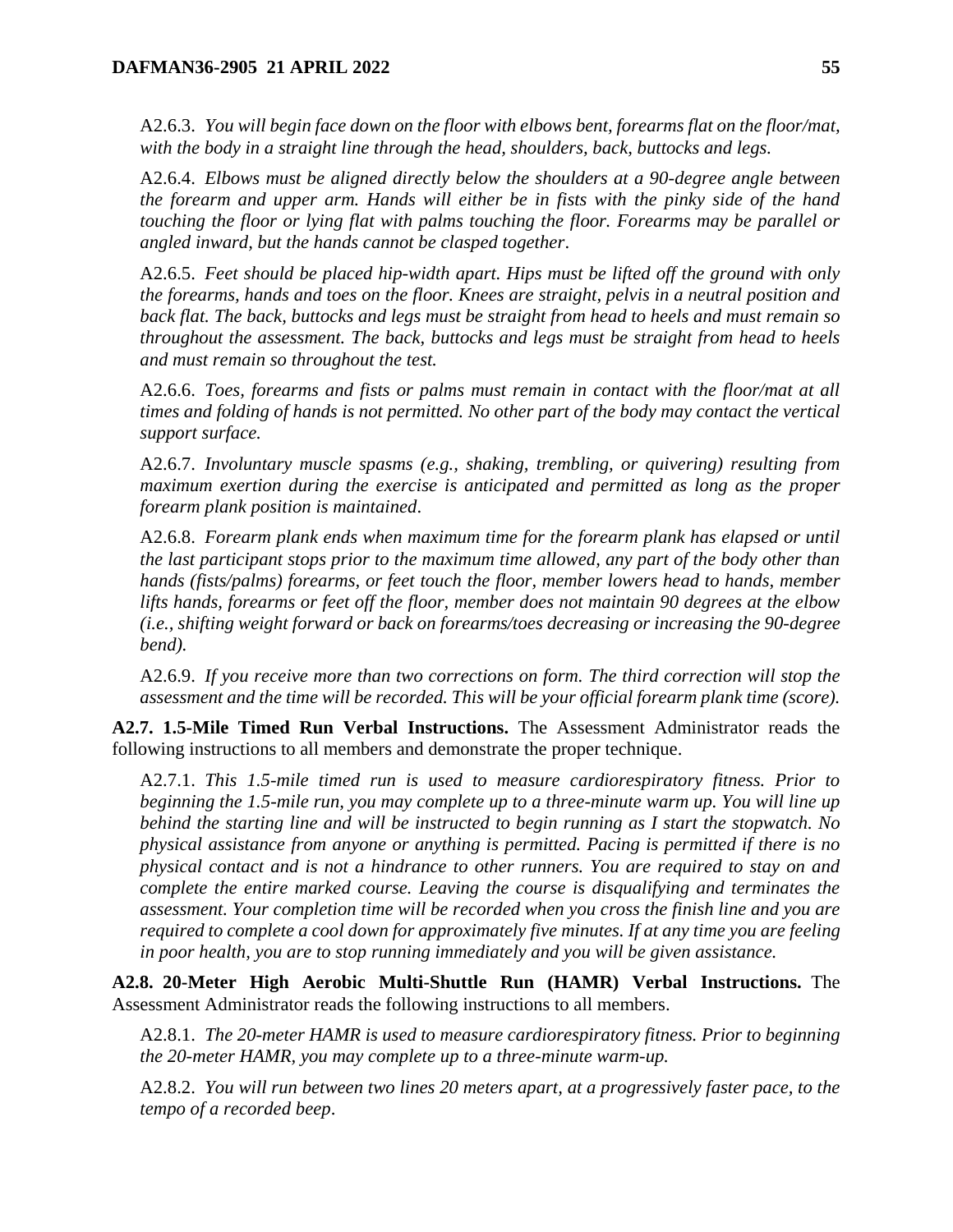A2.8.3. *You will start behind the first line and begin jogging to the opposite line when instructed by the recording. You will leave the line when you hear the beep, and should arrive at the opposite line just before the next beep. You must touch the line with one foot before the beep sounds. If you get to the line early, do not begin running back before the beep sounds.*

A2.8.4. *Failure to reach the line before the beep, or leaving the line too early, will result in a warning. Three consecutive warnings will result in termination of the assessment. If you receive a warning, but successfully reach the line on the next shuttle, the warning count will start back at zero.*

A2.8.5. *You must reach the opposite line on every shuttle. If the beep sounds prior to reaching the line, you must complete the shuttle before you can turn and attempt the next shuttle. Failure to reach the opposite line will result in a warning. However, stopping before the line and returning to the opposite line will result in the termination of your assessment. Failure to attempt a shuttle (i.e. resting or skipping shuttles) will result in the termination of your assessment, as well. You must maintain cadence with the beep sequence at all times.*

A2.8.6. *After each level the time between beeps will become shorter, requiring you to run faster. You are encouraged to keep going until you are no longer able to keep the pace. If at any point you feel unable continue, you may stop the assessment and step off the court. Your score will be the last successful shuttle completed before three consecutive warnings or when you voluntarily terminate your assessment.*

**A2.9. 2 Kilometer Walk Verbal Instructions.** The Assessment Administrator reads the following instructions to all Members and demonstrate the proper technique.

A2.9.1. *This assessment measures cardiorespiratory fitness. Prior to beginning the 2 kilometer walk, you may complete up to a three-minute warm-up. You will be directed to line up behind the starting line and instructed to begin walking as I start the stopwatch. You are to walk the 2 kilometer course as quickly as you can. You must not run, keeping at least one foot in contact with the ground at all times. No physical assistance from anyone or anything is permitted. Pacing is permitted if there is no physical contact and is not a hindrance to others. You are required to stay on and complete the entire marked course. Leaving the course is disqualifying and terminates the assessment. Your completion time will be recorded when you cross the finish line and you are required to complete a cool-down for approximately five minutes. If at any time you are feeling in poor health, you are to stop immediately and you will be given assistance.*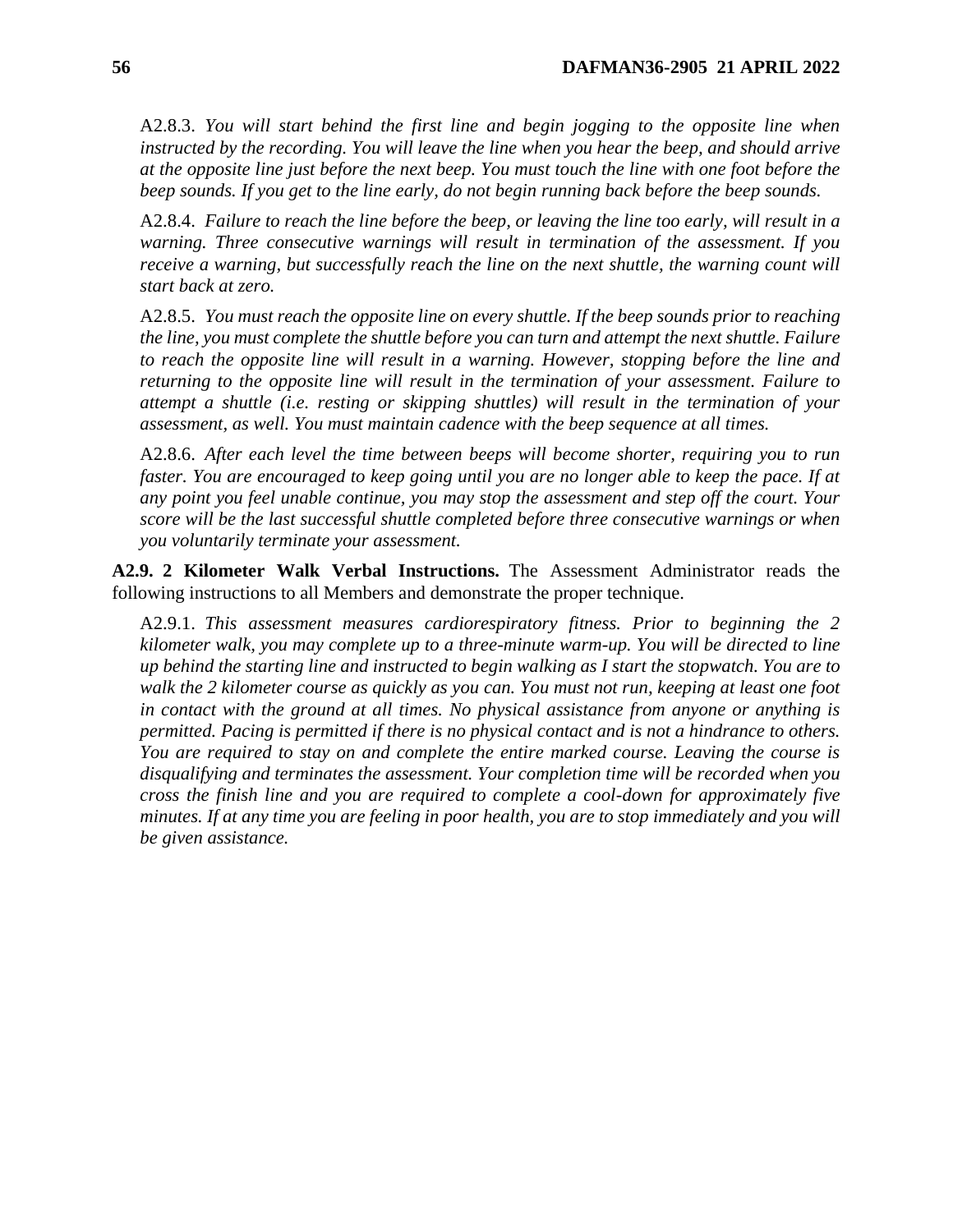## **Attachment 3**

## <span id="page-56-0"></span>**ALTITUDE TIME CORRECTION FOR 1.5 MILE RUN, 2.0 KILOMETER WALK, AND 20-METER HAMR**

|                 | Group 1<br>Test altitude | Group 2<br>Test altitude | Group 3<br>Test altitude | Group 4<br>Test altitude |
|-----------------|--------------------------|--------------------------|--------------------------|--------------------------|
|                 | between                  | between                  | between                  | at or greater than       |
|                 | 5250 ft - 5499 ft        | 5500 ft - 5999 ft        | 6000 ft - 6599 ft        | 6600 ft                  |
| 1.5-Mile Run    | Altitude                 | Altitude                 | Altitude                 | Altitude                 |
| Time            | correction               | correction               | correction               | correction               |
| (min:sec)       | (sec)                    | (sec)                    | (sec)                    | (sec)                    |
| 59:12           | 0:02                     | 0:06                     | 0:11                     | 0:18                     |
| $9:13 - 9:22$   | 0:02                     | 0:06                     | 0:11                     | 0:1S                     |
| $9:23 - 9:34$   | 0:02                     | 0:06                     | 0:11                     | 0:19                     |
| $9:35 - 9:45$   | 0:02                     | 0:07                     | 0:12                     | 0:20                     |
| $9:46 - 9:58$   | 0:02                     | 0:07                     | 0:12                     | 0:20                     |
| $9:59 - 10:10$  | 0:02                     | 0:07                     | 0:12                     | 0:20                     |
| $10:11 - 10:23$ | 0:02                     | 0:07                     | 0:12                     | 0:21                     |
| $10:24 - 10:37$ | 0:02                     | 0:07                     | 0:12                     | 0:21                     |
| $10:38 - 10:51$ | 0:02                     | 0:0S                     | 0:13                     | 0:22                     |
| $10:52 - 11:06$ | 0:02                     | 0:0S                     | 0:13                     | 0:22                     |
| $11:07 - 11:22$ | 0:02                     | 0:0S                     | 0:13                     | 0:22                     |
| $11:23 - 11:38$ | 0:03                     | 0:0S                     | 0:14                     | 0:23                     |
| $11:39 - 11:56$ | 0:03                     | 0:09                     | 0:15                     | 0:24                     |
| $11:57 - 12:14$ | 0:03                     | 0:09                     | 0:15                     | 0:25                     |
| $12:15 - 12:33$ | 0:03                     | 0:09                     | 0:15                     | 0:26                     |
| $12:34 - 12:53$ | 0:03                     | 0:09                     | 0:16                     | 0:26                     |
| $12:54 - 13:14$ | 0:03                     | 0:09                     | 0:16                     | 0:27                     |
| $13:15 - 13:36$ | 0:03                     | 0:10                     | 0:16                     | 0:28                     |
| $13:37 - 14:00$ | 0:03                     | 0:10                     | 0:17                     | 0:28                     |
| $14:01 - 14:25$ | 0:03                     | 0:10                     | 0:17                     | 0:29                     |
| $14:26 - 14:52$ | 0:03                     | 0:11                     | 0:18                     | 0:31                     |
| $14:53 - 15:20$ | 0:03                     | 0:11                     | 0:18                     | 0:31                     |
| $15:21 - 15:50$ | 0:04                     | 0:11                     | 0:19                     | 0:32                     |
| $15:51 - 16:22$ | 0:04                     | 0:12                     | 0:20                     | 0:34                     |
| $16:23 - 16:57$ | 0:05                     | 0:13                     | 0:21                     | 0:36                     |
| $16:58 - 17:34$ | 0:05                     | 0:13                     | 0:22                     | 0:37                     |
| $17:35 - 18:14$ | 0:05                     | 0:14                     | 0:23                     | 0:38                     |
| $18:15 - 18:56$ | 0:05                     | 0:14                     | 0:24                     | 0:40                     |
| $18:57 - 19:43$ | 0:05                     | 0:15                     | 0:25                     | 0:42                     |
| $19:44 - 20:33$ | 0:05                     | 0:15                     | 0:26                     | 0:43                     |
| $20:34 - 21:28$ | 0:06                     | 0:17                     | 0:28                     | 0:46                     |
| $21:29 - 22:28$ | 0:06                     | 0:18                     | 0:29                     | 0:49                     |
|                 | 0:06                     |                          |                          |                          |
| $22:29 - 23:34$ |                          | 0:1S                     | 0:31                     | 0:51                     |
| $23:35 - 24:46$ | 0:06                     | 0:19                     | 0:32                     | 0:54                     |
| $24:47 - 26:06$ | 0:07                     | 0:20                     | 0:34                     | 0:57                     |
| $\geq 26:07$    | 0:0S                     | 0:22                     | 0:37                     | 1:02                     |

## **Table A3.1. Altitude Time Correction for 1.5. Mile Run.**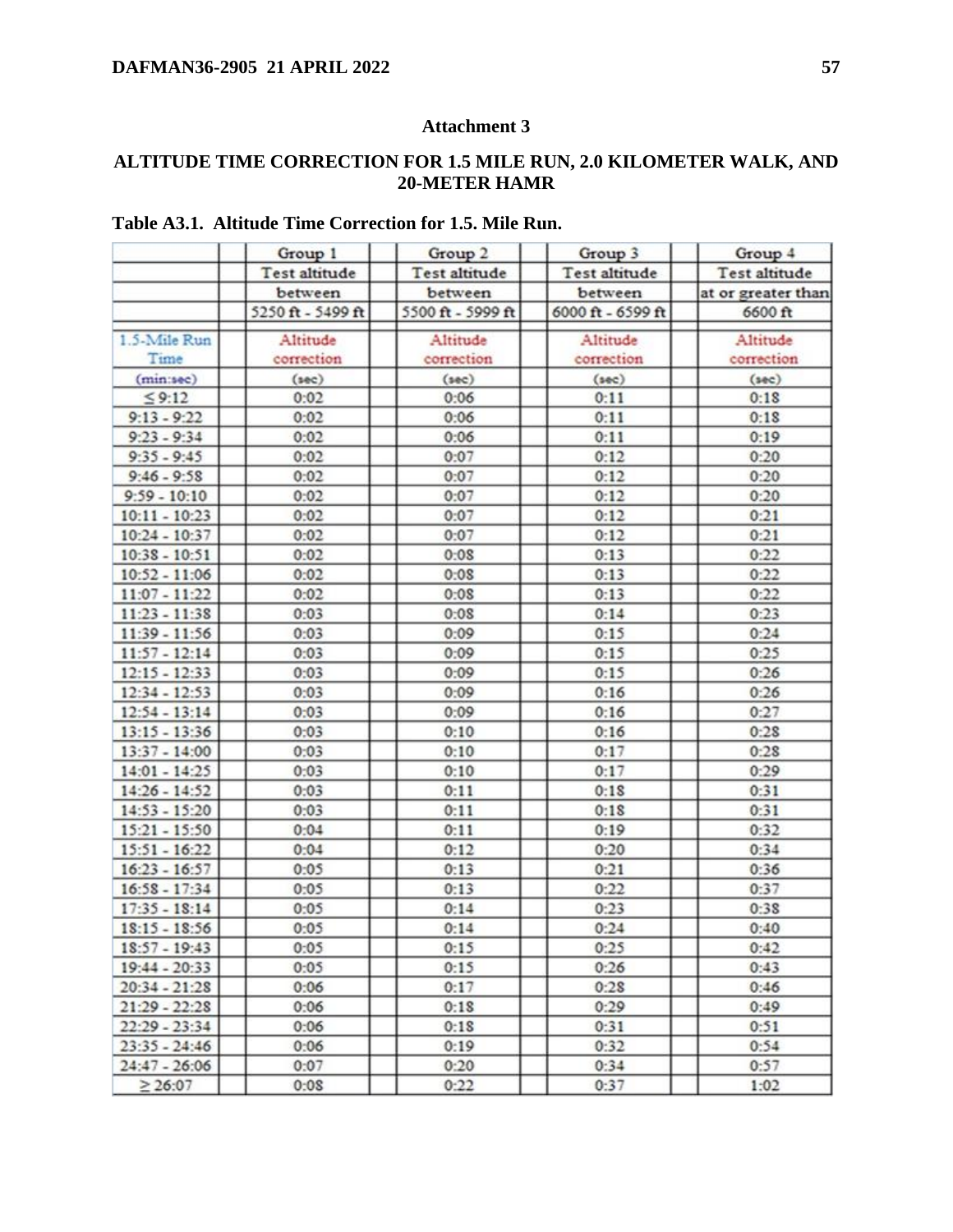|           |                | Group 1                             | Group 2              | Group 3              | Group 4        |
|-----------|----------------|-------------------------------------|----------------------|----------------------|----------------|
|           |                | $5250 \text{ ft} - 5500 \text{ ft}$ | $5500$ ft $-6000$ ft | $6000$ ft $-6600$ ft | > 6600 ft      |
|           | 2.0 km Maximum | 2.0 km Maximum                      | 2.0 km Maximum       | 2.0 km Maximum       | 2.0 km Maximum |
|           | Walk Time      | Walk Time                           | Walk Time            | Walk Time            | Walk Time      |
| Age (yrs) | (min:secs)     | (min:secs)                          | (min:secs)           | (min:secs)           | (min:secs)     |
| < 30      | 16:16          | 16:18                               | 16:22                | 16:25                | 16:31          |
| $30 - 39$ | 16:18          | 16:20                               | 16:24                | 16:27                | 16:33          |
| $40 - 49$ | 16:23          | 16:25                               | 16:28                | 16:31                | 16:37          |
| $50 - 59$ | 16:40          | 16:42                               | 16:45                | 16:48                | 16:53          |
| $60 +$    | 16:58          | 16:59                               | 17:02                | 17:05                | 17:10          |

**Table A3.2. Altitude Time Correction for 2.0 Kilometer Walk (Male).**

## **Table A3.3. Altitude Time Correction for 2.0 Kilometer Walk (Female).**

|                  |                             | Group 1                     | Group 2                     | Group 3                     | Group 4                     |
|------------------|-----------------------------|-----------------------------|-----------------------------|-----------------------------|-----------------------------|
|                  |                             | $5250$ ft $-5500$ ft        | $5500$ ft $-6000$ ft        | $6000$ ft $-6600$ ft        | $>6600$ ft                  |
|                  | 2.0 km Maximum<br>Walk Time | 2.0 km Maximum<br>Walk Time | 2.0 km Maximum<br>Walk Time | 2.0 km Maximum<br>Walk Time | 2.0 km Maximum<br>Walk Time |
| Age (yrs)        | (min:secs)                  | (min:secs)                  | (min:secs)                  | (min:secs)                  | (min:secs)                  |
| $\overline{<}30$ | 17:22                       | 17:25                       | 17:30                       | 17:34                       | 17:42                       |
| $30 - 39$        | 17:28                       | 17:30                       | 17:35                       | 17:40                       | 17:47                       |
| $40 - 49$        | 17:49                       | 17:52                       | 17:56                       | 18:00                       | 18:07                       |
| $50 - 59$        | 18:11                       | 18:13                       | 18:17                       | 18:21                       | 18:28                       |
| $60 +$           | 18:53                       | 18:54                       | 18:58                       | 19:02                       | 19:08                       |

# **Table A3.4. Altitude Time Correction for HAMR.**

| Group 1             | Group 2              | Group 3              | Group 4          |
|---------------------|----------------------|----------------------|------------------|
| 5250 ft $-$ 5500 ft | $5500$ ft $-6000$ ft | $6000$ ft $-6600$ ft | > 6600 ft        |
| Add 1 Shuttle       | Add 2 Shuttles       | Add 3 Shuttles       | " Add 4 Shuttles |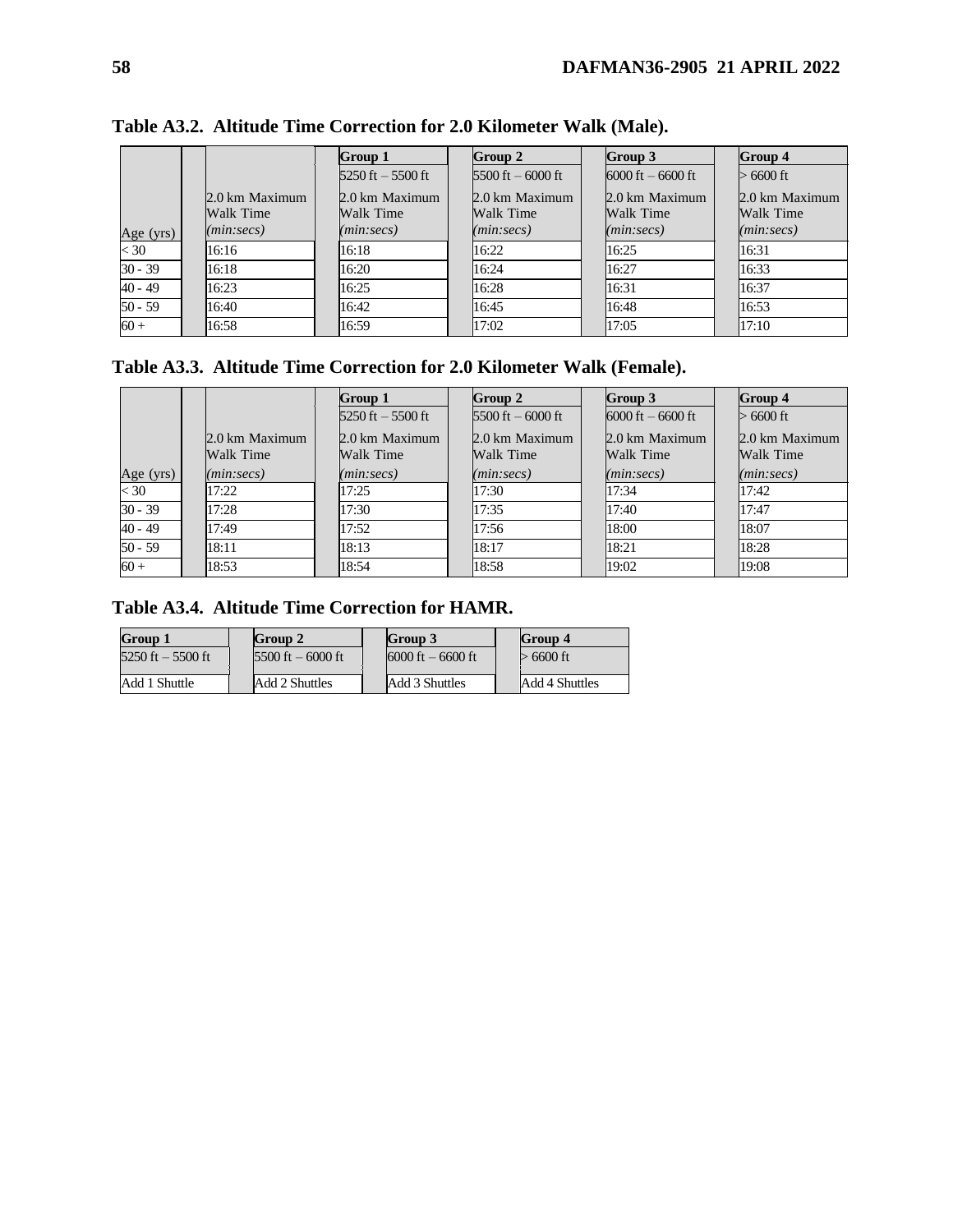#### **Attachment 4**

### **WRITTEN ORDER PFA ADMINISTRATORS**

#### <span id="page-58-0"></span>**Figure A4.1. Sample Order.**

#### MEMORANDUM FOR PHYSICAL FITNESS ASSESSMENT ADMINISTRATORS

FROM: (Installation Commander - highly recommended)

SUBJECT: Written Order – Duties Associated with Department of the Air Force Physical Fitness Program and/or Access to the myFitness System.

Part of your duties in the Department of the Air Force Physical Fitness Program will require you to have access to sensitive and protected Privacy Act information regarding members. That information includes, but is not limited to, PFA scores, Department of Defense Identification number (DoD ID), age, and medical information.

You are hereby ordered to correctly record all fitness assessment results as required as part of your duties. You will not alter or change a member's fitness assessment results. You are ordered not to release, reveal, or disclose any member's fitness scores, DoD IDs, medical information or other information received as part of your duties associated with the Air Force Physical Fitness Program.

Violations of this order may subject you to administrative and or disciplinary action under the Uniform Code of Military Justice.

(Commander's Signature)

\_\_\_\_\_\_\_\_\_\_\_\_\_\_\_\_\_\_\_\_\_\_\_\_\_\_\_\_\_\_\_\_\_\_\_\_

1st Ind, (Member's name and office symbol) MEMORANDUM FOR

I hereby acknowledge understanding and receipt of this order.

Date: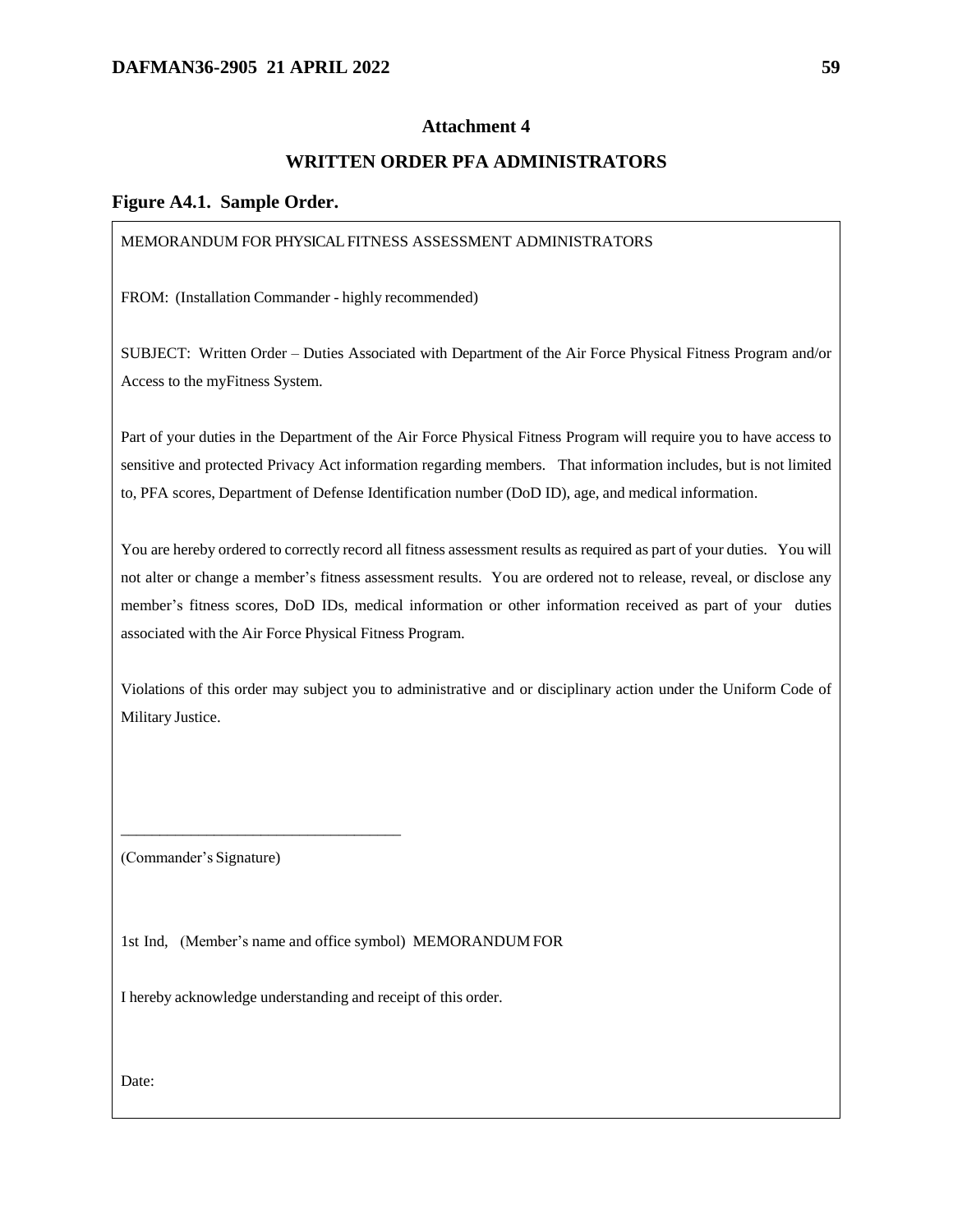(Member's Signature)

\_\_\_\_\_\_\_\_\_\_\_\_\_\_\_\_\_\_\_\_\_\_\_\_\_\_\_\_\_\_\_\_\_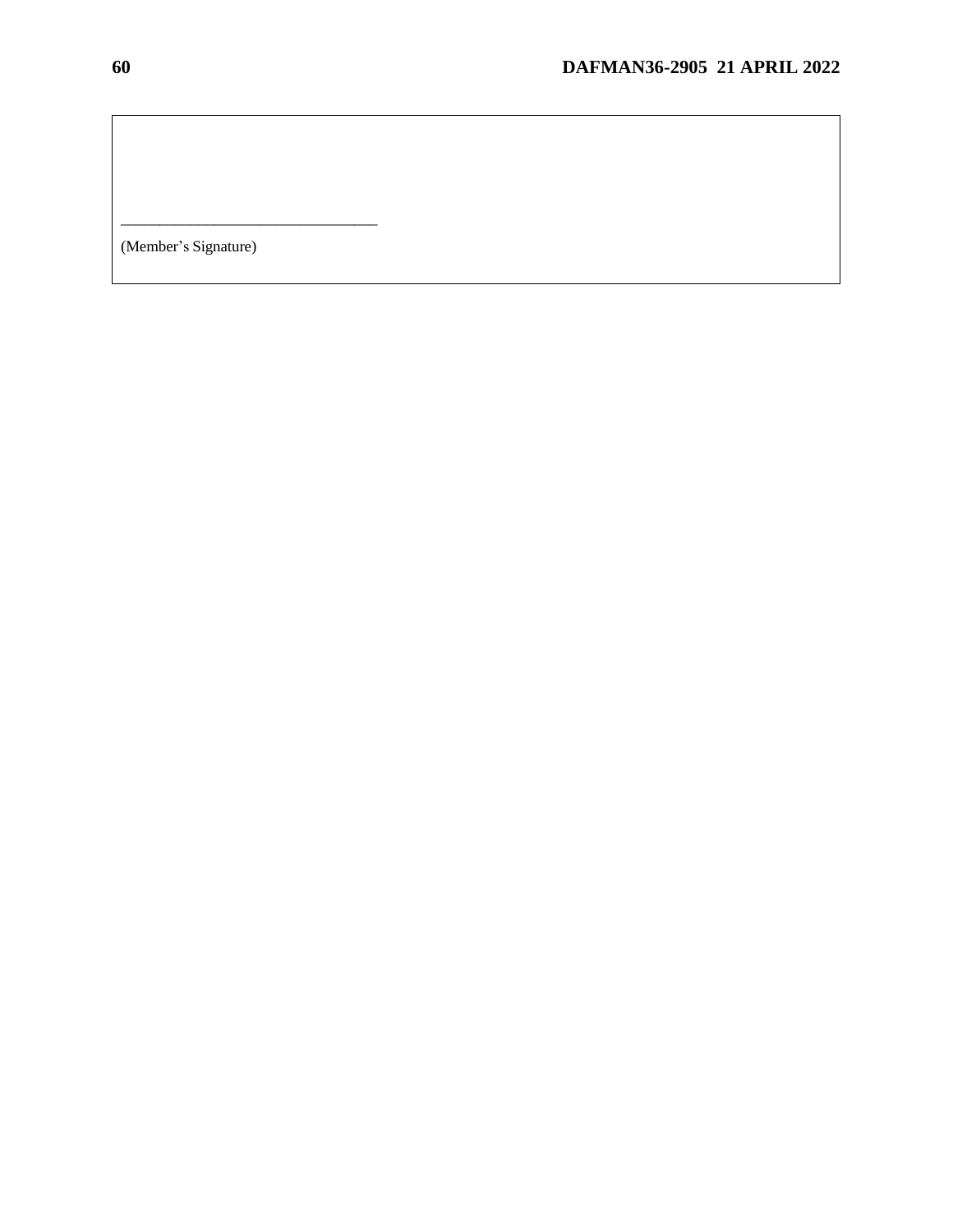#### **Attachment 5**

#### <span id="page-60-0"></span>**FITNESS PROCEDURES FOR PERSONS IDENTIFYING AS TRANSGENDER**

**A5.1. Accommodations for Transitioning Service Member.** In cases where transitioning Service members may require accommodation in regard to fitness standards, the Service member should submit requests through their unit commander. Upon receiving any request, recommendation, or dispute on a Service member's ETP under this issuance, a commander or director must approve the member's request or forward the disapproval recommendation to the next higher authority within 30 calendar days for Regular DAF Active Duty and no later than 90 calendar days for Guard and Reserve.

**A5.2.** Service members must adhere to applicable Fitness standards of the gender reflected in DEERS as outlined in this publication. However, Service members undergoing cross-sex hormone treatment as a component of a Medical Treatment Plan (MTP), validated and approved by the Transgender Health Medical Evaluation Unit (THMEU), may request an exemption from taking the Physical Fitness Assessment (PFA) during their period of transition, prior to a gender marker change in MilPDS to flow to DEERS. Military medical providers may enter profiles for components of the fitness assessment as appropriate.

#### **A5.3. Fitness Exemptions After Fitness Failure.**

A5.3.1. For cases in which members have failed the fitness assessment due to treatment for gender dysphoria, a fitness exemption may be requested by the member in accordance with this publication.

A5.3.2. The following are required for fitness assessment exemption consideration:

A5.3.2.1. A memorandum from the service member requesting the AF exemption.

A5.3.2.2. A signed DD Form 2870, *Authorization for Disclosure of Medical or Dental Information.*

A5.3.2.3. An MTP signed by the THMEU that shows evidence of: a medical diagnosis of gender dysphoria from a military medical provider confirmed by the THMEU (or the diagnosis of a civilian provider validated by a military medical provider and the THMEU), confirmation of ongoing cross-sex hormone treatment as part of a gender transition plan, and an estimated gender marker change date that has not yet expired.

A5.3.2.4. Unit commander, or equivalent, certification that the service member made a full and clear effort to meet the PFA standards of their current gender.

#### **A5.4. Fitness Exemptions for Transitioning Members.**

A5.4.1. AF/A1 is the approval authority for exemption requests as outlined in this publication. For service members who are transitioning and have an approved MTP, authority to approve fitness exemptions is delegated to the wing commander or equivalent.

A5.4.2. The service member's immediate commander, or equivalent, will recommend approval or disapproval and forward the request through their chain of command to the wing commander for approval. Any disapproval will follow the process below:

A5.4.2.1. Any commander recommending disapproval, after Staff Judge Advocate review, will forward the request to the appropriate MAJCOM, FLDCOM, FOA or DRU A1.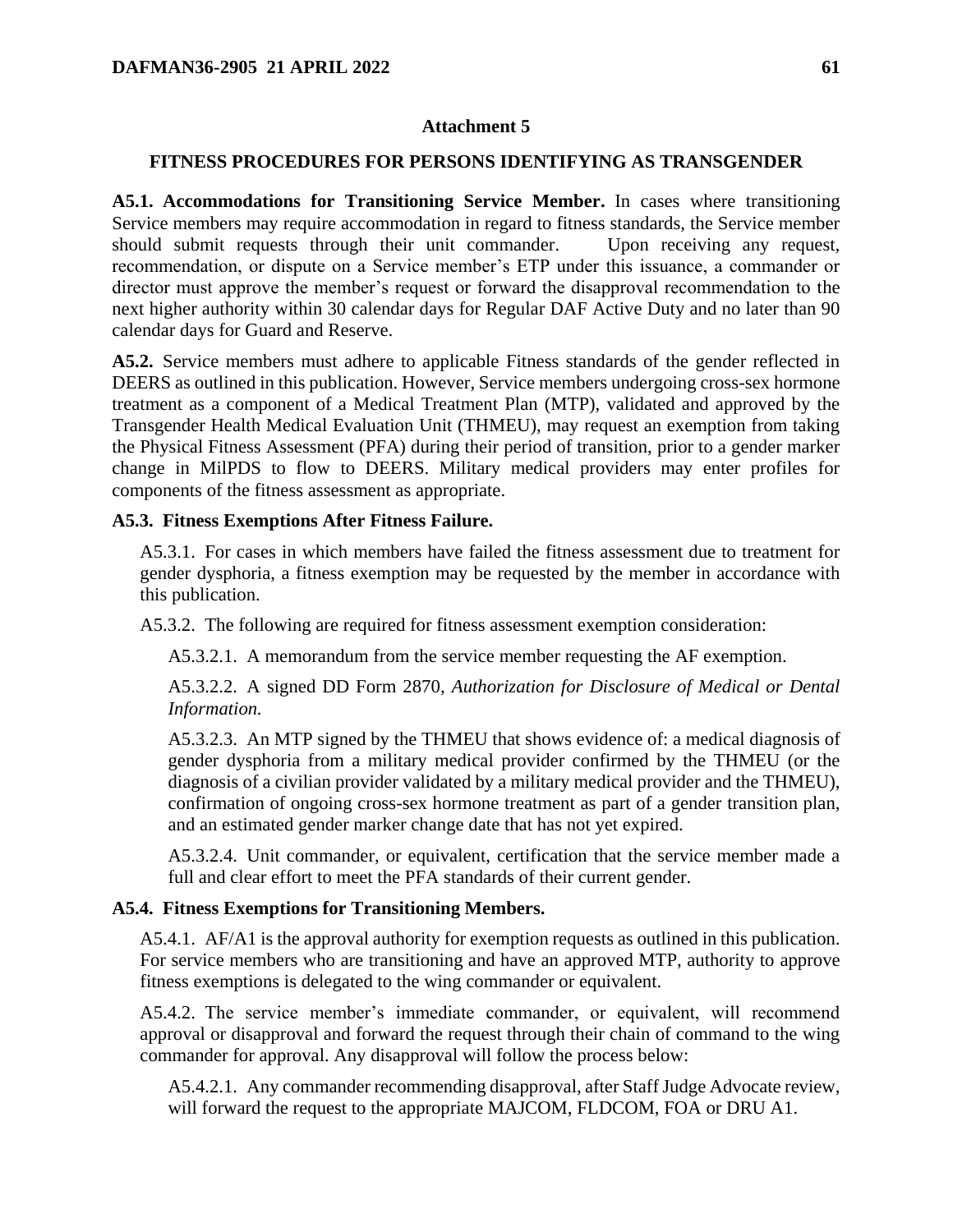A5.4.2.2. The MAJCOM, FLDCOM, FOA, DRU A1 recommends approval or disapproval and forwards the request, to the commander or director for approval or to recommend disapproval. Any MAJCOM, FLDCOM, FOA, DRU commander or director recommending disapproval, after Staff Judge Advocate review, forwards the request to the Service Central Coordination Cell (SCCC) to route for AF/A1 decision.

A5.4.3. AF/A1 retains the disapproval authority for such fitness exemptions.

**A5.5. Approved Exemptions.** If the fitness exemption is approved,

A5.5.1. The unit commander, or equivalent, will sign a memo authorizing the exemption.

A5.5.2. Unit Fitness Program Managers (UFPM) will document the exemption in myFitness using the commander's composite exemption. Initial FA exemptions will be for a period of six (6) months. To receive a new exemption, the Service member will provide the previously approved FA exemption memo and updated medical documentation showing proof of continued cross-sex hormone treatment to their current unit commander, who may approve or deny any additional 6-month period exemptions.

A5.5.3. Upon approval of a fitness exemption, the Installation Commander, or delegate for fitness appeals under this manual, may approve the removal of failing fitness assessment scores due to gender transition.

A5.5.4. Wing Commanders or DAF, MAJCOM, FLDCOM, NAF, FOA and DRU Directors or USSF equivalents receiving a request for fitness exemption will provide a completed, approved request package to the SCCC at **[usaf.pentagon.saf-mr.mbx.af-central](mailto:usaf.pentagon.saf-mr.mbx.af-central-coordination-cell@mail.mil)[coordination-cell@mail.mil](mailto:usaf.pentagon.saf-mr.mbx.af-central-coordination-cell@mail.mil)**.

A5.5.5. A service member who receives a fitness exemption will be expected to maintain a healthy lifestyle, participate in unit physical fitness, and work with their unit commander to ensure they are maintaining an active fitness regimen. Members are ultimately responsible for maintaining a healthy lifestyle which incorporates fitness. Unit commanders may use current United States Air Force Fitness Improvement Program options, such as BE WELL online, a Healthy Weight program, or Military OneSource Health Coaching to assist in formally monitoring members' fitness levels. Service members diagnosed with gender dysphoria should provide their unit commander a Fitness Maintenance Plan to ensure they have a verifiable plan to remain physically fit during their gender transition.

A5.5.6. The fitness assessment exemption will apply at current and future duty locations but will need to be re-evaluated by the unit commander when the exemption expires.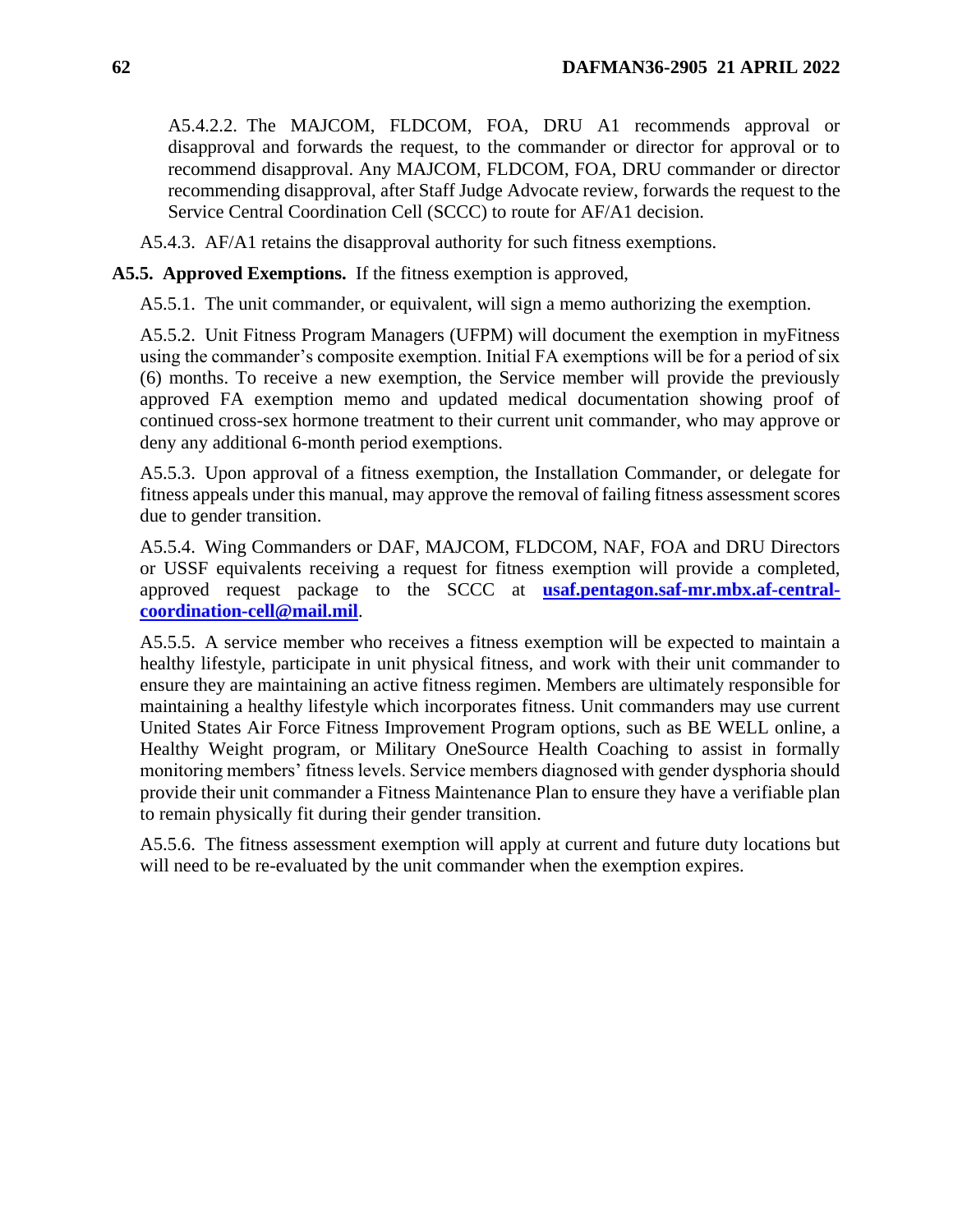### **Attachment 6**

### **ADMINISTRATIVE AND PERSONNEL ACTIONS**

<span id="page-62-0"></span>**A6.1. General.** This attachment provides optional administrative and personnel actions (**[Table](#page-62-1)  [A6.1](#page-62-1)**) for PFA failures.

# <span id="page-62-1"></span>**Table A6.1. Optional Administrative and Personnel Actions (See notes).**

| <b>Unsatisfactory Fitness Score by PECD or SCOD</b>                                                                                                |                                                                                   |                           |                         |                         |  |  |  |
|----------------------------------------------------------------------------------------------------------------------------------------------------|-----------------------------------------------------------------------------------|---------------------------|-------------------------|-------------------------|--|--|--|
| Defer, Withhold Promotion, or Not Recommend                                                                                                        | $\overline{\text{X}}$                                                             | $\overline{\text{X}}$     | $\overline{\text{X}}$   | X                       |  |  |  |
| (Enlisted)                                                                                                                                         |                                                                                   |                           |                         |                         |  |  |  |
|                                                                                                                                                    |                                                                                   |                           |                         |                         |  |  |  |
| <b>Unsatisfactory Fitness Score</b>                                                                                                                | 1st Fail                                                                          |                           | 2nd Fail 3rd Fail       | $4th + Fal$             |  |  |  |
| <b>Verbal Counseling</b>                                                                                                                           | Use anytime and as often as needed and in<br>conjunction with other options below |                           |                         |                         |  |  |  |
| Letter of Counseling                                                                                                                               | $\overline{\text{X}}$                                                             | $\overline{\text{X}}$     |                         |                         |  |  |  |
| Letter of Admonishment                                                                                                                             | $\overline{\text{X}}$                                                             | $\overline{\text{X}}$     |                         |                         |  |  |  |
| <b>Limit Supervisory Responsibilities</b>                                                                                                          | $\overline{\mathrm{X}}$                                                           | $\rm X$                   | $\rm X$                 | $\overline{\text{X}}$   |  |  |  |
| Letter of Reprimand                                                                                                                                | $\overline{\text{X}}$                                                             | $\rm X$                   | $\overline{\text{X}}$   | $\overline{\text{X}}$   |  |  |  |
| Referral Evaluation                                                                                                                                | $\overline{\text{X}}$                                                             | $\overline{\mathrm{X}}$   | $\overline{\mathrm{X}}$ | $\overline{\text{X}}$   |  |  |  |
| Delay Promotion (RegAF/USSF Officer) see AFI 36-<br>2501, Officer Promotions and Selective Continuation                                            |                                                                                   |                           |                         |                         |  |  |  |
| Delay Promotion (ARC Officer) see AFI 36-2504,<br>Officer Promotion, Continuation, and Selective<br>Early Removal in the Reserve of the Air Force. | X                                                                                 | $\boldsymbol{\mathrm{X}}$ | X                       | X                       |  |  |  |
| <b>Establish Unfavorable Information File</b>                                                                                                      |                                                                                   | $\overline{\text{X}}$     | $\overline{X}$          | $\overline{\text{X}}$   |  |  |  |
| Reenlistment Ineligibility (see Note 2)                                                                                                            |                                                                                   | $\overline{\mathrm{X}}$   | $\overline{\mathrm{X}}$ | $\overline{\text{X}}$   |  |  |  |
| <b>Remove Supervisory Responsibilities</b>                                                                                                         |                                                                                   |                           | $\overline{\text{X}}$   | $\overline{\text{X}}$   |  |  |  |
| Deny Voluntary Retraining                                                                                                                          |                                                                                   |                           | $\overline{\mathrm{X}}$ | $\overline{\text{X}}$   |  |  |  |
| Deny Formal Training                                                                                                                               |                                                                                   |                           | $\overline{\text{X}}$   | $\overline{\text{X}}$   |  |  |  |
| Placement on Control Roster                                                                                                                        |                                                                                   |                           | $\overline{\text{X}}$   | $\overline{X}$          |  |  |  |
| Reenlistment Non-selection (see Note 2)                                                                                                            |                                                                                   |                           | $\overline{\mathrm{X}}$ | $\overline{X}$          |  |  |  |
| <b>Remove Promotion (Officer)</b>                                                                                                                  |                                                                                   |                           | $\overline{\text{X}}$   | $\overline{X}$          |  |  |  |
| Administrative Demotion (Enlisted)                                                                                                                 |                                                                                   |                           | $\overline{\text{X}}$   | $\overline{\mathrm{X}}$ |  |  |  |
| <b>Administrative Separation</b>                                                                                                                   |                                                                                   |                           |                         | X                       |  |  |  |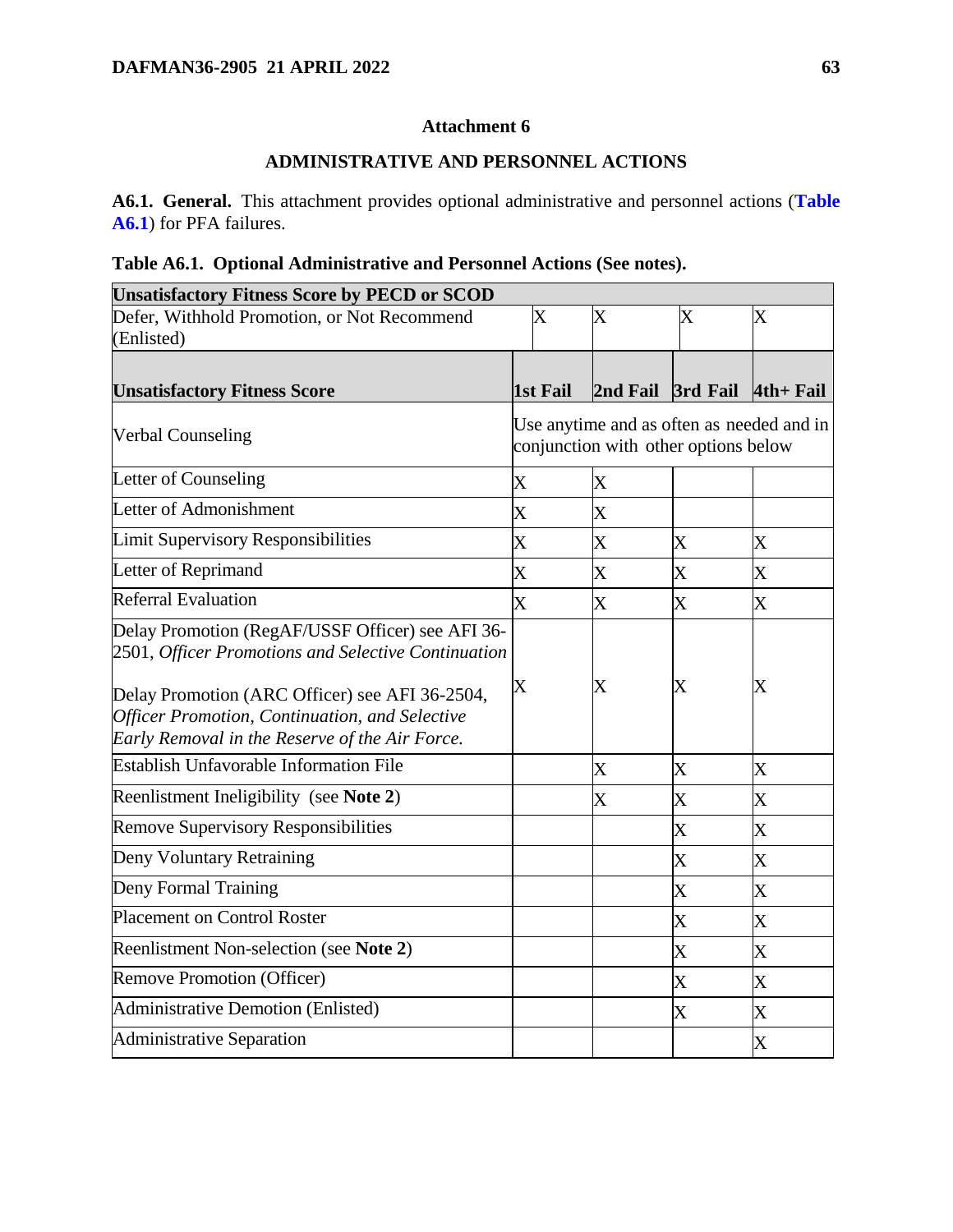| Air Reserve Component only. Transfer to Obligated   |  |  |
|-----------------------------------------------------|--|--|
| Reserve Section or Non-obligated, Non-participating |  |  |
| Ready Personnel Section.                            |  |  |

### **Notes:**

1. This is illustrative and not binding. Unit commanders exercise discretion when selecting optional command action(s) keeping in consideration the need for progressive discipline and the requirement for a separation package to be processed after the 4th failure in 24 months (or 36 months). Commanders may use more than one action per failure. Recommend commanders consult with their local Staff Judge Advocate. Refer to the governing instructions to determine the correct form and procedures for each action.

2. Commanders may render a member ineligible for reenlistment rather than denying reenlistment by specifying ineligibility versus non-selection on the AF Form 418, *Selective Reenlistment Program Consideration/Denial of Continued Service for Airmen*. This allows the flexibility of authorizing Members to extend their reenlistment for either 4 or 7 months (7 or 12 for ARC) to improve their fitness level. Members non-selected for reenlistment are not allowed to extend for any reason and will separate on the date of separation. Commanders may complete a second AF Form 418 changing the member's ineligibility or non-selection status at any time.

3. For ARC, the use of this option should be weighed against use of administrative separation and is applicable where recall of this member would not jeopardize mission readiness.

4. If a member has a history of fitness assessment failures, then passes, only to fail again – commanders should consider a more aggressive approach for optional actions.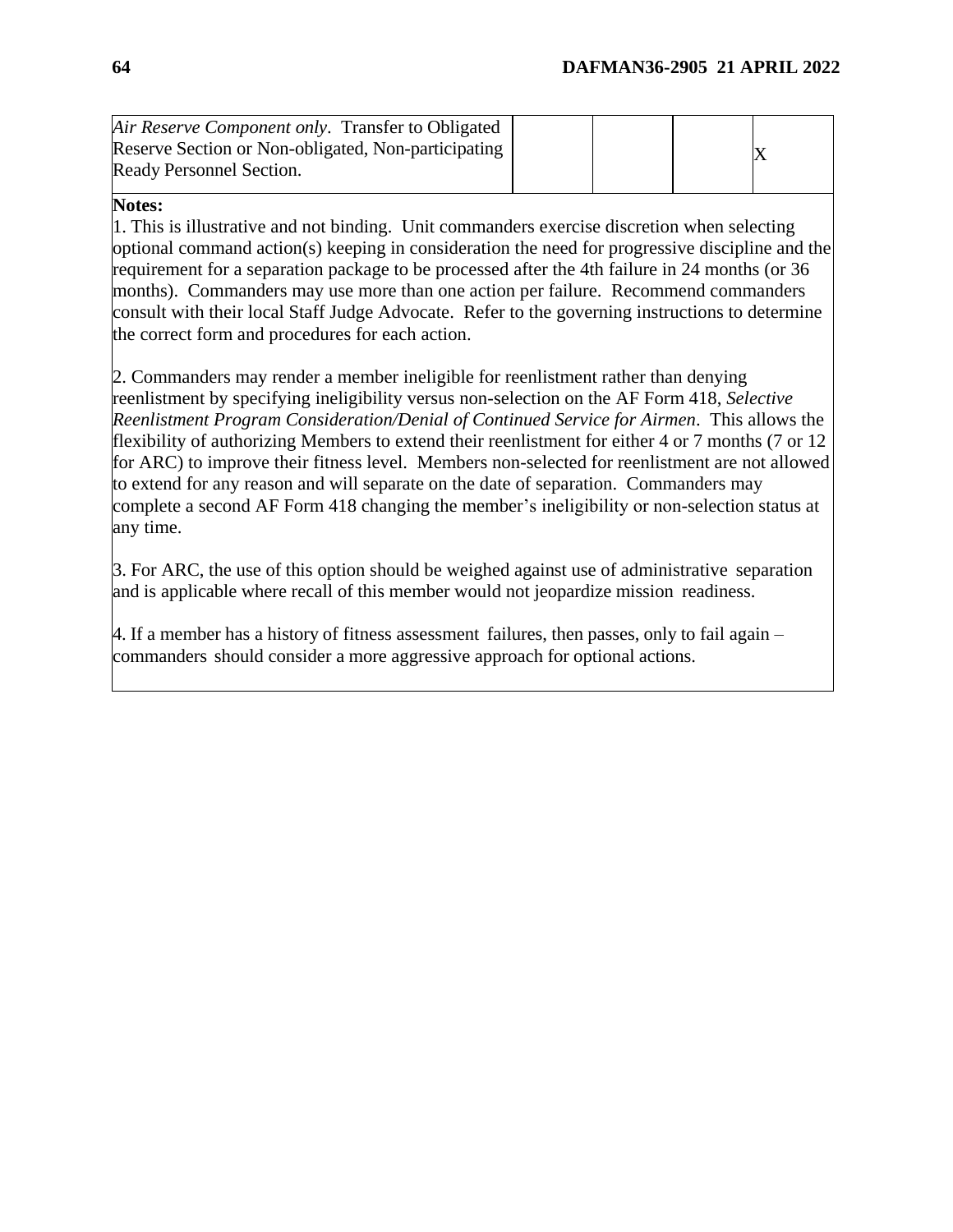### **Attachment 7**

## <span id="page-64-0"></span>**SAMPLE MEMORANDUM FOR MEDICAL EVALUATION FOLLOWING MULTIPLE UNSATISFACTORY FITNESS ASSESSMENTS**

## **Figure A7.1. Sample Memorandum.**

| MEMORANDUM FOR MILITARY TREATMENT FACILITY MEDICAL PROVIDER                                                                                                                                  |  |  |  |  |  |
|----------------------------------------------------------------------------------------------------------------------------------------------------------------------------------------------|--|--|--|--|--|
| $FROM:$ $/CC(F)$                                                                                                                                                                             |  |  |  |  |  |
| SUBJECT: Medical Condition Determination for Fitness Assessment Failures                                                                                                                     |  |  |  |  |  |
| Please determine whether there was a medical condition that precluded (Rank, First and Last Name) from achieving<br>a passing score on the fitness assessment identified in the table below. |  |  |  |  |  |
| Please contact me at DSN _______________________ with any questions.                                                                                                                         |  |  |  |  |  |
| (Name) (Rank)<br>Commander or First Sergeant                                                                                                                                                 |  |  |  |  |  |
| 1st Ind, MILITARY TREATMENT FACILITY MEDICAL PROVIDER<br>TO: UNIT/CC(F)                                                                                                                      |  |  |  |  |  |
| I have reviewed the member's medical record for each of the following fitness assessment as indicated by my initials<br>below. I may be reached at DSN___________.                           |  |  |  |  |  |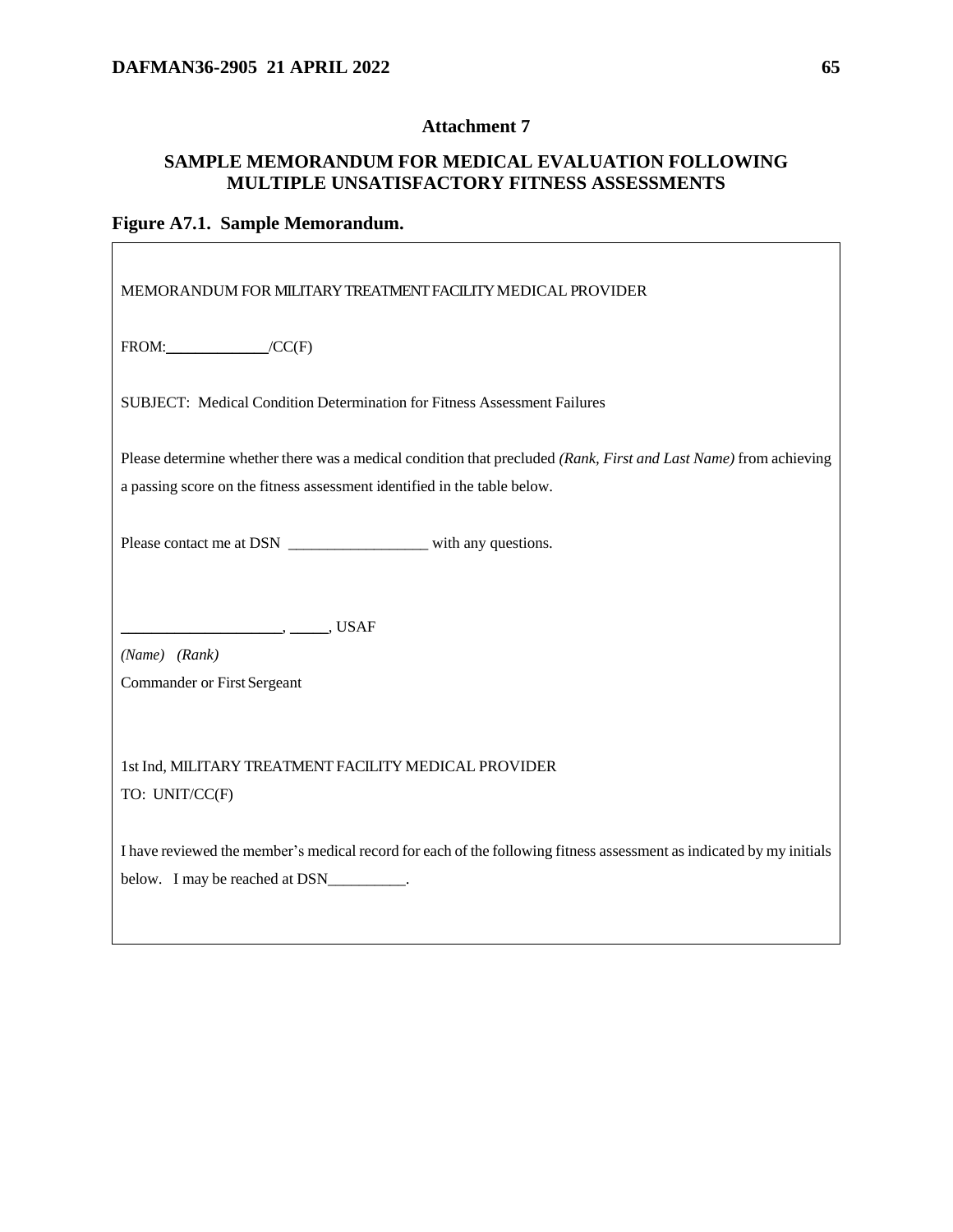| Filled in by Unit (CC, CCF or UFPM) |                                      |              |            | <b>Completed by MTF Medical</b><br>Provider |                          |                    |             |
|-------------------------------------|--------------------------------------|--------------|------------|---------------------------------------------|--------------------------|--------------------|-------------|
| Member took<br>fitness              |                                      |              |            |                                             |                          |                    |             |
| assessment                          |                                      |              |            |                                             | For this assessment, the |                    |             |
| on:                                 | For this assessment, the member was: |              |            |                                             | member:                  |                    |             |
| (Fill in fitness                    | not exempt                           | exempt       | exempt     | exempt from                                 |                          | had a              | did not     |
| assessment                          | from any                             | from         | from Core  | Muscular                                    |                          | documented         | have a      |
| failure dates for                   | portion of                           | Cardiorespir | Endurance. | Strength.                                   |                          | medical condition  | documente   |
| which a medical                     | the fitness                          | atory        |            |                                             |                          | that precluded     | d medical   |
| determination is                    | assessment                           |              |            |                                             |                          | them from          | condition   |
| required. If                        |                                      |              |            |                                             |                          | achieving a        | that        |
| there is already                    |                                      |              |            |                                             |                          | passing score in a | precluded   |
| a medical                           |                                      |              |            |                                             |                          | non-exempt         | them from   |
| opinion on past                     |                                      |              |            |                                             |                          | portion of the     | achieving a |
| failure, do NOT                     |                                      |              |            |                                             |                          | fitness            | passing     |
| request another                     |                                      |              |            |                                             |                          | assessment.        | score in a  |
| medical                             |                                      |              |            |                                             |                          |                    | non-exempt  |
| determination                       |                                      |              |            |                                             |                          |                    | portion of  |
| for that                            |                                      |              |            |                                             |                          |                    | the fitness |
| assessment.)                        |                                      |              |            |                                             |                          |                    | assessment. |
|                                     | $\sim$                               |              | П          |                                             |                          |                    |             |
|                                     |                                      |              |            |                                             |                          |                    |             |
| $\frac{\frac{1}{2}}{2}$             |                                      |              |            |                                             |                          |                    |             |
| $\frac{1}{\sqrt{2}}$                |                                      |              |            |                                             |                          |                    |             |

**Table A7.1. Military Treatment Facility Medical Provider.**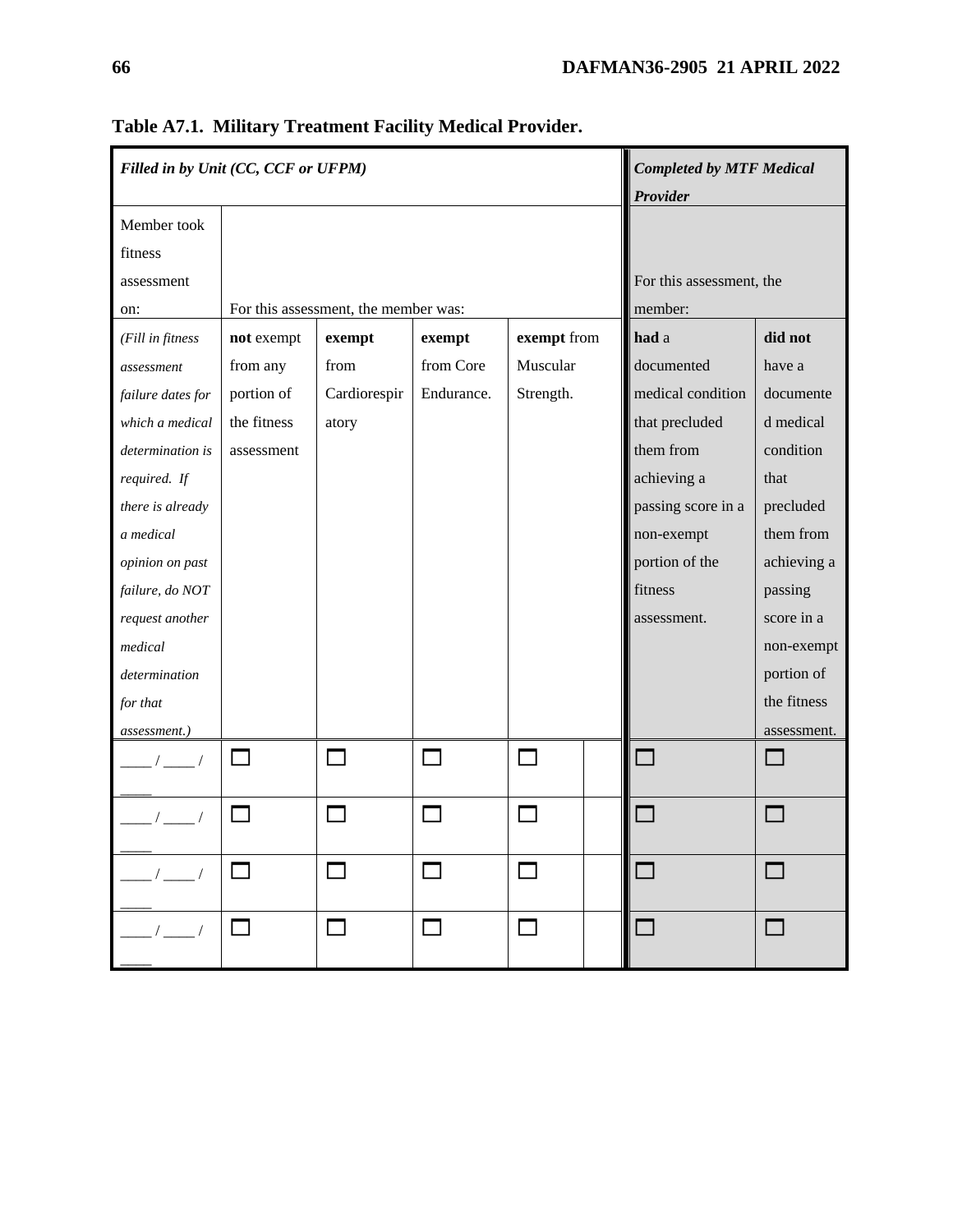Signature & Stamp of Military Treatment Facility Medical Provider and Date

\_\_\_\_\_\_\_\_\_\_\_\_\_\_\_\_\_\_\_\_\_\_\_\_\_\_\_\_\_\_\_\_\_\_\_\_\_\_\_\_\_\_\_\_\_ Signature & Stamp of Senior Profiling Officer and Date

\_\_\_\_\_\_\_\_\_\_\_\_\_\_\_\_\_\_\_\_\_\_\_\_\_\_\_\_\_\_\_\_\_\_\_\_\_\_\_\_

**This document contains CONTROLLED UNCLASSIFIED INFORMATION (CUI) which must be protected under the Freedom of Information Act (5 U.S.C 552) and/or the Privacy Act of 1974 (5 U.S.C. 552a), in addition to DoDI 5400.11 and AFI 33-332. RECIPIENT IS RESPONSIBLE FOR SAFEGUARDING AND MAINTAINING THIS PRODUCT in accordance with the aforementioned regulations and DoDI 5200.48***.*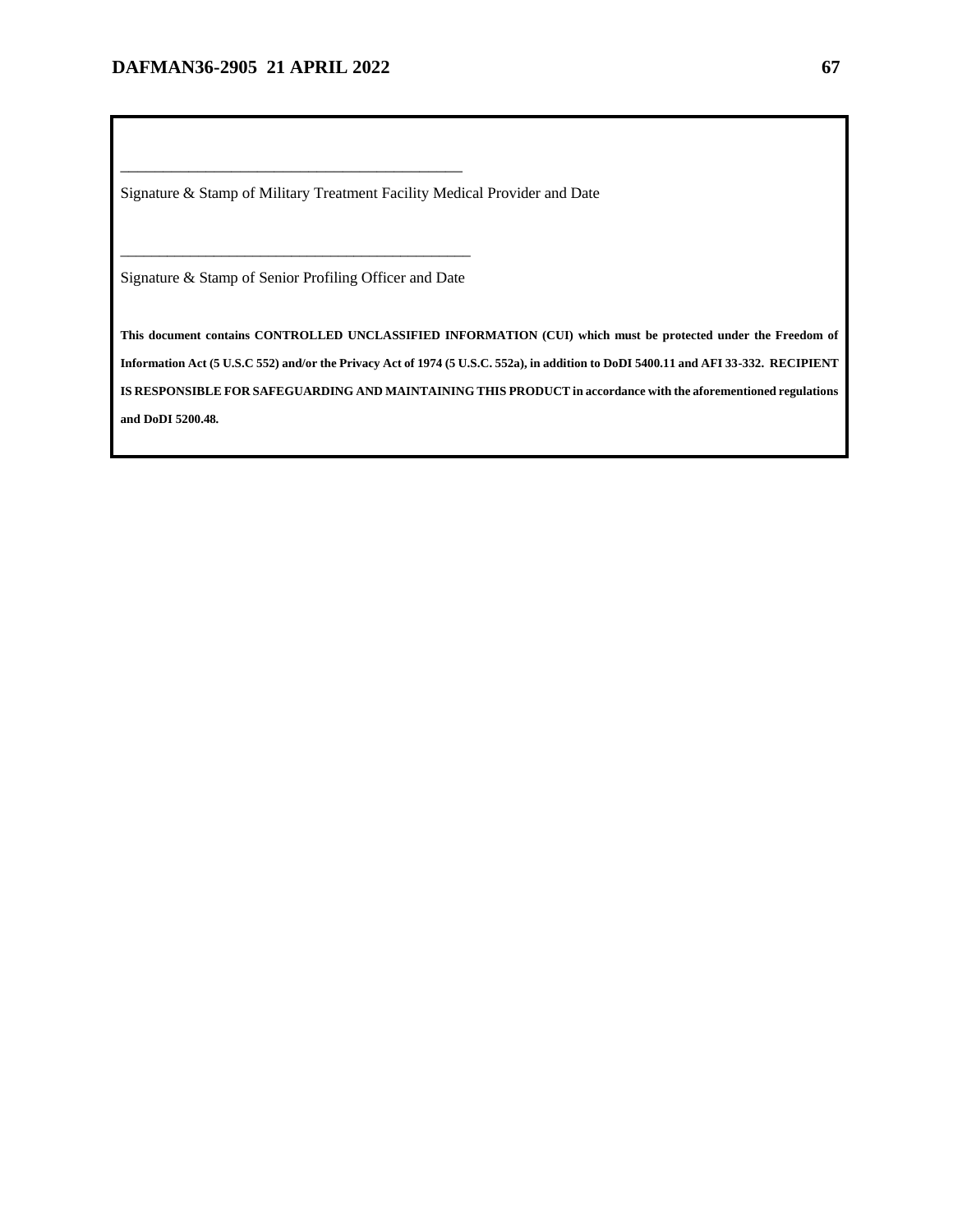#### **Attachment 8**

### <span id="page-67-0"></span>**OCCUPATIONALLY SPECIFIC PHYSICAL FITNESS ASSESSMENT ESTABLISHMENT PROCEDURES**

**A8.1. This attachment establishes.** The process for creating an occupationally specific physical fitness assessment (OSPFA). OSPFAs may be necessary for career fields with occupationallyspecific and operationally relevant fitness requirements not adequately assessed using the Air Force's standard physical fitness assessment (PFA).

**A8.2. Approval.** Functional authorities who desire the establishment of an OSPFA will request approval to conduct an OSPFA study from the Deputy Chief of Staff for Manpower, Personnel, and Services (AF/A1). If approved, directorates within the Headquarters Air Force or Major Commands fund the study and must work with the Air Force Exercise Science Unit (AFPC/DSYX) or research task force procured by MAJCOMs or lead agents. **(T-1)**. Collaboration with the Exercise Science Unit or research task force ensures all physical fitness assessment components are essential to combat readiness and align with the needs and mission of the Department of Defense and the Air Force. **Note:** For the purposes of this publication AFPC/DSYX or the research task force will be referred to as the Development Team.

A8.2.1. The purpose of a Development Team is to establish an OSPFA standard for communities with requirements above the Air Force fitness standard.

A8.2.2. The Development Team will, at a minimum, consist of one professional with a background in research and statistical analysis, one exercise physiologist, and one representative from each career field participating in the OSPFA assessment at the rank of E-8/O-5 or above.

A8.2.3. The Development Team will use scientific principles of physical conditioning outlined in the American College of Sports Medicine guidelines for exercise assessment and prescription.

**A8.3. After conditions outlined in paragraph A8.2 have been met, career field managers may initiate the process below.**

A8.3.1. **Step 1 –** *Identify Physical Job Demands***.** Career field managers work with exercise experts in the Development Team to analyze job demands and requirements. In this step, duty tasks that are both physically demanding and critical to mission success are identified. Physical job demands are derived from CFETPs, occupational standards, MISCAPs, DOC statements, and historical mission data. **Note:** Input - Career Field Education and Training Plans (CFETPs), occupational standards, mission capability statement (MISCAPs), designed operational capability (DOC) statements, and historical mission data. Output - list of physical job demands.

A8.3.2. **Step 2 –** *Develop Physical Task Simulations***.** The Development Team uses the physical job demands from Step 1 to develop physical task simulations, which are used to replicate an Airman's performance of physical job demands. A minimum passing score must be assigned to each physical task simulation. **Note:** At this point in the process, there may be more than one physical task simulation aligned to a physical job demand. **Note 2:** Input - list of physical job demands. Output - list of physical task simulations.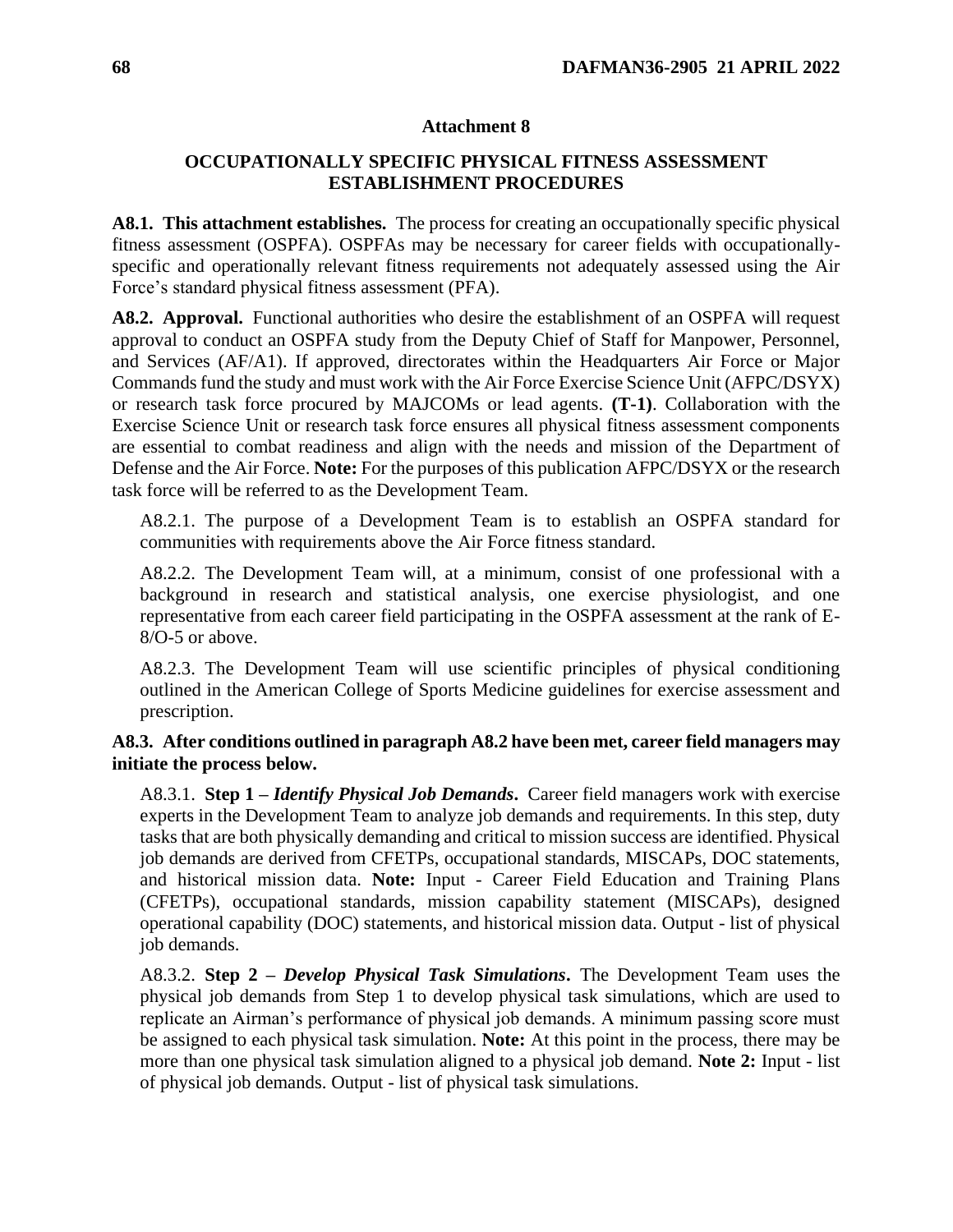A8.3.3. **Step 3 –** *Evaluate Physical Task Simulations***.** The Development Team works with the Career Field Manager (CFM) to evaluate the ability of each physical task simulation to meet physical job demands; standards for gender neutrality, in accordance with DoDI 1308.03, *DoD Physical Fitness/Body Composition Program*; and at least one of the following: aerobic capacity, muscular strength, muscular endurance. The results are compiled into a weighted list of physical task simulations that are scored based on how well each task meets the assessment criteria below; applicability to physical job demands, compliance with DoD standards, and mitigation of injury based on a risk assessment. **Note:** Input - list of physical task simulations. Output - weighted list of physical task simulations.

A8.3.4. **Step 4 –** *Develop Prototype Assessments***.** The Development Team uses the weighted list of physical task simulations to develop prototype assessments. A prototype assessment is a collection of physical task simulations (referred to as events from this point forward) that meet all the assessment criteria defined in Step 3. **Note:** Input - weighted list of physical task simulations. Output - prototype Assessments.

A8.3.5. **Step 5 –** *Execute and Evaluate Prototype Assessments***.** The Development Team executes the prototype assessments in a controlled environment with assessment subjects from the relevant career field(s). **Note:** Assessment subjects are selected, in coordination with the CFM, to ensure an accurate representation of the career field. Upon completion of each prototype assessment, The Development Team will administer a survey to assessment subjects. Surveys should request feedback on the safety of implementing the assessment and assessment procedures. A single assessment will be selected and used during the field testing outlined in Step 6. Prototype assessments are scored based on survey feedback and how well each assessment meets the assessment criteria below; operational relevance, ease of administration, and required resources (time, equipment, manpower). **Note 2:** Input - prototype assessments. Output - selected prototype assessment for field testing.

A8.3.6. **Step 6 –** *Develop Prototype Scoring Standards***.** The Development Team aligns the minimum physical task simulation performance (Step 2) to a point value for each event. A score matrix is created for each event that assigns point values to event performance levels. The Development Team will define the minimum passing composite score for the prototype assessment. The minimum passing composite score should take into account the following criteria below; operational requirements, mitigation of injury, and career field performance. **Note:** Input - selected prototype assessment for field testing. Output - prototype assessment with scoring standards.

A8.3.7. **Step 7 –** *Initiate Field Testing***.** The Development Team teaches the exercise principles and methods to the career field exercise experts conducting the assessment. Exercise experts consist of exercise physiologists or strength and conditioning specialists assigned to operational units. The Development Team assesses the prototype and scoring standards in operational units. Upon completion of assessments, surveys are distributed to physical training leaders, exercise physiologists, strength and conditioning specialists, and assessment subjects. Surveys should request feedback on the ease of administration, assessment procedures, and safety of implementing the assessment. **Note:** Input - prototype assessment with scoring standards. Output – data and feedback on the prototype assessment and scoring standard.